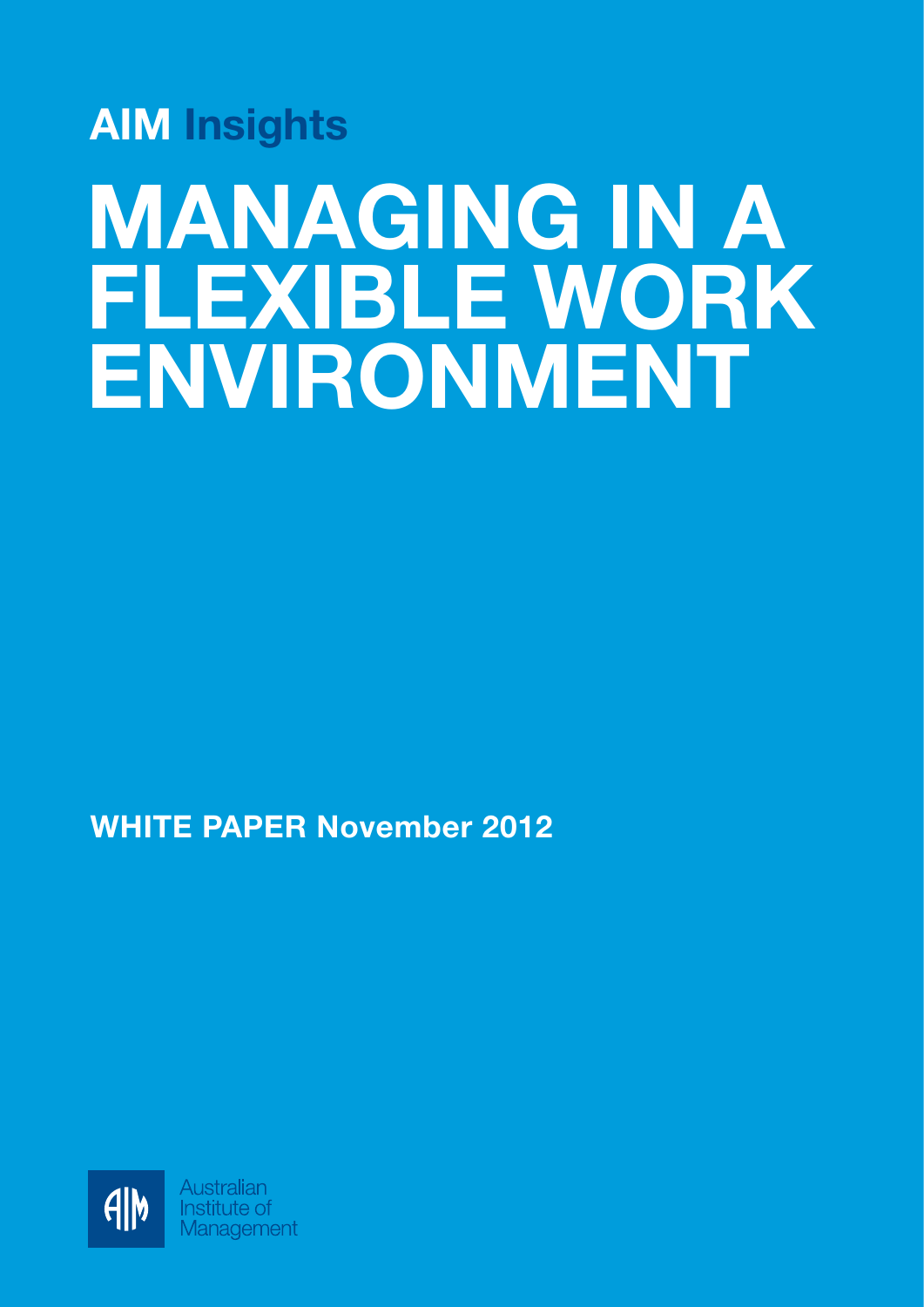**Researcher**  Dr Lucy Burgmann

# **Copyright 2012**

Australian Institute of Management NSW & ACT Training Centre Limited

All rights reserved.

This work is copyright. Except to the extent of uses permitted by the Copyright Act 1968, no person may reproduce or transmit any part of this work by any process without the prior written permission of the Australian Institute of Management NSW & ACT Training Centre Limited.

| Post             | PO Box 328, North Sydney, NSW 2059 |
|------------------|------------------------------------|
| <b>Telephone</b> | (02) 9956 3030                     |
| <b>Facsimile</b> | (02) 9922 2210                     |
| Email            | 'info@aimnsw.com.au.               |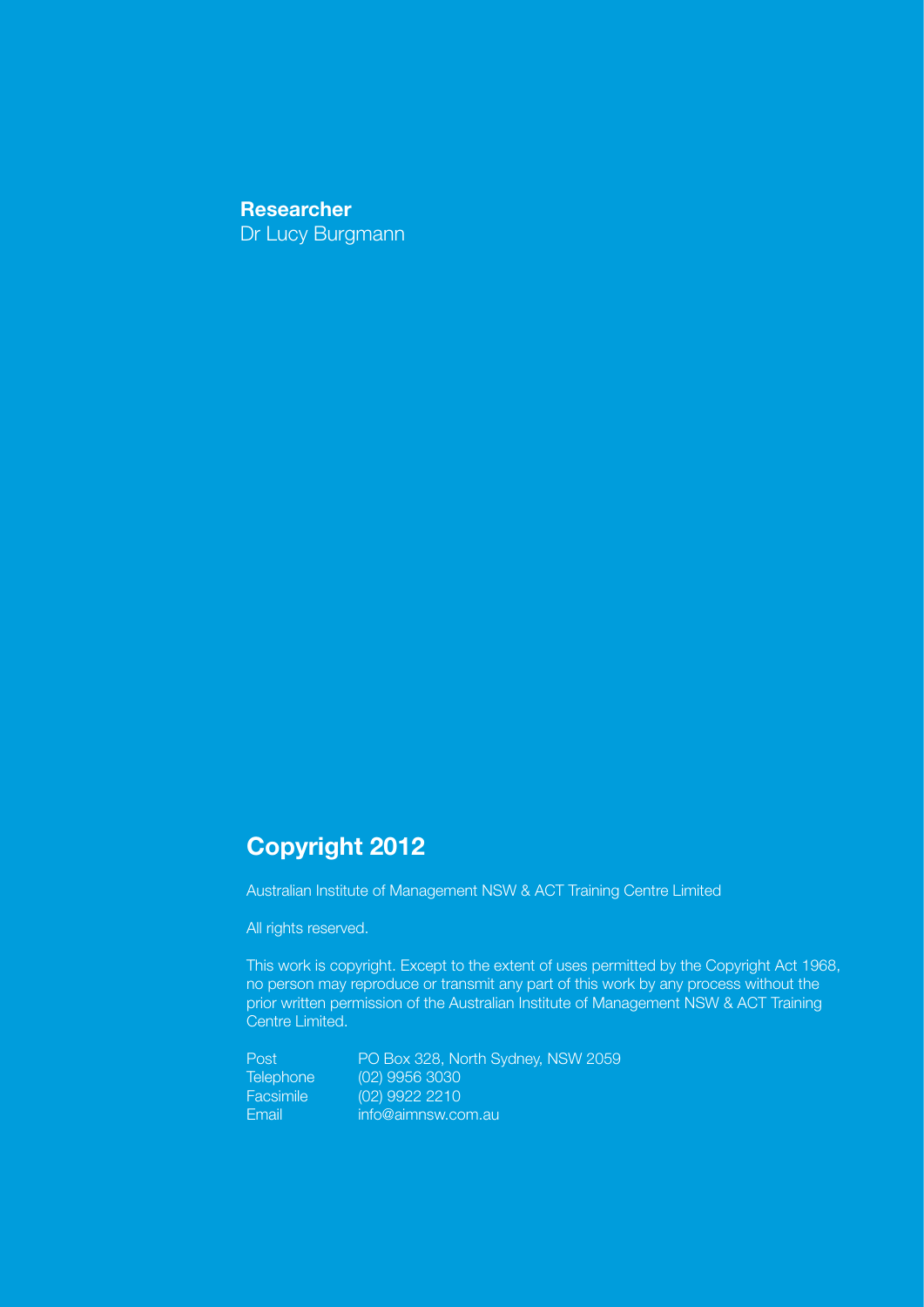# FOREWOR

This paper has been produced by the Australian Institute of Management NSW & ACT, in partnership with the Australian Institute of Management QLD & NT and with funding assistance from the Australian Institute of Management (AIM National), as a contribution to leading thought on relevant management topics.

The Institutes' vision is "Building Better Managers and Better Leaders for a Better Society", and we believe that contributions of this nature are directly relevant to the achievement of our vision. They also serve to engage both our members and the broader management community in the work of the Institute, and provide an innovative source of content for our training programs.

 The "White Paper" designation signifies that this document:

- Contains our conclusions on an issue that has relevance to the management community
- Builds on our initial thoughts and insights, developed through a process of qualitative and/ or quantitative research and set out in our previously published Green Paper
- Is ready for circulation both to members of the Institutes and to the broader management community to inform their thinking, policies and practices.

**For further information please contact:**  Manager, Public Policy and Thought Leadership thoughtleadership@aimcan.com.au www.aimcan.com.au



# ACKNOWLEDGEMENTS

We gratefully acknowledge the contributions of those organisations and individuals who participated in interviews and consultation forums and/or provided comments in writing.

We are grateful to the Women and Work Research Group, University of Sydney, for hosting a roundtable discussion on flexible work arrangements, with particular thanks to Professor Marian Baird, Dr Rae Cooper and Ingrid Wright. Our thanks also to our roundtable presenters: Helen Conway, Director, Equal Opportunity for Women in the Workplace Agency; Nareen Young, CEO, Diversity Council of Australia; and Professor Marian Baird, University of Sydney.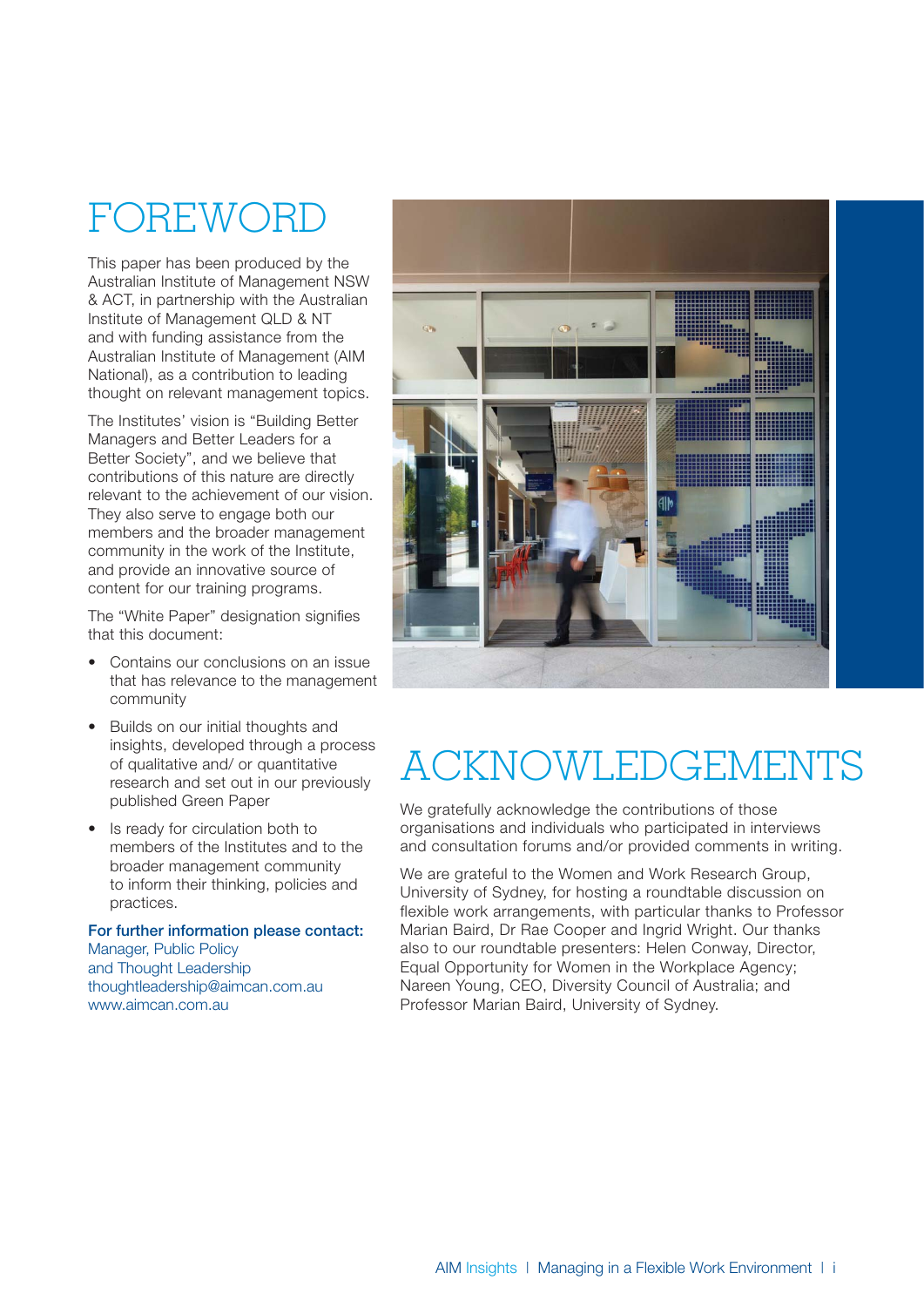# ACRONYMS

| <b>ABS</b>  | Australian Bureau of Statistics                                       |  |
|-------------|-----------------------------------------------------------------------|--|
| <b>AIM</b>  | Australian Institute of Management                                    |  |
|             | <b>AIM NSW &amp; ACT</b> Australian Institute of Management NSW & ACT |  |
| <b>DCA</b>  | Diversity Council of Australia                                        |  |
| <b>EOWA</b> | Equal Opportunity for Women in the Workplace Agency                   |  |
| <b>GFC</b>  | Global Financial Crisis                                               |  |
| HR          | Human resources                                                       |  |
| IΤ          | Information technology                                                |  |
| <b>OECD</b> | Organisation for Economic Co-operation and Development                |  |
| <b>RDO</b>  | Rostered day off                                                      |  |
| <b>ROI</b>  | Return on investment                                                  |  |
| <b>TOIL</b> | Time off in lieu                                                      |  |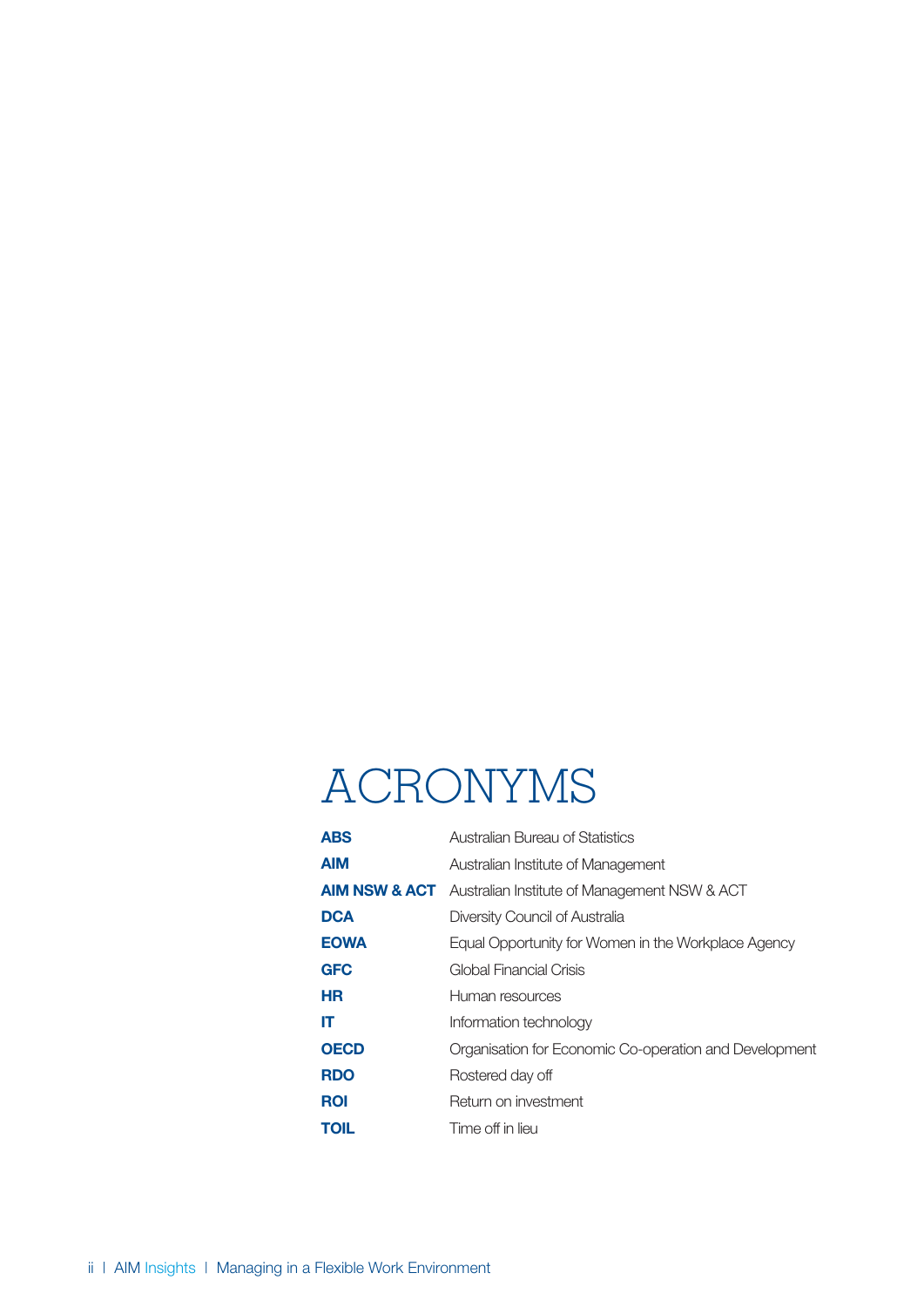# CONTENTS

| <b>FOREWORD</b>                                     |                |
|-----------------------------------------------------|----------------|
| <b>ACKNOWLEDGEMENTS</b>                             |                |
| <b>ACRONYMS</b>                                     | ii             |
| <b>RESEARCH INSIGHTS</b>                            | 1              |
| <b>RESEARCH PROCESS</b>                             | 3              |
| THE FLEXIBILITY DEBATE                              |                |
| Introduction to managing flexibility                | $\overline{5}$ |
| The context                                         | 6              |
| Flexibility: a flexible concept                     | $\overline{7}$ |
| Mainstreaming flexibility                           | 8              |
| New technology: the great enabler                   | 10             |
| Flexible careers                                    | 11             |
| Flexibility for whom?                               | 12             |
| Legislative framework                               | 13             |
| THE BUSINESS CASE FOR FLEXIBILITY                   |                |
| Take the flexibility challenge                      | 15             |
| Pain or gain?                                       | 16             |
| Talent management                                   | 17             |
| The diversity dividend                              | 18             |
| To commute or telecommute?                          | 18             |
| Productivity                                        | 19             |
| A culture of innovation                             | 20             |
| STRATEGIES FOR MANAGERS                             |                |
| Challenges and resources                            | 21             |
| Getting the job done                                | 22             |
| Intensification of work                             | 25             |
| How can I see what you're doing if you're not here? | 26             |
| Flexible spaces                                     | 28             |
| Colleagues and teams                                | 29             |
| Meet me online                                      |                |
| Negotiating flexibility                             | 33             |
| Who has time for all this?                          | 35             |
| Promoting flexible careers                          | 36             |
| <b>REFERENCES</b>                                   |                |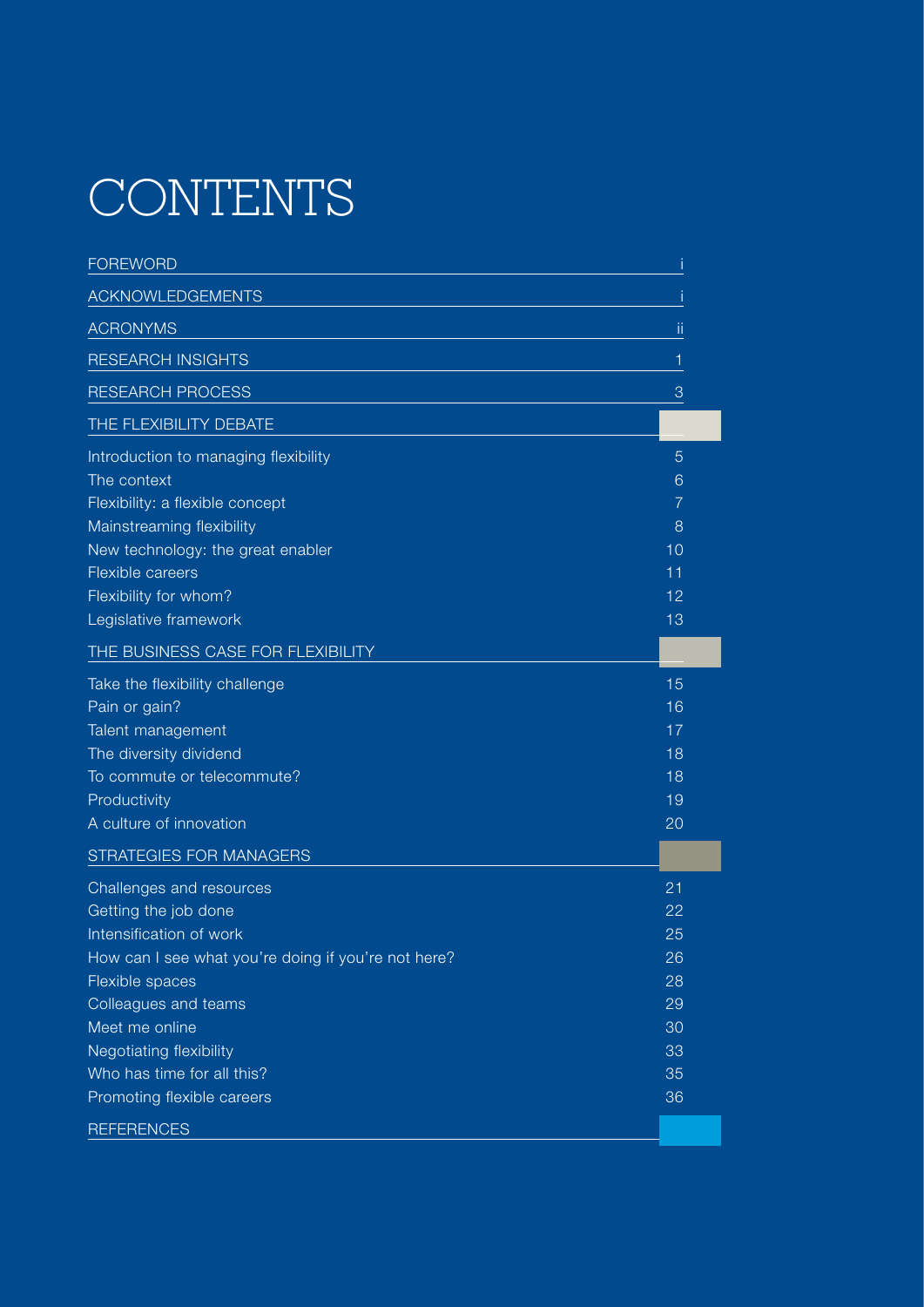iv | AIM Insights | Managing in a Flexible Work Environment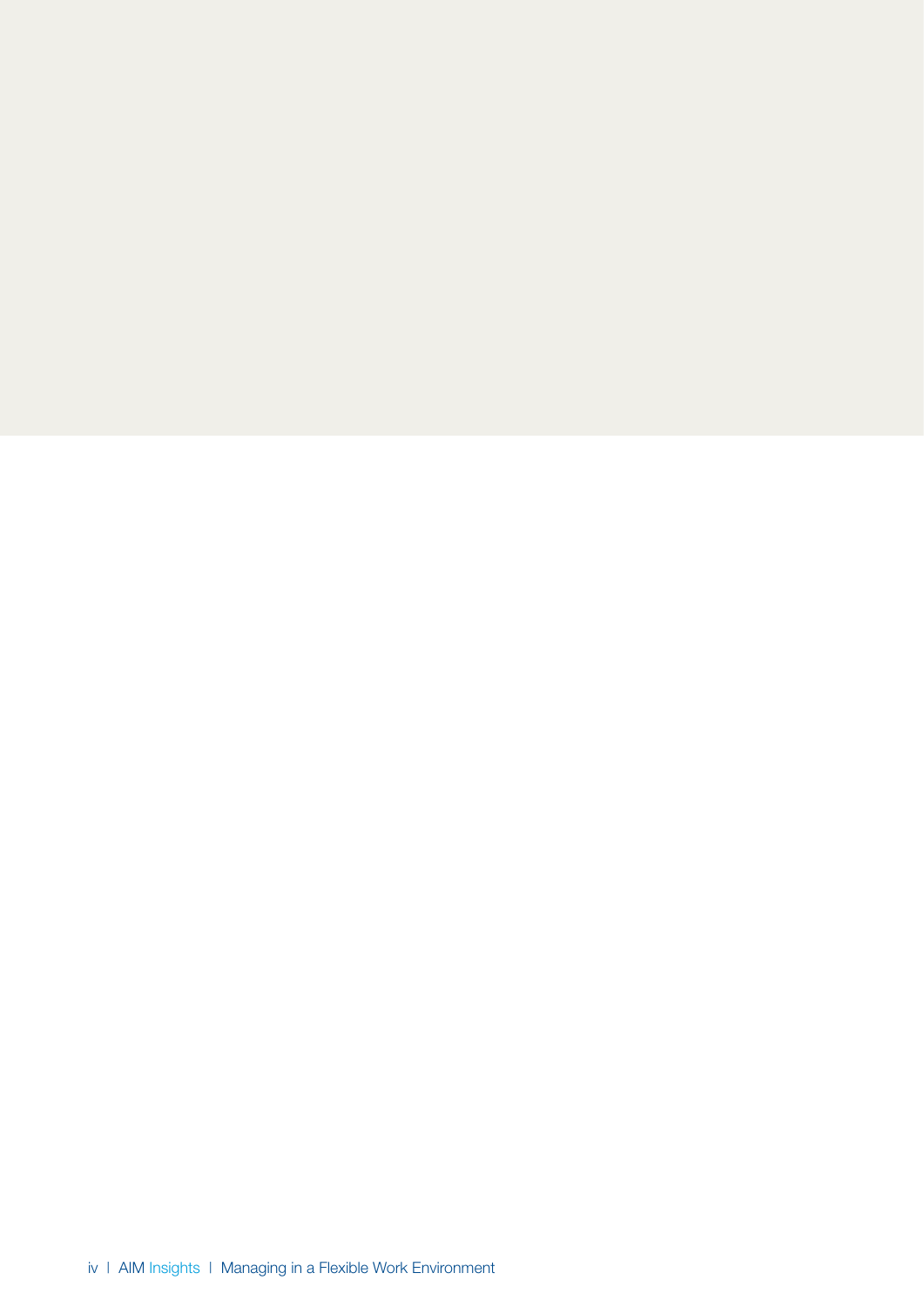# RESEARCH INSIGHTS

 Across Australia there is a growing demand for more flexible work arrangements. Work is no longer neatly contained between set hours, and workers have a multiplicity of non-work responsibilities and interests which they seek to balance with their work roles. Working part time, staggering start and finish times, teleworking, taking extended leave, staging retirement or phasing a return from leave—all these arrangements and more are finding their way into workplaces.

Flexibility impacts on how organisations function, and these impacts need to be managed.

 managers in facilitating workplace flexibility is In the research for this paper, the Australian Institute of Management NSW and ACT and the Australian Institute of Management Qld and NT (collectively, AIM) have found that the role of crucial, and that it is potentially quite a demanding challenge for them.

The good news is that these challenges can, in large part, be effectively managed using the suite of skills on which managers already rely every day—monitoring workloads … supervising, appraising and supporting staff … and communicating effectively with teams and colleagues.

 We have observed, however, that in a flexible work environment deficiencies in management skills tend to be exposed more readily. In effect, management deficiencies—irrespective of context— are foregrounded, exposing an opportunity to target management skills development.

This paper sets out the drivers for workplace flexibility, and the benefits that it may deliver to employees, employers and society more broadly.

 But this is just one part of the workplace flexibility Our work was initially prompted by the insight that mainstreaming workplace flexibility will be one important mechanism for redressing the gender imbalance in our corporate leadership ranks. equation. Flexible work arrangements have the potential to bring benefits for employees and employers on a number of fronts.

For employees, flexible work offers the opportunity to balance childcare and other family

responsibilities better with work; undertake volunteering and other community activities; pursue study and recreational interests; and avoid long and costly commutes. Research has established a positive relationship between workplace flexibility arrangements that give employees greater control over when they work, where they work and how they work, and employee health, well-being, satisfaction and engagement.

 the reduced need for office space. For employers, these improved employee outcomes should convert to improved workplace productivity, financial performance and client service—through enhanced opportunities for talent management; greater productivity; stronger engagement with clients; and cost savings from

 Emerging evidence also suggests that flexible work arrangements enhance employee creativity and organisational innovation leading to new ways of operating, new products and services, new markets and new ways of reaching existing markets.

In addition to its direct benefits for employers and employees, greater workplace flexibility has the potential to boost workforce participation levels, which indirectly benefits society as a whole. For example, more widespread flexible work options may:

- Lead to increased numbers of people with parenting responsibilities (the majority women) remaining in, or returning to the workforce
- Enable those with caring responsibilities to increase their hours of work if some can be undertaken at home
- for longer. Allow older workers to stay in the workforce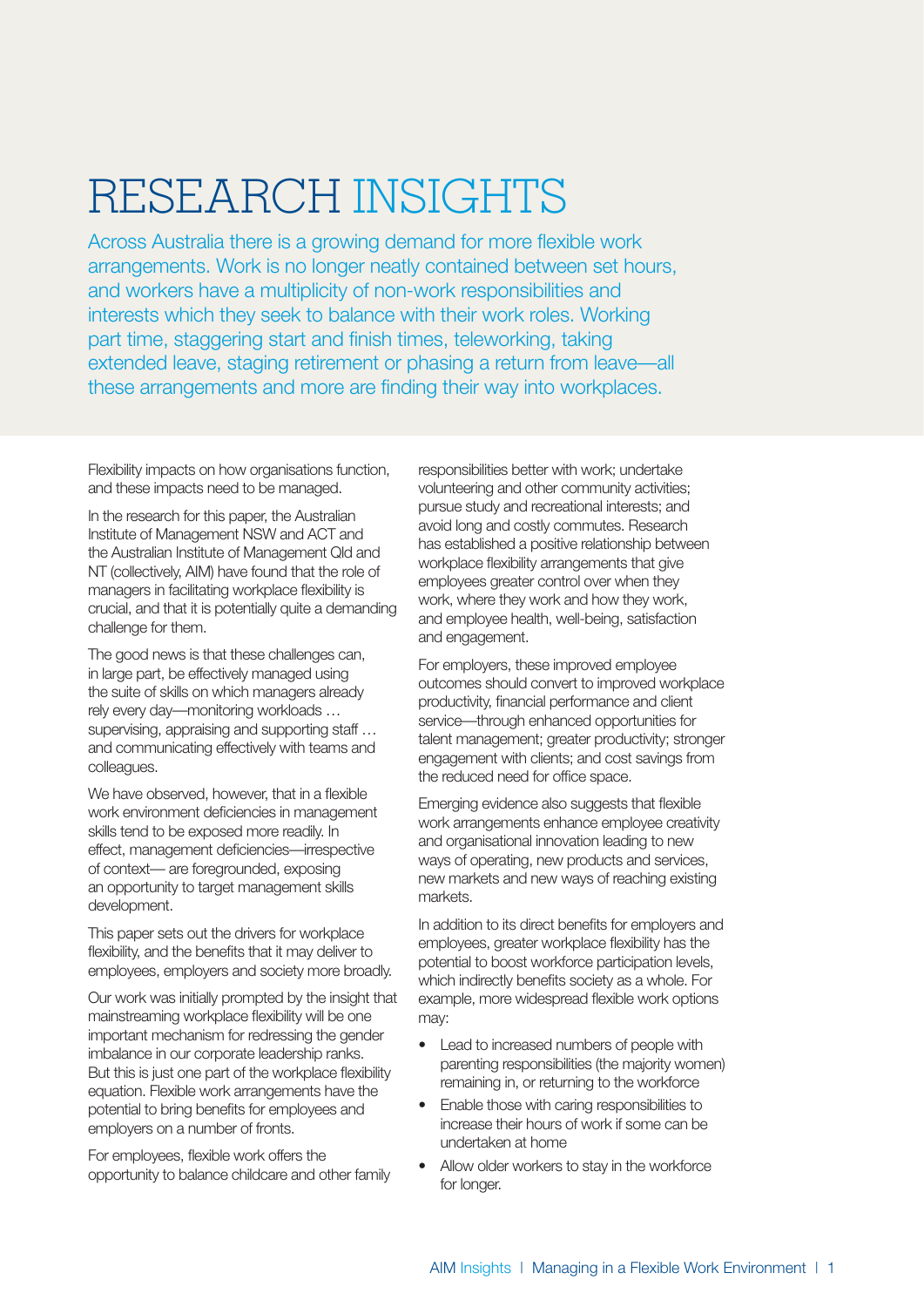Technology is, of course, a great enabler. The widespread availability of smartphones; increasing access to high-speed broadband and wireless technology; and the advent of videoconferencing enable work to be carried out effectively in ways unimaginable just a few years ago.

 employees face the risk of work intensification, pronounced for those on flexible work Equally, however, new technologies combined with changes in social patterns and work expectations—also contribute to the risk of work intensification. While this may yield productivity gains in the shortterm, it carries risks to employee health, well being, satisfaction and engagement, and may therefore generate a negative impact on productivity over the longer term. All but its effects are potentially even more arrangements—particularly part time work.

 fear that implementation of flexible work Finally, a significant challenge to implementing flexible work arrangements is attitudinal. Business owners or senior executives may perceive that flexible work arrangements are associated with a lack of commitment to the organisation. Busy line managers may arrangements will become yet another item on an already crowded "to do" list. Colleagues may resent flexible work as a privilege extended only to the lucky few. Until these attitudes are challenged, flexible work may be perceived as a curiosity, privilege, nuisance or unnecessary cost.

1. Refer to the Diversity Council of Australia's recent report (2012a) *Get Flexible: Mainstreaming flexible*<br>work in Australian business, for a comprehensive list<br>of actions required to it<br>mainstream flexible work. 2. For more information about the National Broadband Network and the implementation of<br>telework in Australia see<br>http://www.nbn.gov.au/nbn-<br>benefits/telework/ and<br>http://www.telework.gov.au

#### So where to from here?

 the time is right to advocate for flexible work We suggest it is time to view flexible work as a solution rather than a problem, and we believe to be mainstreamed in Australian workplaces.

This will involve a significant change in the culture and practices of employer organisations across the country, as it will no longer—in our view—be adequate for them to respond reactively when individuals or small group of employees express ad hoc needs for flexibility in their working arrangements.

 opportunities, and imagine how flexible work In setting out the drivers and the business case for workplace flexibility, we encourage managers to "take the flexibility challenge": identify their organisation's most pressing issues and concerns, and imagine how flexible work can be part of the answer; identify the organisation's strengths and can help enhance these. This is a process we are going through ourselves, at AIM.

 challenges that managers face in a flexible Providing managers with guidance and support in applying their core skills effectively in a flexible work environment is a further important step towards mainstreaming flexible work in Australian workplaces.<sup>1</sup> The last section of this paper outlines the key work environment and provides some practical guidance on how to manage these challenges.

Government's Telework Partners Program,<sup>2</sup> Finally, initiatives and actions that encourage a cultural shift at the societal level are vital. An important example is the Australian which has been established to encourage awareness of the benefits of teleworking that is, working from a place other than the office. AIM is supporting this Program, and encourages other employer organisations to do so.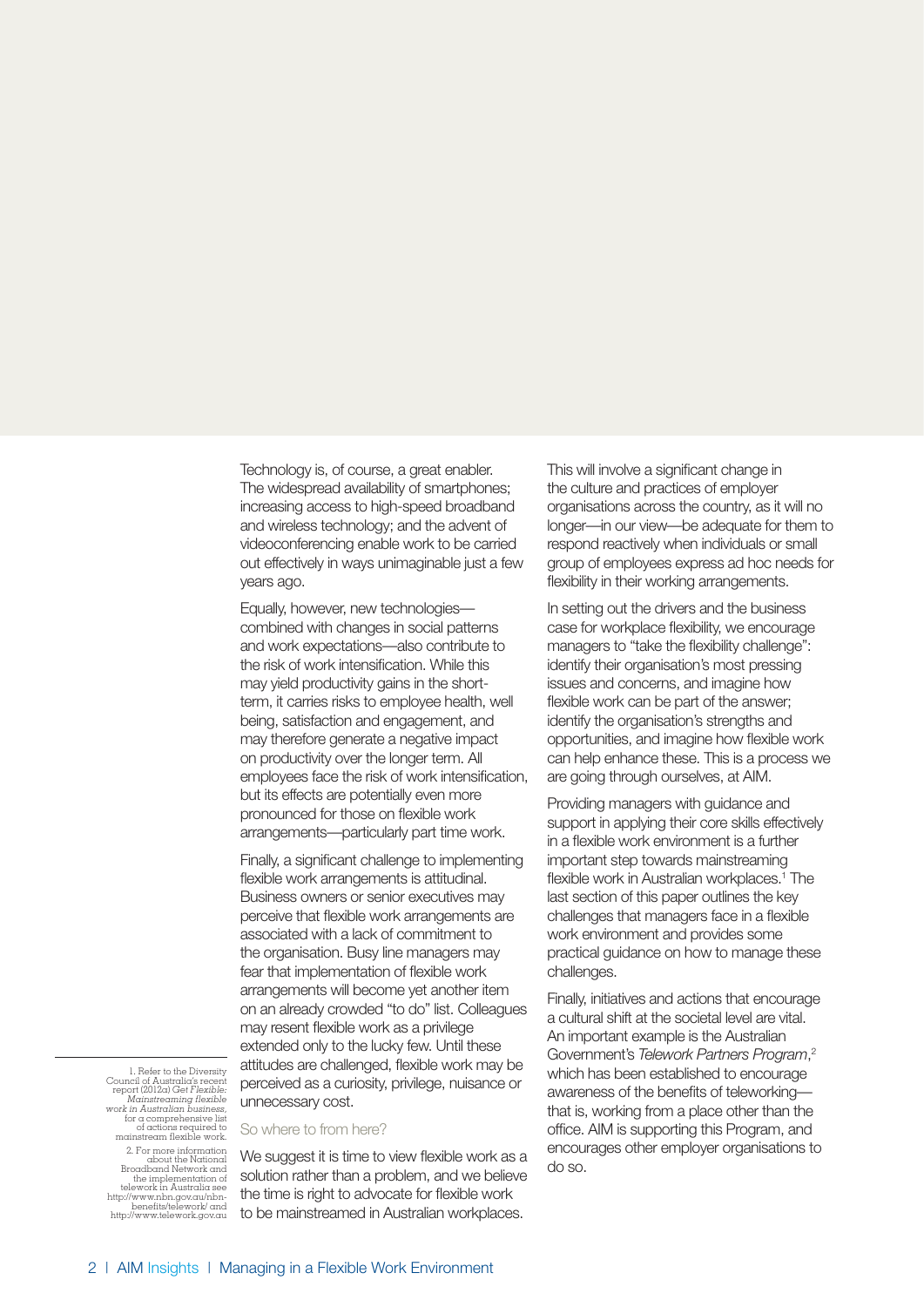# RESEARCH PROCESS

The insights contained in our Green Paper (AIM, July 2012) were based on a combination of:

- desktop research:
- knowledge built through AIM's training and development of management practitioners; and
- in-depth interviews with a small sample of private sector and public sector managers with direct experience of managing in a flexible work environment.

In the next phase of this project we tested the ideas contained in the Green Paper and developed strategies for managers (the final section of this White Paper) through the following mechanisms:

- A roundtable discussion with a mix of academic, corporate and public sector representatives with expertise and/or interest in workplace flexibility—the roundtable was led by presentations from Professor Marian Baird, University of Sydney; Helen Conway, Director, Equal Opportunity for Women in the Workplace Agency; and Nareen Young, CEO, Diversity Council of Australia, and moderated by Dr Rae Cooper, University of Sydney;
- follow-up discussions with interview and roundtable participants; and
- feedback from AIM's membership and management practitioners on the Green Paper.

 *Equity in the Workplace Summit: Reimagining our workplaces*<sup>3</sup> workshop on workplace flexibility, AIM's contribution to the thinking around workplace flexibility also included participation in the *Gender*  which included a 'thought starter' presentation by Dr Lucy Burgmann, Research Associate, AIM.

3. *The Gender Equity in the Workplace Summit* was held by UN Women Australia and the Australian Human Resources Institute in Sydney on 24 July 2012.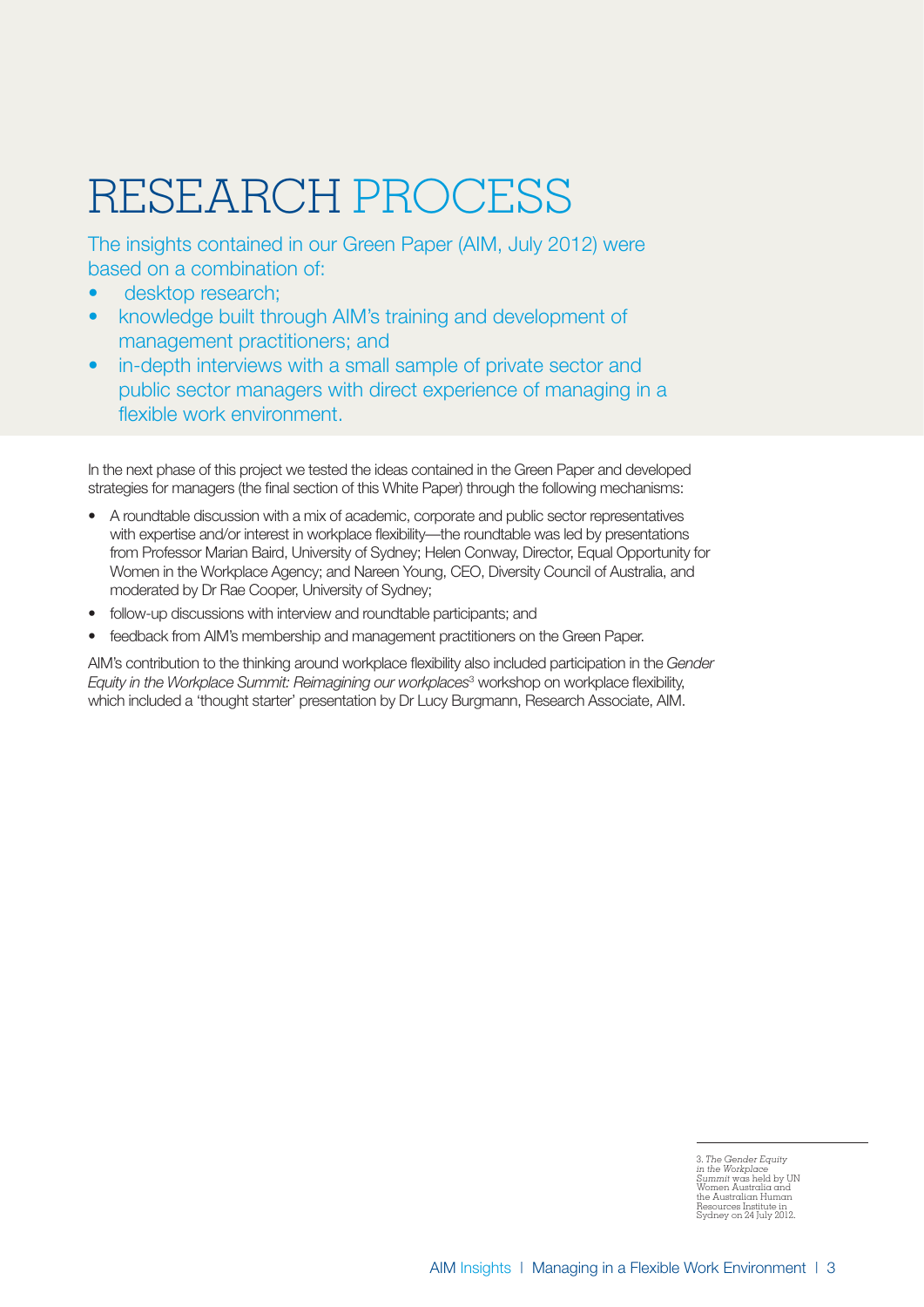4 | AIM Insights | Managing in a Flexible Work Environment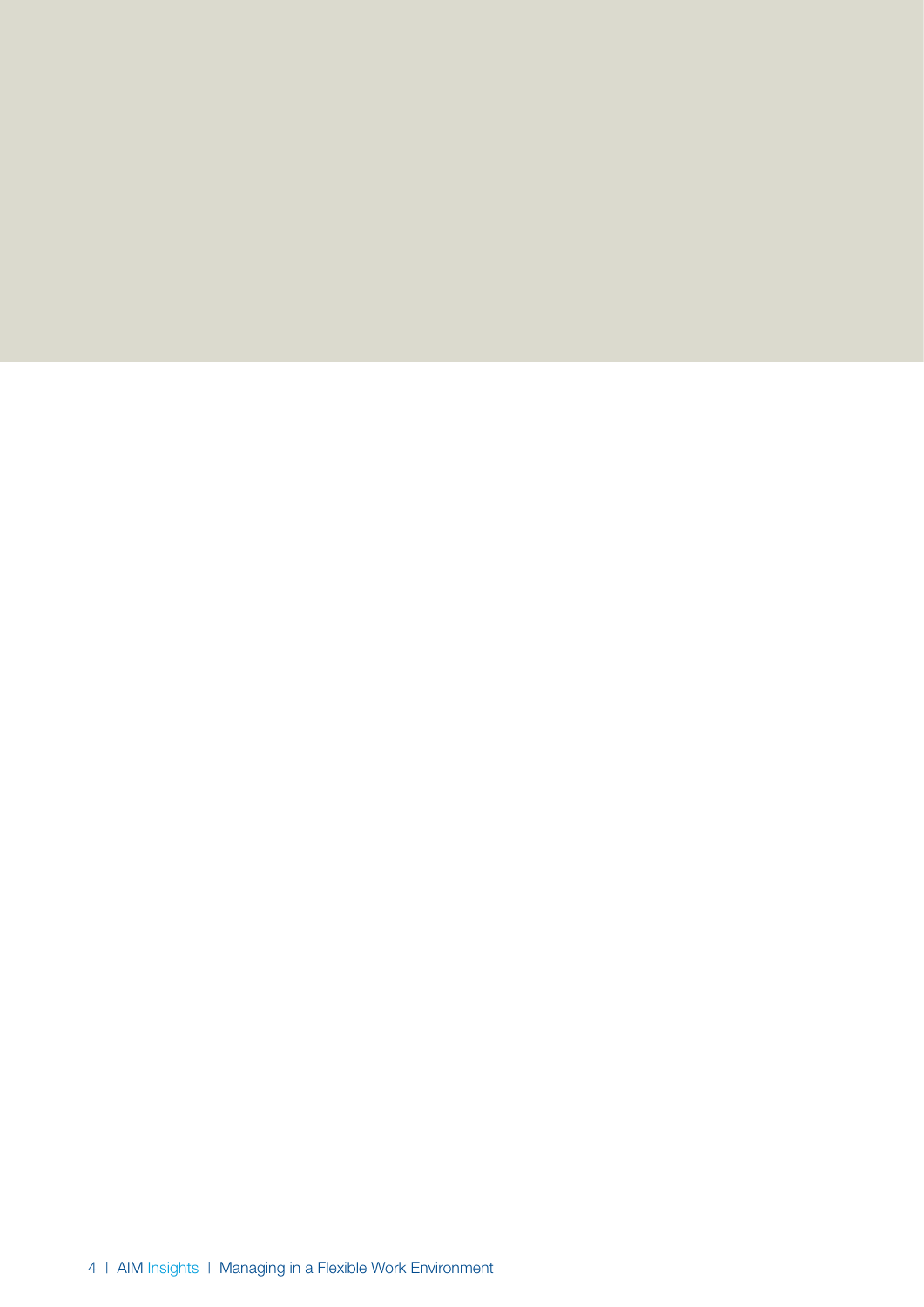

# THE FLEXIBILITY DE

# Introduction to managing flexibility

As a society we are grappling with major changes in both family structures and employment arrangements, with resultant concerns about the impact on work/ life balance (AIM NSW & ACT, 2012a: 17-20; Pocock, Skinner, & Pisaniello, 2010; Fear & Denniss, 2009).

The demand for flexibility is evident and building fast (Abhayaratna, Andrews, Nuch, & Podbury, 2008: xxii). Flexible work arrangements of one kind or another are already in many of our workplaces. As flexibility becomes part of our operating environment, managing flexibility must become part of our core business.

This project arose from AIM NSW & ACT's previous White Paper, *Gender Diversity in Management* (2012a), which analysed the underrepresentation of women in management and leadership roles in the workplace. One of the key findings was the need for increased flexibility in the workplace: as a result, AIM NSW & ACT committed to carrying out further research into workplace flexibility with a particular focus on:

- a manager on flexible work • How to manage effectively as arrangements, and
- an organisation with flexible work • How to manage staff effectively in arrangements in place.

 much of the literature specifically identifies that Although there is a wealth of research on the topic, there is a gap when it comes to a focus on the cultural and management challenges associated with making flexible work practices actually work. This is despite the fact that the skills, attitude and resources of managers are make-or-break factors in the successful implementation of flexible work arrangements (Diversity Council of Australia, 2010: 3; Baird, 2010; Managing Work Life Balance International, 2010; Baird, Charlesworth, & Heron, 2010: 11; Heron, 2010).

 in them—involved in introducing flexible work This White Paper begins to fill that gap by outlining the challenges faced by employer organisations—and the managers who work arrangements. It also provides suggestions for meeting these challenges.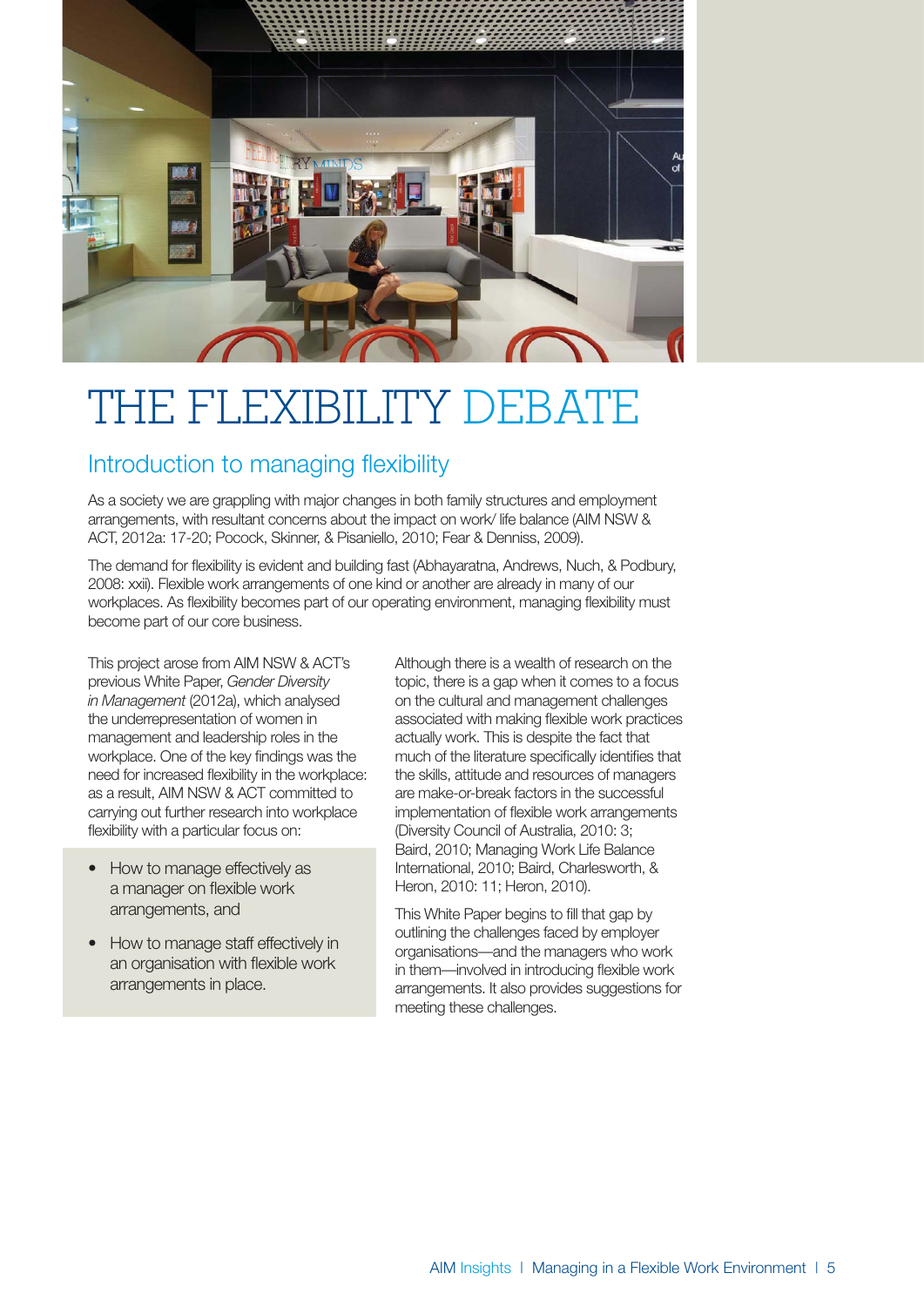# The context

Australian society is changing, and with it Australian workplaces. The statistics are instructive:

- Women now comprise 45 percent of the workforce, with women's participation rate having nearly doubled since the early sixties.
- dual income households, now at 55 percent of all partner households. • Flowing on from the increase in women's workforce participation is a rise in the number of
- There has also been a notable increase in the amount of part time work: women still make up the vast majority, at almost three quarters of the part time workforce, however there has also been a rise in the proportion of male part time workers in recent years (Australian Bureau of Statistics, 2011a: 2-3; AIM NSW & ACT, 2012a: 6 & 17; Baird, 2010: 2-3).
- The ageing of the population means that total labour force participation for people aged 15 years and over will drop from 65.4 percent (2008-09) to less than 61 percent in 2049-50. Encouraging mature aged participation in the workforce will be important for future economic growth (Commonwealth Treasury, 2010: 14-15).
- Gen Y employees value workplace flexibility and are more likely (14 percent versus seven percent) to consider resigning due to a lack of flexibility compared to other generational cohorts (DCA, 2010: 21).

There is a widespread perception that employee demand for flexible work is mostly driven by childcare responsibilities. Certainly this is an important factor, as there are many workers who have some responsibility for childcare and other household responsibilities. Statistically, workers with the primary responsibility for childcare continue to be women, however there is a trend towards male workers, especially young fathers, who also spend time on childcare and other family responsibilities (DCA, 2012c: 8).

 why employees value flexible work. The need to manage childcare responsibilities, however, represents only one of the reasons

We are also now seeing a growing number of employees with responsibility for caring for parents and other aged relatives. Like parents of young children, these employees look to flexible work arrangements to assist them to manage their family responsibilities. Of course, for the "sandwich generation" caring responsibilities extend to dependent children *and* ageing relatives.

Employees are also engaged outside the workplace in a range of family, social and personal interests, and may seek to work more flexibly in order to accommodate these interests.

 There are demographic drivers for flexibility, too.

 family responsibilities, but they have significant The literature suggests that "Gen Y" workers value flexibility even more highly than other age groups (Pocock, Skinner, & Pisaniello, 2010: 4). Younger workers may have fewer non-work interests and activities. For example, Gen Y tends to spend longer transitioning from study to work than previous generations. This does not signal that younger workers are less committed to work, but simply that this cohort's expectations are different (Pocock, Skinner, & Pisaniello, 2010: 4; DCA, 2010: 21).

At the other end of the demographic spectrum, the ageing of the population is also beginning to act as a driver for workplace flexibility. With increasing numbers of older people seeking to remain in, or rejoin, the workforce, older workers are becoming a significant and distinct talent pool. The research indicates that flexible work options including part time work, phased retirement and working from home—consistently rank as one of the top two or three factors in engaging older workers (Advisory Panel on the Economic Potential of Senior Australians, 2011: 29; National Seniors Australia, 2012: 8; National Seniors Australia, 2009: 13-4; Ryan, 2012; DCA, 2012b).

 One other driver for increased flexibility deserves particular mention: namely, the time and cost involved in travelling to work. With a contributing factor being the rise in dual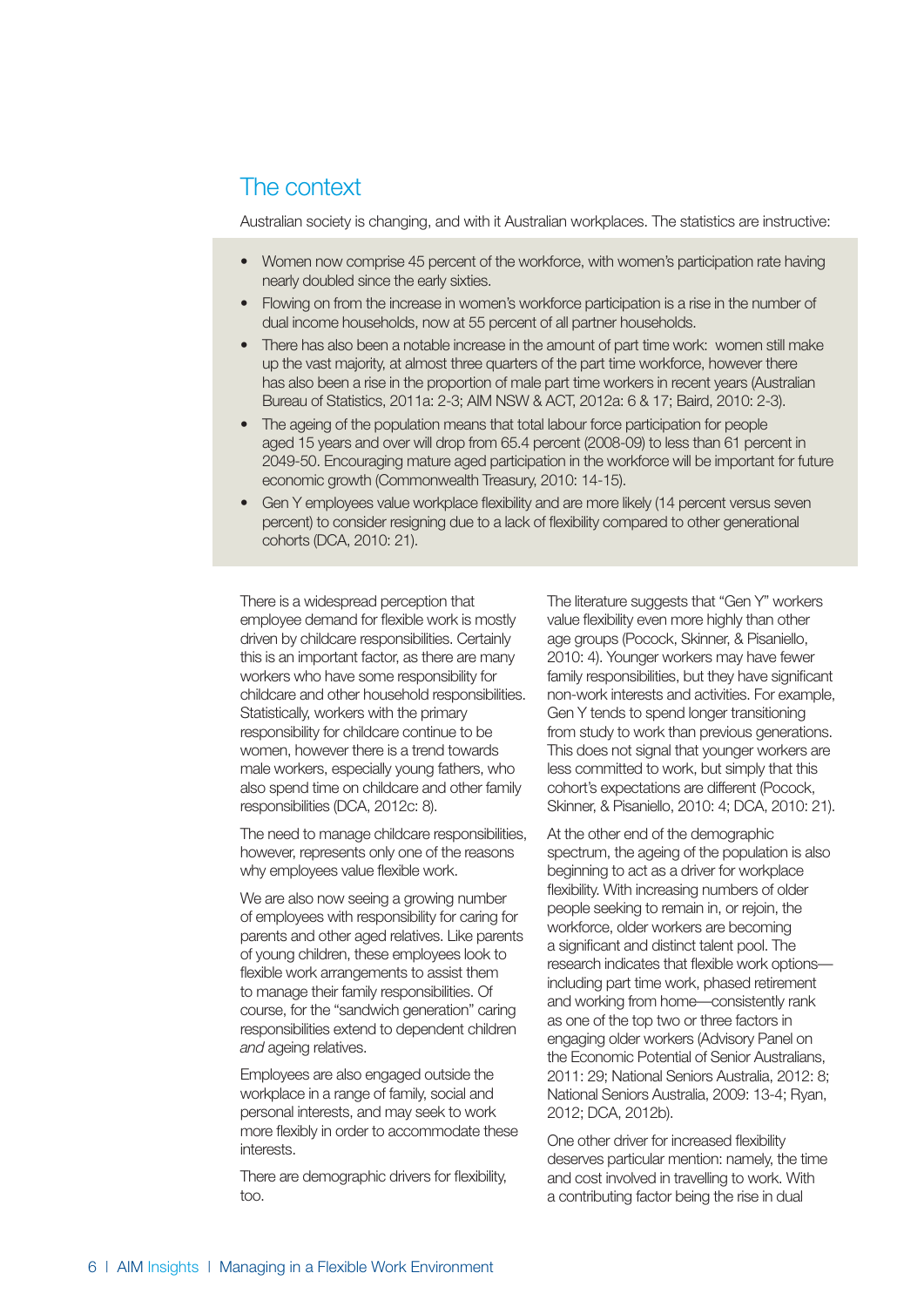at the start and end of each workday income households, and the fact that it may be impossible to live close to both partners' places of work, many workers face long, frustrating and often expensive commutes especially in our capital cities.

Unless organisations consciously seek to manage all of these factors, the changes are likely to take place more slowly and more chaotically, and will not translate as strongly into benefits for employees and employers.

# Flexibility: a flexible concept

The concept of flexible work has the tendency to cause confusion. This is partly because the terms "flexible work", "workplace flexibility", "work/ life balance" and so on are used to refer to a wide variety of practices, including:

- community between working flexibly and • Working part time—note that there is a strong perceived connection in the working less than a full time load.
- Working compressed hours—for example, working the equivalent of a full week but over four days.
- Working from home—either some or part of the time—this may be referred to as teleworking or telecommuting, and may be arranged formally or on an ad hoc basis.
- predominantly in the office but also • Working as a "day extender"—working carrying out additional work at home in the evening.
- Working from an alternative worksite again, either some or part of the time such as a regional office.
- Work arrangements which include flexitime, formal or informal TOIL practices, or formal RDOs.
- Work arrangements which involve overtime.
- Contract work or consulting.
- Casual work of various kinds, including working either regular or irregular casual hours, or working base hours which may be "flexed up" by the employer to meet peak demand.
- Job sharing—for example, two part time workers filling one full time job.
- Working non-traditional hours—for example, starting at midday and working into the evening to respond to clients in other time zones, or working a "split shift" to cover before and after hours peak demand.
- Working different hours at different timesfor example, working "term time hours" with longer work days during school terms and fewer hours or work days during school holidays.
- Working on secondment.
- Extended leave periods—for example, new graduates taking a year off before commencement.
- Purchased leave—for example, taking eight weeks leave a year for a commensurate reduction in full time pay.
- Tailoring approaches to the use of leavefor example, allowing staff to use half days of annual leave to meet personal commitments, or phased return from parental leave.
- Phased retirement—for example, reducing hours progressively over a certain time period rather than ceasing work completely.

Some of these work practices are more common than others: some have been a feature of Australian workplaces for decades,<sup>4</sup> while others are more recent; some pose more complex management challenges than others.

 What is important to note at the outset is the diversity: there are many different types of flexible work, and it is important not to assume that flexible work only means part time work, or only means working from home.

4. For example, shift work in<br>professions such as nursing.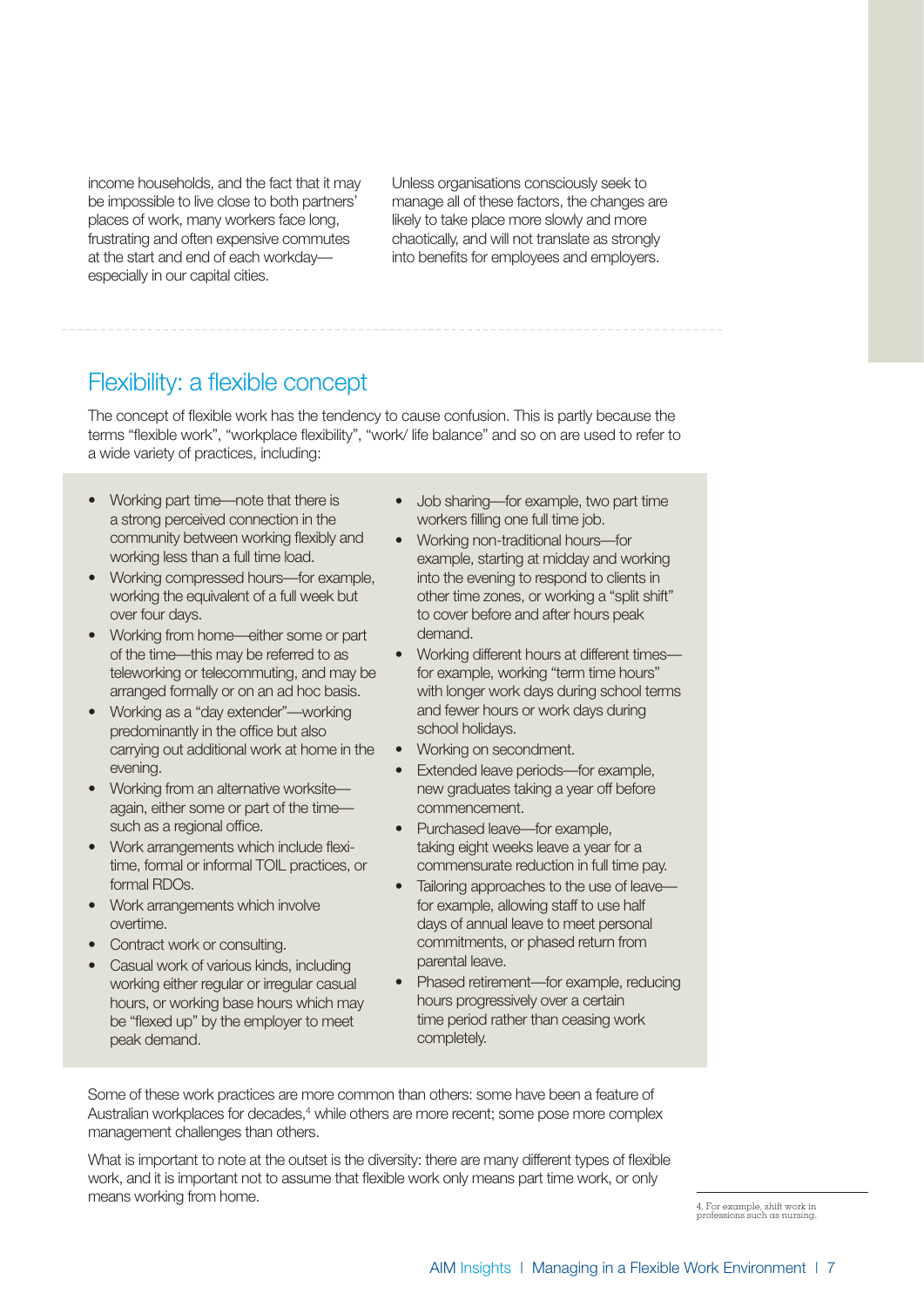# Mainstreaming flexibility

There is a growing consensus that the greatest advantages from flexible work, for both employers and employees, comes when flexible work is mainstreamed within an organisation. The Diversity Council of Australia describes mainstreaming flexibility as the "next frontier", indicating the qualitative as well as quantitative nature of the change (DCA, 2012a: 6; AIM NSW & ACT, 2012a: 20; Telework Australia, www.telework.gov.au, n.d.).

For many organisations, their first experimentation with flexible work is to allow one valued employee to make a specific change to their work practices (for example, an employee with well-regarded skills and strong corporate knowledge may be allowed to work two days a week from home). Alternatively, organisations may agree flexible work arrangements with specific groups of employees (for example, women returning from maternity leave may be permitted to work part time for a period of time).

 the organisation as a whole, not simply responding to an individual or a specific group of By contrast, mainstreaming flexible work means changing the culture and practices of employees.

 This is likely to be a sizeable change management exercise, involving modification or transformation of many business practices and requiring a fundamental shift in what may be considered "normal" in the workplace otherwise flexible work may be perceived as a curiosity, privilege, nuisance or unnecessary cost.

The problems raised and the reasons put forward as to why flexible work "won't work" in a particular organisation can be solved, provided the attitude is right. This is not the same as saying that implementing flexibility is easy: there are issues for each industry, organisation, team and indeed individual, but managers can be assisted to solve those issues just as they solve issues in the most traditional or inflexible workplaces.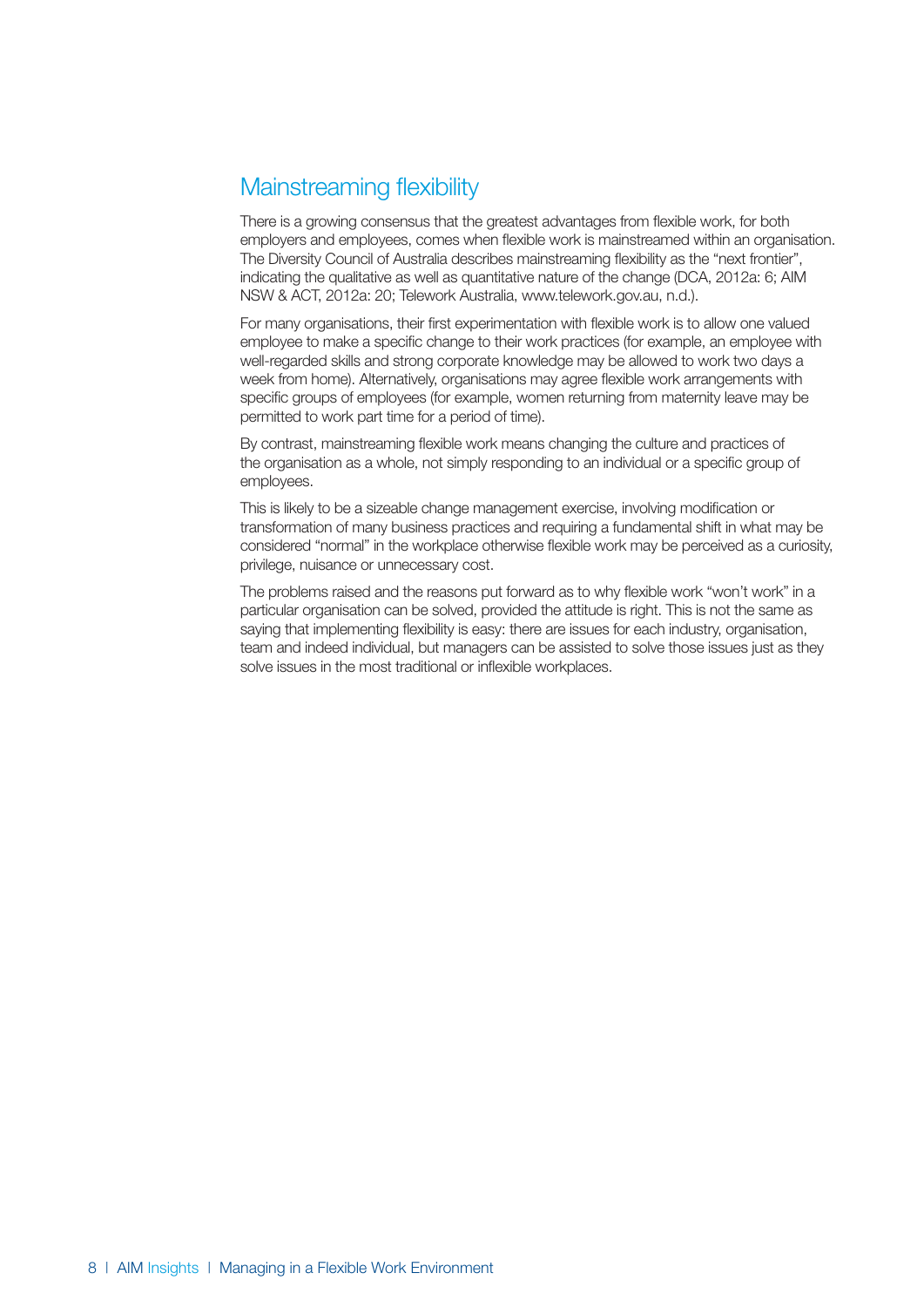## **WORKPLACE ATTITUDES, SOCIAL ATTITUDES**

 executives may perceive that flexible work fearful that implementation of flexible work those who do, and may perceive flexible work There are many reasons why an organisation may start with a negative attitude towards flexible work. Business owners or senior arrangements are associated with a lack of commitment to the organisation. Perhaps resistance comes from a busy line manager, arrangements will become yet another item on an already crowded "to do" list and in an already tight budget. Another vital "gatekeeper" is the Human Resources team, which may inadvertently or deliberately block moves towards flexible work. For example, HR may insist on adherence to existing policies regarding home use of business equipment, which may limit telework options, or may allocate staff to projects on a "head count" basis, disadvantaging managers with lots of part time staff. The literature shows, too, that workers who have not been offered, or have not taken up, flexible work may resent arrangements as a privilege extended only to the lucky few.

 problems in the workplace to flexible work When workplace flexibility is not an accepted practice, it is easy for people to attribute any arrangements. For example, if an individual who teleworks three days per week performs poorly, it may be tempting to conclude that their flexible work arrangements are the issue, rather than analysing whether the employee has the right skills for the role, whether their supervision is appropriate, or whether the project they are working on has been adequately scoped.

Of course, attitudes in the workplace are linked to attitudes in society as a whole. People learn what work means well before they land their first job; cultural norms and practices continue to influence workplaces, and vice versa. For example, ABS data reveals that the most likely arrangement for couple families with children is for both parents to be working, most commonly with the mother working part time and the other adult working full time (Australian Bureau of Statistics, 2009: 1).

One of the drivers behind this pattern of female part time work is the cultural expectation that women should take primary responsibility for childrearing. Although the cliché of the full time bread-winner husband and home-maker wife is now uncommon in the real world, in subtle—and often unconscious—ways it continues to shape expectations in the workplace (DCA, 2012a: 8-9; Baird, Charlesworth, & Heron, 2010: 7-8). In our complex world, a truly 'ideal worker' is not someone solely committed to their job, but someone with the expertise to manage the competing demands of work responsibilities and non-work responsibilities and interests.

 Mainstreaming or normalising flexible work staff are explicit in their support for flexible and procedures on workplace flexibility are development of such policies are specifically When flexible work is considered "normal", it becomes much easier to negotiate and implement flexible work arrangements. requires support from the top: from the board, the CEO and the senior managers of the organisation. Success is higher where senior work, and especially where they take up flexible work options themselves (McMahon & Pocock, 2011: 2 & 10). Clear policies also important. However, as our interview participants observed, flexibility policies are only as good as their implementation, and work best either when they reflect an existing positive attitude towards flexibility, or when the used as part of a change management process to establish a new, flexible workplace culture.

 simply selected individuals or specific Mainstreaming flexible work (ie where flexible work options are available to all or the majority of staff, rather than groups) helps minimise negative responses within an organisation. In addition, the management of practical issues such as achieving appropriate workloads for all staff, and establishing effective forms of communication, becomes commonplace.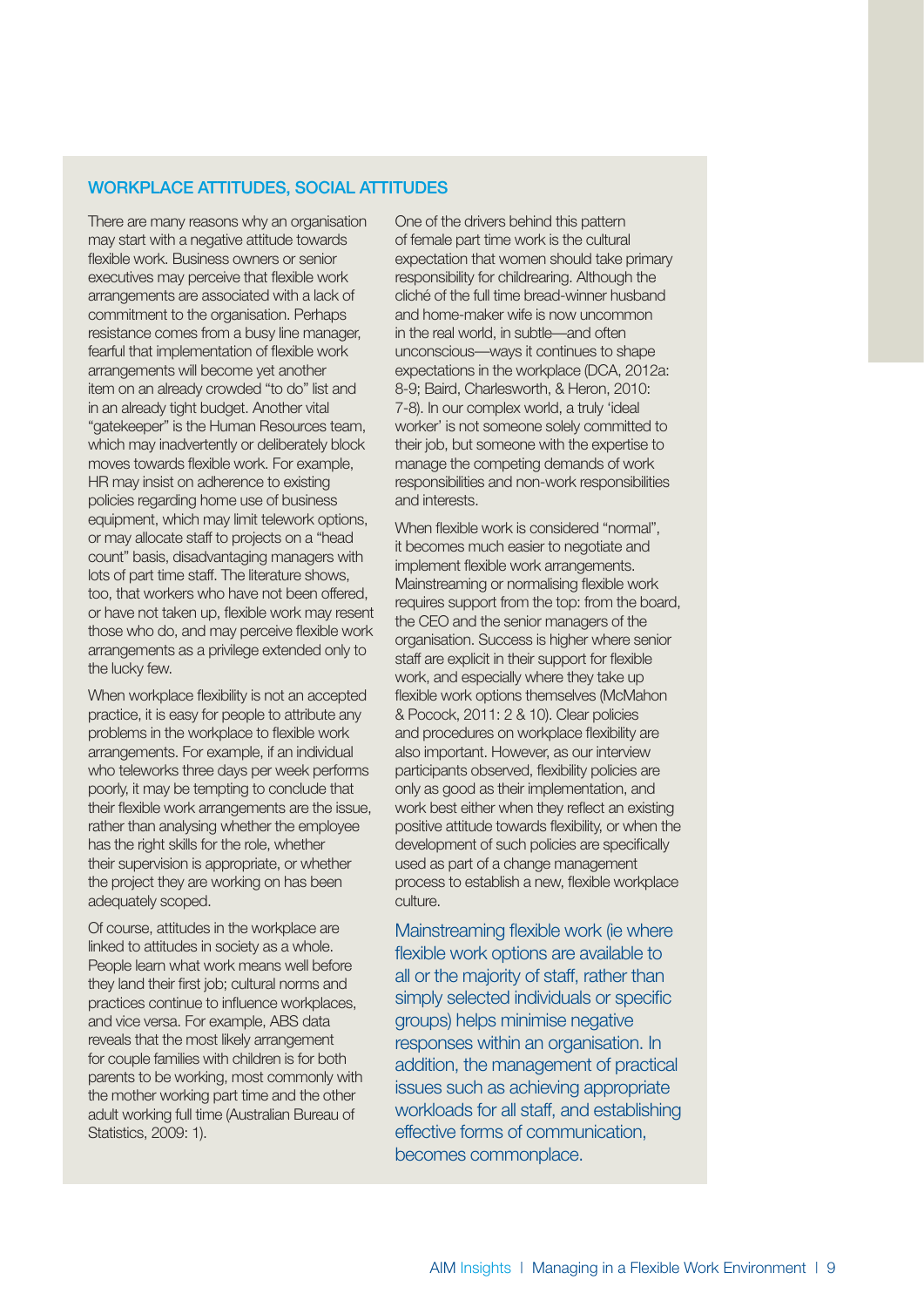# New technology: the great enabler

While workplace flexibility takes many forms, recent advances in digital technologies can play a vital role as an enabler: the widespread availability of eMail, laptops and smartphones; the promise of high-speed broadband through the National Broadband Network; increasing access to wireless technology; the advent of videoconferencing and online events such as webinars; all enable work to be carried out effectively in ways unimaginable just a few years ago (Telework Australia www.telework.gov.au, n.d.; AIM NSW & ACT, 2012a: 18; The GPT Group, 2012a and 2012b).

According to a recent survey over three quarters of Australian employers agree or strongly agree that complex new technology, available at relatively inexpensive prices, will soon make the mobile workforce a reality (Randstad, 2011).

 The challenge is to harness IT in ways which enhance productivity, facilitate new flexible work practices, and transform how we think about work. Even a small change in the way readily available IT is used, however, can make a significant difference. For example, senior staff with management or client responsibilities will find that being able to check emails or review a shared document from a laptop while working flexibly in a remote location allows them to be effectively "at work" even when they are not sitting in the office – meaning that clients, staff and colleagues continue to perceive them as responsible and available.

## **WORK INTENSIFICATION**

While not inherently linked to flexibility or to new technology, the increase in flexible work coincide with driving to pick up their children The flip side of new IT as a great enabler between work and leisure was relatively firm. of flexible work, is the danger of work Depending on the nature of the organisation, intensification or time pollution, where work employees worked nine to five Monday to expands into times and places previously Friday, or clocked on and off triggering formal quarantined for leisure, family or other non- overtime payments where necessary. Work work activities (Pocock, Skinner, & Pisaniello, was done "at work"; home was not for work. 2010; Fear & Denniss, 2009; Fear, Rogers, & No one read eMails on their smart phone Denniss, 2010; Fear, 2011; Bardoel, 2012). over breakfast or logged on from home in arrangements enabled by technology helps from soccer practice, and a phone call to reveal the scale of this issue. For example, from the boss or a client over the weekend part time staff may check their emails or would have been unthinkable other than answer work phone calls on non-work days. Managed poorly, the use of technology can boundaries may be thought necessary by lead to part time workers effectively being on workers who want to advance their careers: call full time. being on call over the weekend, returning

While the intensification of work may yield<br>productivity gains in the short-term, it<br>carries with it a risk to employee health, well (or birthday party) in order to demonstrate<br>being, satisfaction and engagement, and a<br>bei consequent negative impact on productivity. All this suggests that work boundaries

in other words, where work intensification is

5. For a snapshot of changes in the workplace over the past fifty years see the December 2011 edition of *Australian Social Trends: Fifty Years of Labour Force: Now and Then*  (Australian Bureau of Statistics, 2011a)

technology meant that work patterns negotiate these with managers. were relatively stable, and the boundary

the evening or scheduled a teleconference to in an emergency.<sup>5</sup> Now, blurring work/life

workplaces need to be more clearly defined Ironically, the introduction of flexibility may be<br>
more contentious in workplaces where "full<br>
time work" actually means "excessive work"—<br>
in other words, where work intensification is<br>
already the norm.<br>
already the nor In the past, a combination of workplace staff members need to be aware of their own culture, specific award provisions and work patterns, and should be prepared to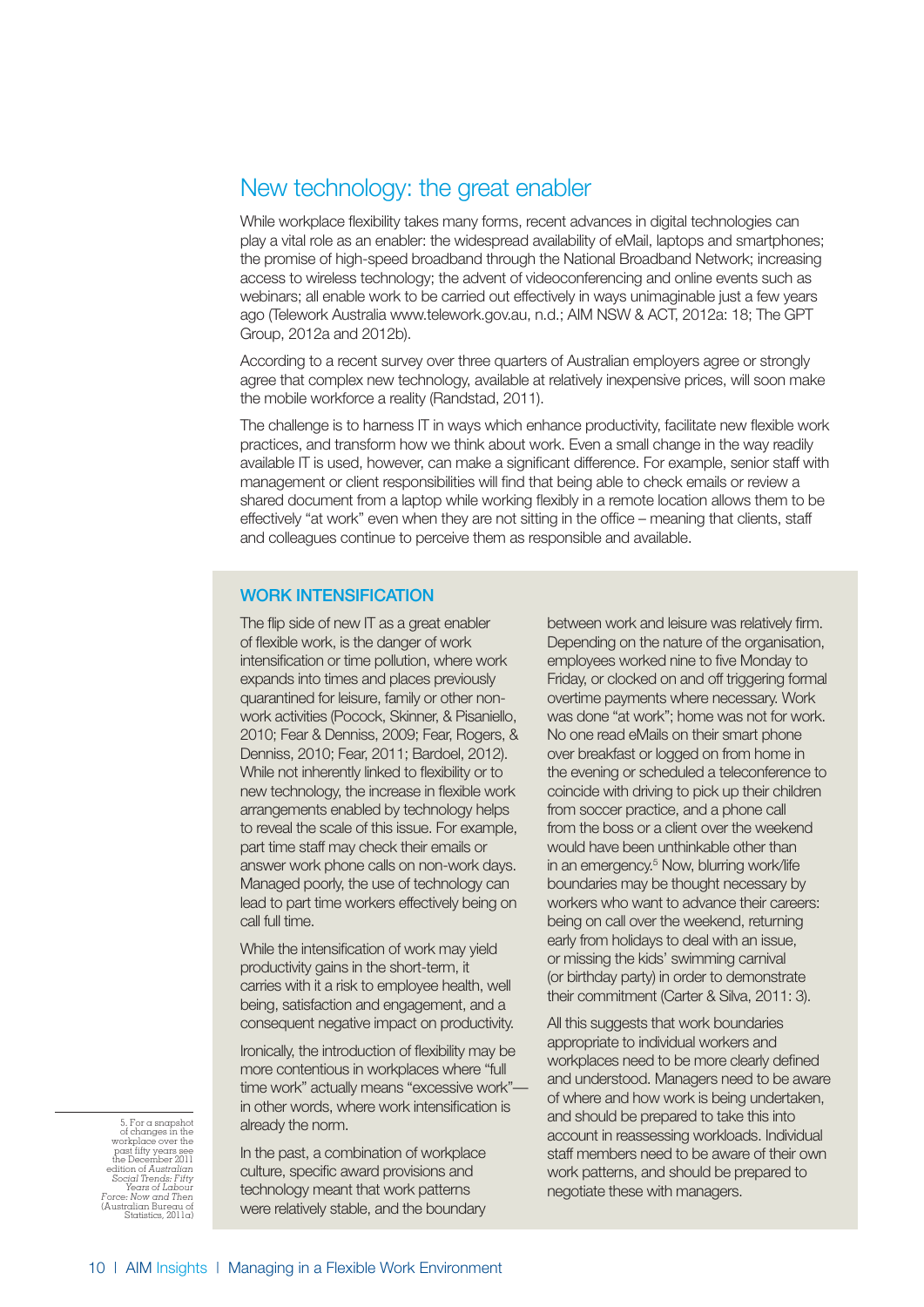# Flexible careers

 Adding to the debate around flexible work is the concept of flexible careers, which identifies workers' changing levels of investment in work over the course of their life (DCA, 2012a: 6). The days of a job for life, where a person joins an organisation "at the bottom" and works their way up the rungs following a steady and predictable career path within the organisation, are long gone. Employees increasingly change not only their employer several times, but their industry and even their core skills, rendering the concept of "career path" somewhat misleading.

Alternative models for conceptualising careers have now come into play. For example, Deloitte's "lattice" model highlights a worker's individual and changing priorities in relation to: pace (accelerated to decelerated), workload (reduced to full), location (restricted to unrestricted), and role (leader to individual contributor) (DCA. 2012a: 18 & 31). Other models emphasise "off ramps" and "on ramps", "ramping up" and "ramping down" to reflect changes in lifecycle, needs and aspirations (DCA, 2012a: 18 & 31).

Despite this, flexible work continues to be associated with employees who have a relatively low career trajectory, and while there may be many workers on flexible work arrangements, very few managers are in this position (Abhayaratna, Andrews, Nuch, & Podbury, 2008: xvi-iii & 8; Ernst & Young cited in AIM, 2012a: 19).

 a "ten to three" role. The employee who is able to invest themselves fully in their job finds The strong perception remains that management is inherently a full time "on site" role, where the manager is constantly available to supervise staff and to give guidance (McDonald, Bradley, & Brown, 2009: 149). Embedded in this is the implication that management requires not just full time hours but long hours at the workplace: it is not a "nine to five" role, let alone a parallel in the manager whose level of workplace responsibility encroaches on external interests and commitments.

There are many possible reasons why flexible workers are not making it in large numbers to the management level:

- to opportunities in the workplace (DCA, networking with senior management, positions are restricted (formally or flexible work arrangements informally) to full time workers • Norkplaces may have a strong record
- 
- They may be experiencing limited access Promotion may result largely from informal 2012a: 23), for example if promotional which may be more difficult for those on
- Employees who work flexibly may be of promoting flexible workers to middle overlooked for promotion despite no management roles, but fail to make formal exclusion policy the changes that would be required to continue those managers' career progression into more senior roles

In some industries there are relatively fixed, and brief, periods in a young employee's career where they may be identified as a potential manager or partner: these periods typically correspond to the age when women are more likely to be on maternity leave, meaning that they may miss out on the opportunity for advancement even after they return to work.

Similar difficulties may be faced by staff in other senior (albeit non managerial) roles. This may include staff who have responsibility for liaising with a particular client, or who report directly to senior management on a specific project (Ernst & Young, 2011: 6).

Flexible workers' lack of career progress can be challenged by mainstreaming flexibility within the organisation. In fact, DCA identifies the promotion of staff on flexible work arrangements as a key indicator of mainstreamed flexibility (2012a: 7). Once flexibility is understood as a normal part of the work environment, it is easier to imagine how senior roles can be effectively performed by staff working flexibly.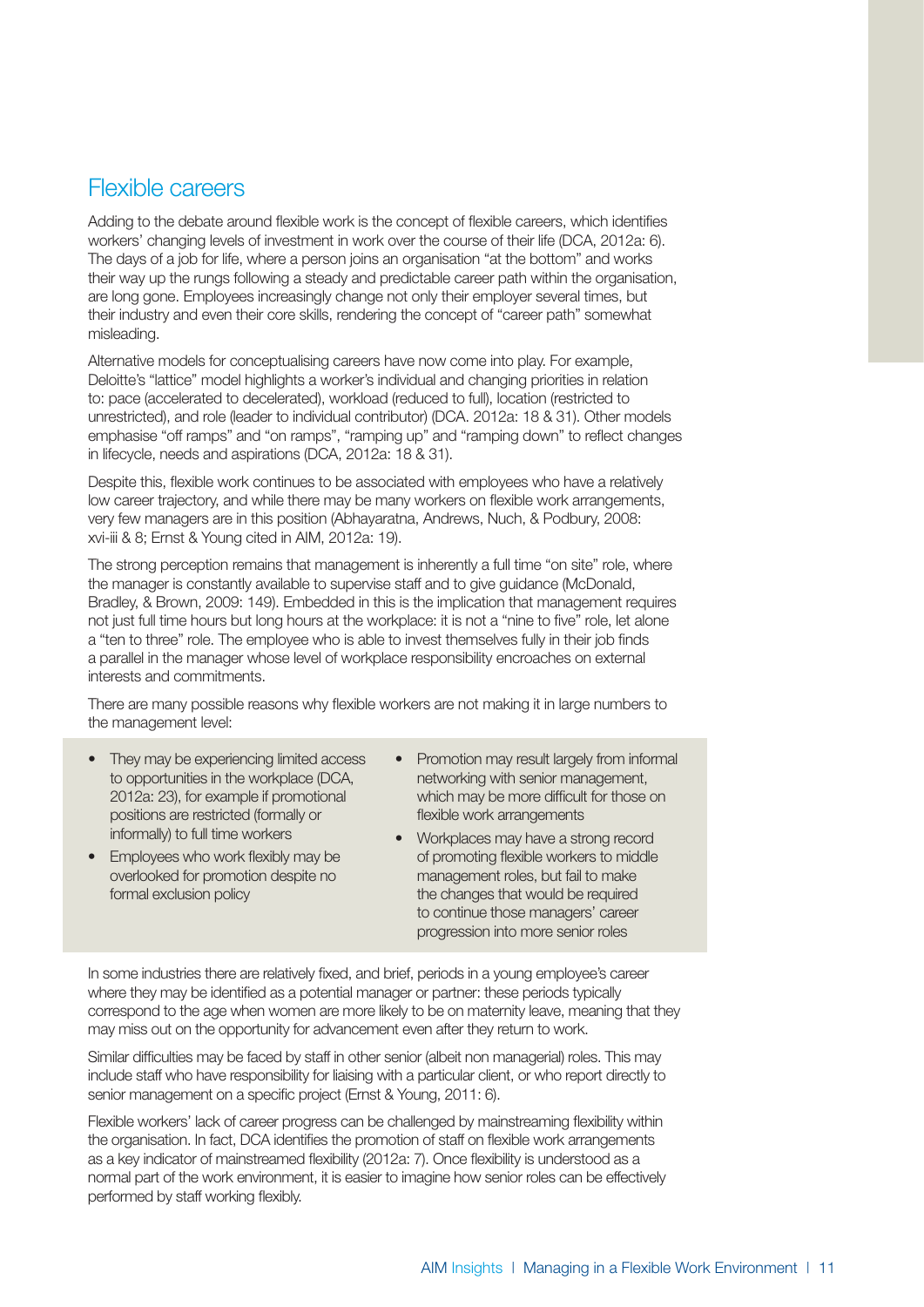# Flexibility for whom?

 of quality, of jobs performed on flexible work Much of the literature regarding workplace flexibility analyses the quality, or rather lack arrangements (Abhayaratna, Andrews, Nuch, & Podbury, 2008: xxi, xxiv, xxvii-iii, xvii; McDonald, Bradley, & Brown, 2009; Australian Council of Trade Unions, 2012; Richardson, 2012; Baird, Charlesworth, & Heron, 2010: 4). Some researchers distinguish between "bad" and "good" flexible jobs, emphasising how few of the latter are available: "bad" flexible jobs tend to be characterised by unpredictable hours, low rates of pay, poorer employment conditions and lack of access to opportunities.

 definition of inflexibility from the employee's There can be a sharp distinction between what an employer or manager thinks of as flexible work, and what employees have in mind. Indeed, flexibility from an employer's point of view may be highly inflexible from an employee's point of view, and vice versa. For example, an employer may use a sizeable number of casual employees as a "swing" workforce, to ensure that hours can be increased and decreased easily to match demand. This represents flexibility for the employer, but may result in unpredictable hours for the employees, with little or no capacity to negotiate alternatives: the very point of view.

Equally, take the case of an employee who works 9 AM to 3 PM Monday to Thursday: this arrangement may suit the employee and allow the flexibility needed to manage their non-work interests and responsibilities; however from the point of view of managers or colleagues these arrangements may appear highly inflexible.

From the perspective of society as a whole, increased flexibility in the workplace may contribute to equal opportunity and may expand the potential workforce, leading to increased national productivity. However, it can also lead to underemployment and working poverty, which are damaging for the individuals affected and for society generally. While, in Australia, we rely on minimum hourly rates of pay to ensure a reasonable wage, employees on irregular hours have

correspondingly irregular income, which can lead to the inability to plan for the future, difficulty paying bills and difficulty securing finance such as home mortgages (Pocock, 2012).

 engage numerous casual staff to backfill roles, simultaneously creating flexibility for A recent inquiry by the ACTU suggests that around 28 percent of the Australian workforce is in some kind of "insecure work" such as casual or contract work (Australian Council of Trade Unions, 2012: 14). This is backed by ABS data, which indicates that around 20 percent of the workforce is casual, and that almost another ten percent operate as independent contractors (Australian Bureau of Statistics, 2011b). In addition, there may be unintended consequences of workplace flexibility. For example, in responding to their employees' desire for more part time work, an employer may existing employees and a new, secondary workforce which experiences all the downsides and none of the upsides of flexibility (Australian Council of Trade Unions, 2012: 5).

 Even when employees are satisfied with flexible work arrangements overall, there are still some potential risks that need to be managed. For example, teleworkers may face increased levels of isolation, stress and pressure on their home life, and may end up paying hidden costs such as more expensive internet connections.

 some employees. For example, a flexible the types of mutually beneficial flexibility that It is also worth noting that different aspects of flexibility are more important to different employees, and that prioritising one type of flexibility may inadvertently disadvantage work policy that allows staff who work back late on an urgent project to take the following day off does nothing to assist a worker who is trying to balance their work and family responsibilities in a planned way. The challenge for managers is to move beyond an either/or approach to understand works for employers and employees (DCA, 2012a: 10).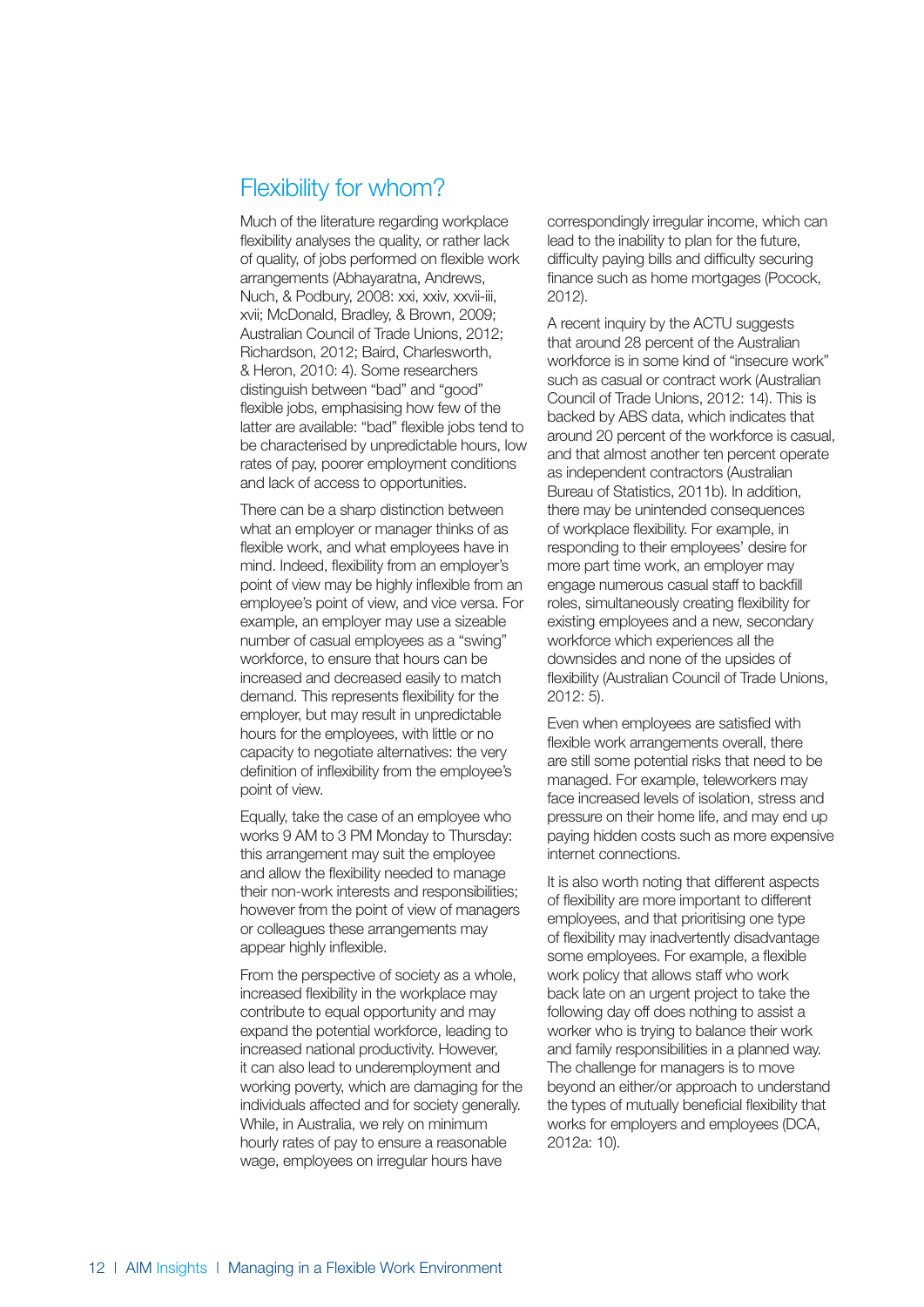# Legislative framework

Recent legislation makes attention to workplace flexibility a requirement in many workplaces. The *Fair Work Act 2009* prohibits discrimination in the workplace on the basis of factors such as race, sex, age, family or carer's responsibilities, sexuality or religion. It also makes provision for "individual flexibility arrangements" to vary modern awards and enterprise agreements (Fair Work Ombudsman, n.d.).

In addition, the National Employment Standards which are part of the *Fair Work Act 2009*  require all employers to consider employees' requests for flexibility: an employee who has been employed for at least one year and who has parental responsibility for the care of a child under school age, may request changed working arrangements to assist them to care for the child (Fair Work Ombudsman, 2011). While the legislation is framed in terms of a "right to request" rather than an absolute right to flexible work arrangements, the employer may only refuse the request on reasonable business grounds, placing the onus on the employer to give it due consideration. There is ongoing discussion regarding the possibility of expanding the right to request to additional groups of employees, such as older workers.

These legislative initiatives come on top of existing anti-discrimination laws, both State and Commonwealth, which apply either directly to the workplace or more generally across society. For example, the *Equal Opportunity for Women in the Workplace Act 2009* promotes equal treatment and the elimination of discrimination against women in organisations with over 100 employees. This Act is currently under review, with the aim of assisting employers to remove barriers to equal employment opportunity for women.6

<sup>6.</sup> *The Equal Opportunity for Women in the Workplace Amendment Bill 2012*  passed through the House of Representatives on 18 June 2012. Further information about relevant legislation can be found online at: Fair Work Australia www.fwa.gov.au; Equal Opportunity for Women in the Workplace Agency www.eowa.gov.au; Diversity Council of Australia www.dcg.org.au; and Fair Work Ombudsman www.fairwork.gov.au. See also: Sharp, Broomhill, & Elton, 2012.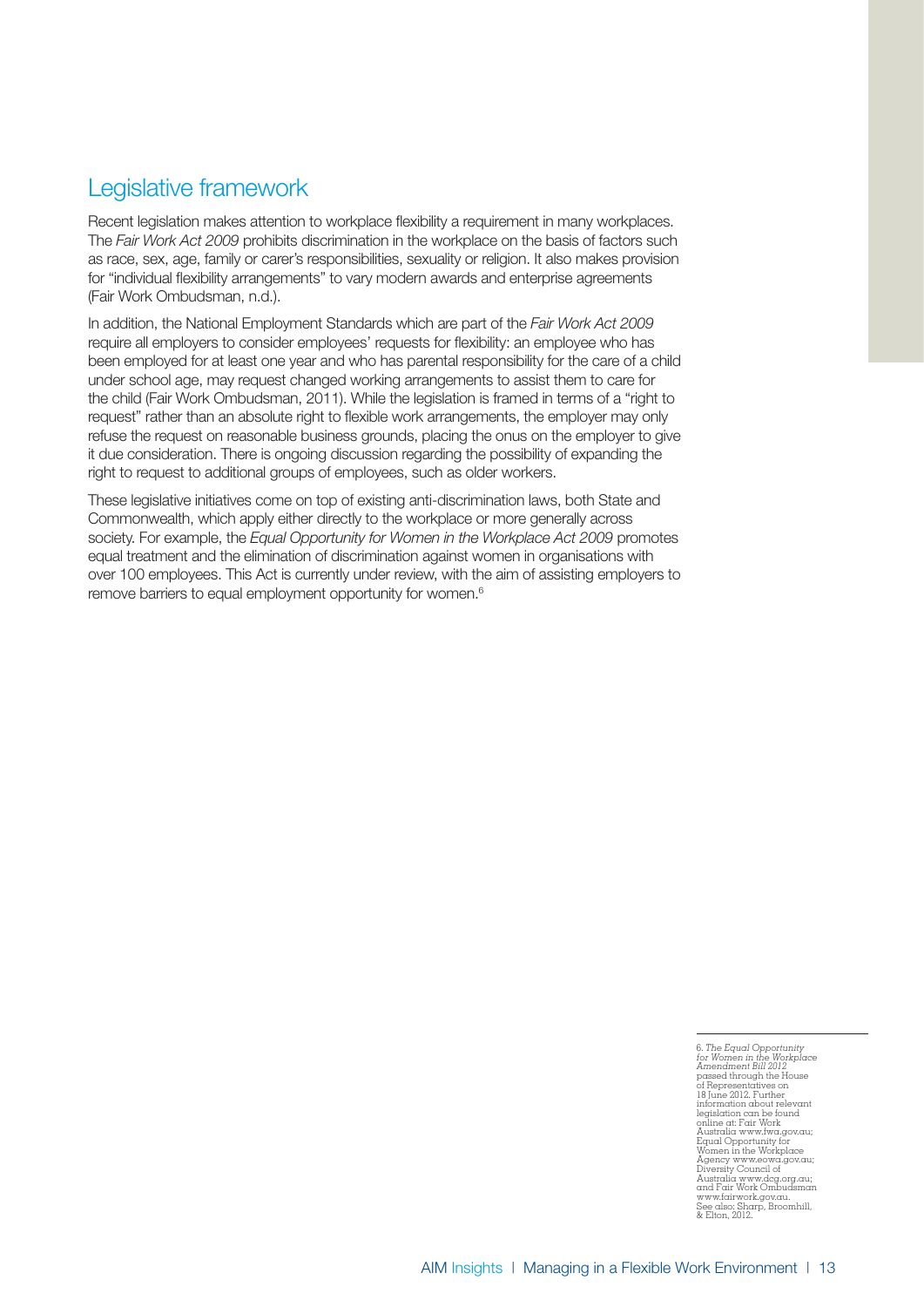14 | AIM Insights | Managing in a Flexible Work Environment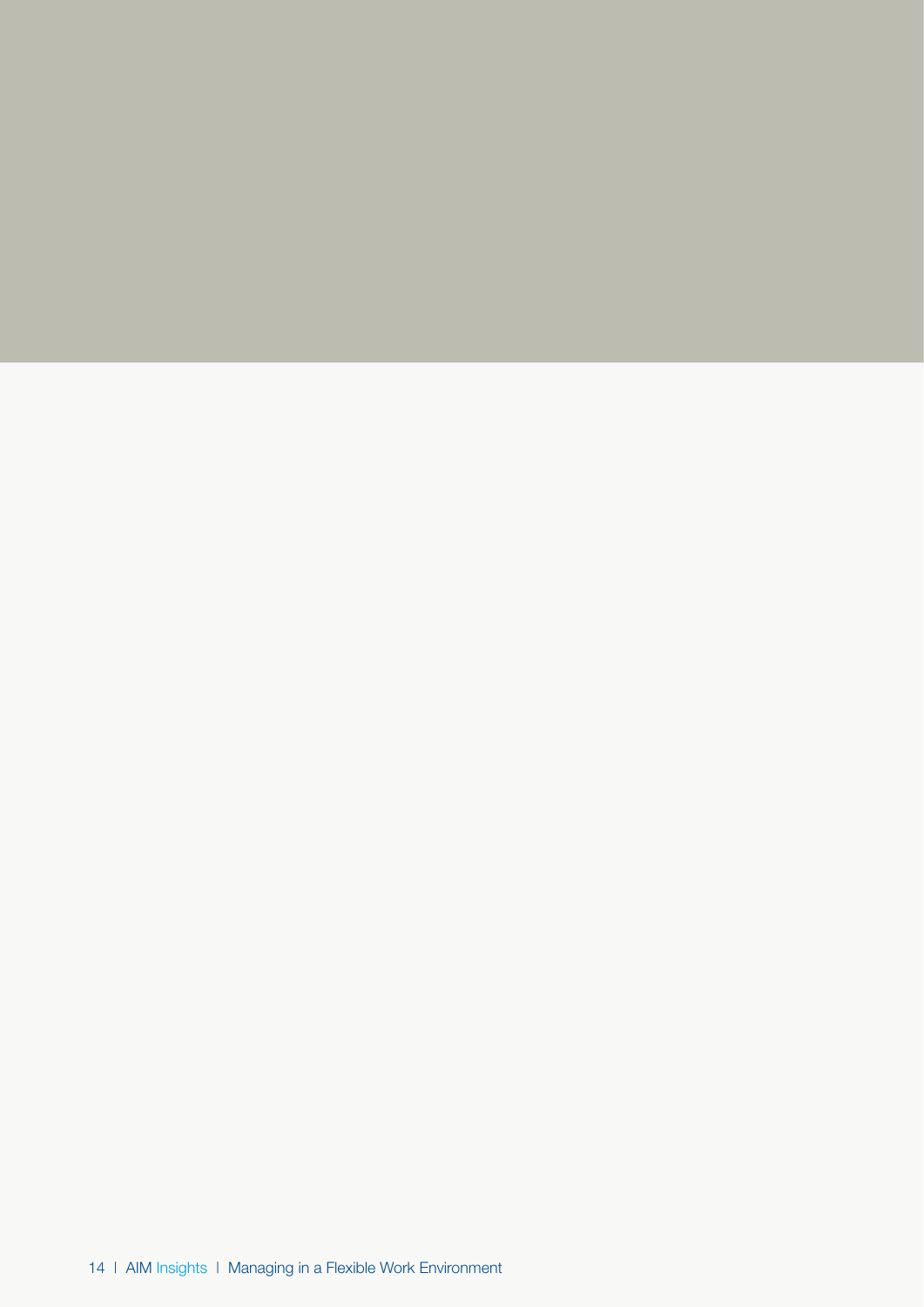

# BUSINESS CASE FOR FLEX

# **TAKE THE FLEXIBILITY CHALLENGE**

It is time for employers to imagine how flexible work can be the answer (or part of the answer) to the organisation's most pressing issues and concerns – and how flexible work can become (part of) the organisation's strategy for building on its strengths and taking up new opportunities.

### For example:

 committed to their jobs, managers may discuss with older staff members whether flexible If one of the organisation's **strengths** is that its staff members are typically very loyal and arrangements would encourage them to stay on rather than retire, so that the organisation can continue to benefit from their experience and corporate knowledge.

If one of the organisation's **weaknesses** is traditionally high fixed costs, managers may consider whether facilitating telework might enable savings on office space thereby reducing rental costs.

If one of the organisation's **opportunities** is to move into emerging markets in regional areas, managers may consider how establishing small offices based on high levels of telework may enable them to take up this opportunity more swiftly than their competitors.

If one of the organisation's **threats** is a potential staff shortfall in a tight labour market, managers may discuss with recruitment experts the kind of flexible work options most likely to attract and retain high quality flexible workers at the organisation.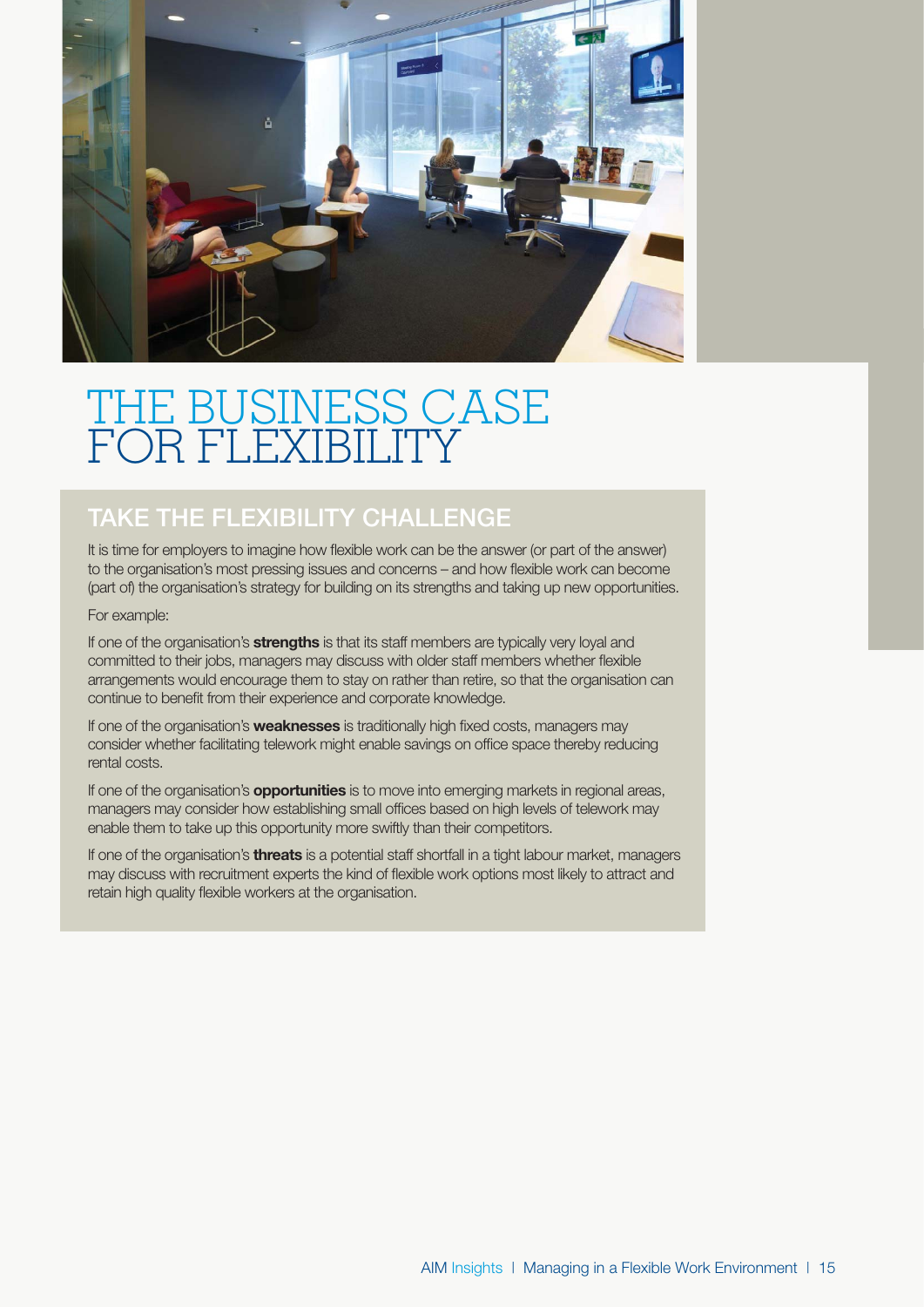# Pain or gain?

For an organisation, change is hard. Policies and practices, long-standing habits and unspoken assumptions, egos and personal attachments, carefully worded business plans and carefully chosen performance indicators: all of these tend to work together to protect the status quo. This is the case even when the status quo is manifestly unsatisfactory, let alone when "business as usual" is relatively successful.

Organisations change in order to avoid pain or achieve gain: to save money or improve profit margins; to protect themselves from losing staff to a competitor or to attract the best new recruits; to hold onto customers or to reach out to new ones.<sup>7</sup> The business case for flexibility is built on identifying how increasing flexible work helps an organisation avoid pain or achieve gain.

 of the benefits of flexible work, although the economy as a whole, but specifically for white collar industries. Certainly flexible work There is not yet widespread acceptance this is beginning to change. For the most part, flexible work is viewed as something of interest to employees, perhaps only to a specific sub-set of employees. In order to make the business case compelling, it needs to be made not just at the level of each industry and indeed each organisation. On this point, flexible work is often viewed as relevant only to knowledge workers, or to looks different in different industries, but there is a business case for it even in the most blue collar workplace where employers face the same pressures around reduced workforce participation and increased productivity requirements as much as, if not more so, organisations in other industries.

 2011), it is worth noting that flexibility is not necessarily cheaper than inflexibility. employers may fear that increasing flexibility case for flexibility needs to be a cost benefit Although organisations that have trialled flexible work options often report a positive ROI, improved staff performance or a significant competitive advantage (Barta, Kleiner & Neumann, 2012; World at Work, Certain types of flexible work options are costly, sometimes significantly: for example, transforming a traditional workplace into a fully flexible workplace is likely to involve a major investment in IT as well as asset costs and training costs. In addition to cost, will mean added complexity, reduced commitment to or focus on the job, or radical changes to workplace culture. The business analysis, including careful consideration of the potential benefits as well as the budgetary impact.

 the specific benefits which may flow from very often multiple benefits flow from a single by reducing the need for CBD office space The following sections identify some of increasing flexible work. It is worth noting that flexibility initiative. For example, implementing flexible work arrangements may save money as well as enhancing employee productivity.<sup>8</sup>

7. Some businesses also respond to a third driver: the public good. For example, the society as a whole benefits to society as a whole as part of triple bottom line reporting, other commitments to social and environmental sustainability, or to manage reputational issues. 8. See: The GPT Group, 2012b: 3, 9, 15; McMahon & Pocock, 2011; Macquarie University www.mq.edu.au, 2012; Telework Australia www.telework.gov.au, n.d.; Diversity Council of Australia, 2010; Equality and Human Rights Commission, 2009; Heron, 2010; Schumacher & Poehler, 2009: 169; Australian Institute of Management, 2012a: 20; Workplace Flexibility n.d.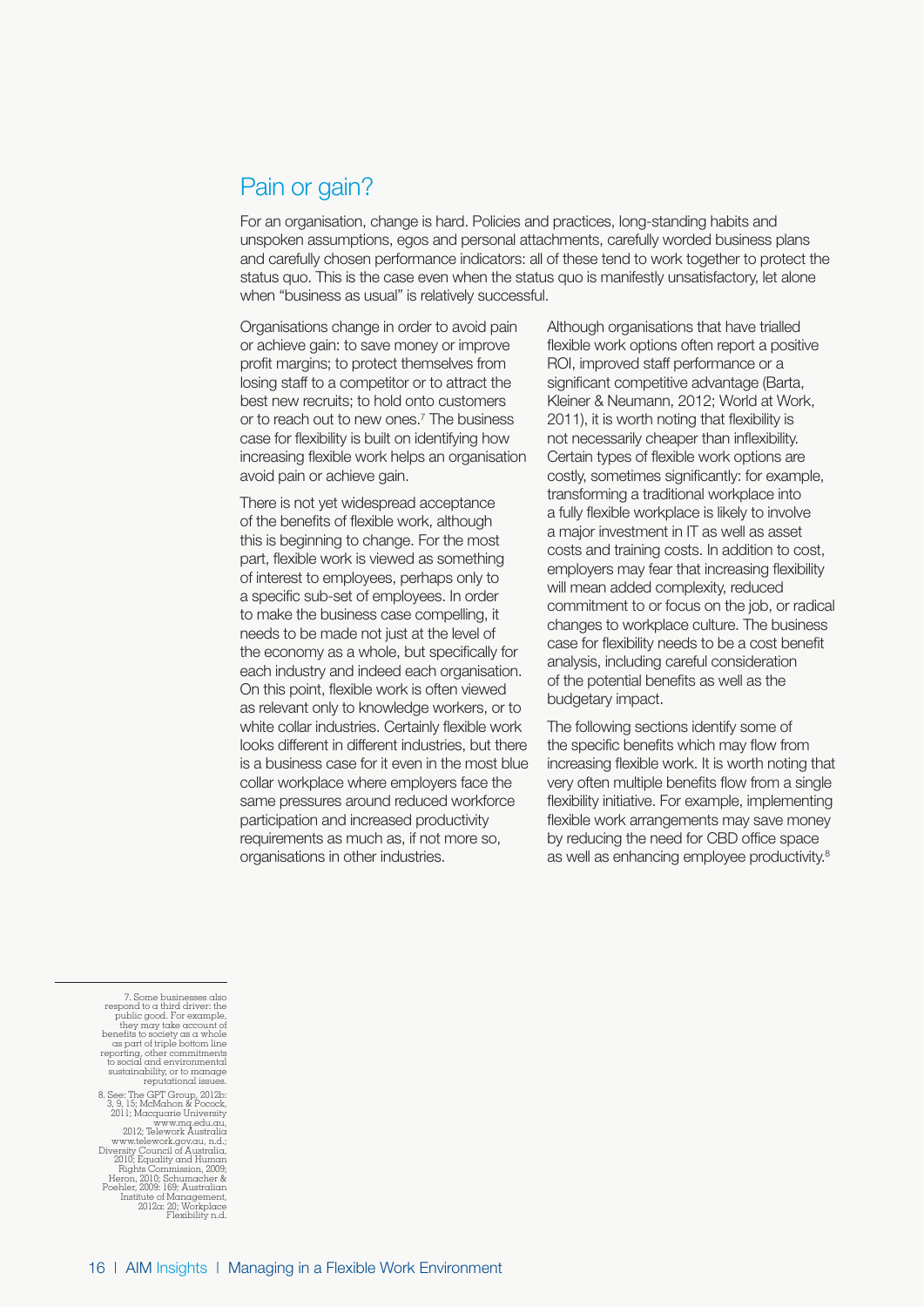# Talent management

Discussions about workplace flexibility often start (and finish) with a review of employees' increasing demands for flexible work options. The availability of flexible work options is an important feature in a workplace for both employees and potential employees as it offers the opportunity to:

- as child care responsibilities. through volunteering.
- and hobbies. Their personal work style.
- Help manage non-work demands, such Engage with the community, for example
	- Follow non-work interests, such as sport Carry out their work in ways which suit
		- Achieve a better work/life balance.

Australia continues to experience relatively low unemployment, which means that the competition for workers—especially skilled workers—is strong. With the ageing of the population, the labour market is expected to tighten further over the coming decades: the Commonwealth Treasury projects that workforce participation will drop from 65 percent currently to less than 61 percent by 2050. In the same timeframe, the aged dependency ratio will rise from 20 percent to over 37 percent: this means that instead of five working age people to every person aged 65 or older, there will be less than three. These massive transformations of the workforce will commence almost immediately, as the oldest of the baby boomers are just reaching retirement age (Advisory Panel on the Economic Potential of Senior Australians, 2011: 24; Commonwealth Treasury, 2010: 1 & 10-1; NSW Treasury, 2011: ii).

Offering flexible work options gives an organisation access to a talent pool which is both wider and deeper.

 The talent pool is **wider** as offering flexible part time work in a more traditional, inflexible work expands the range of potential employees to include greater numbers of older and younger workers, as well as workers with family responsibilities and workers who live at a distance from the organisation. It may also allow some staff to work a full time load, who could only manage workplace (Access Economics, 2010: 5).

Flexible work may also give an organisation access to a **deeper** talent pool, by enhancing its capacity to attract and retain the most talented people, who can afford to be

 is also a significant first mover advantage in implementing and marketing flexible selective about where and how they work (Equality and Human Rights Commission, 2009: 5; Access Economics, 2010: i). In a recent survey of Australian businesses, workplace flexibility was cited as key to attracting and retaining employees across all generations (Randstad, 2011: 38). There work options in an industry. In addition, organisations may save between 15 and 33 percent of the annual salary of an employee through reduced recruitment, training and loss of productivity costs when an employee can be retained (Access Economics, 2010: 15).

Flexible work enhances an organisation's capacity to diversify its workforce, which brings significant advantages. Recent research into the financial performance of publicly listed companies in the USA and Europe demonstrated a correlation between significantly higher levels of diversity in executive and board roles and stronger performance as assessed by ROI and earnings (Barta, Kleiner, & Neumann, 2012:  $1 & 8 & 3$ ).<sup>9</sup>

 relationship between flexible work There is now a well-established positive arrangements that give employees greater choice and greater control over how, when and where they work and human capital outcomes—that is, employee attraction, retention, satisfaction and engagement (DCA, 2012a: 24-5; WorldatWork, 2011: 33-42; Corporate Voices for Working Families, 2011: 11-12; Pocock, Skinner, & Pisaniello, 2010; Australian Chamber of Commerce and Industry, 2012: 10-1).  $\frac{1}{9 \text{ See also the recent}}$ 

surveys by Corporate Voices for Working Families (2011) and WorldatWork (2011) for further discussion of the ROI of fl exibility.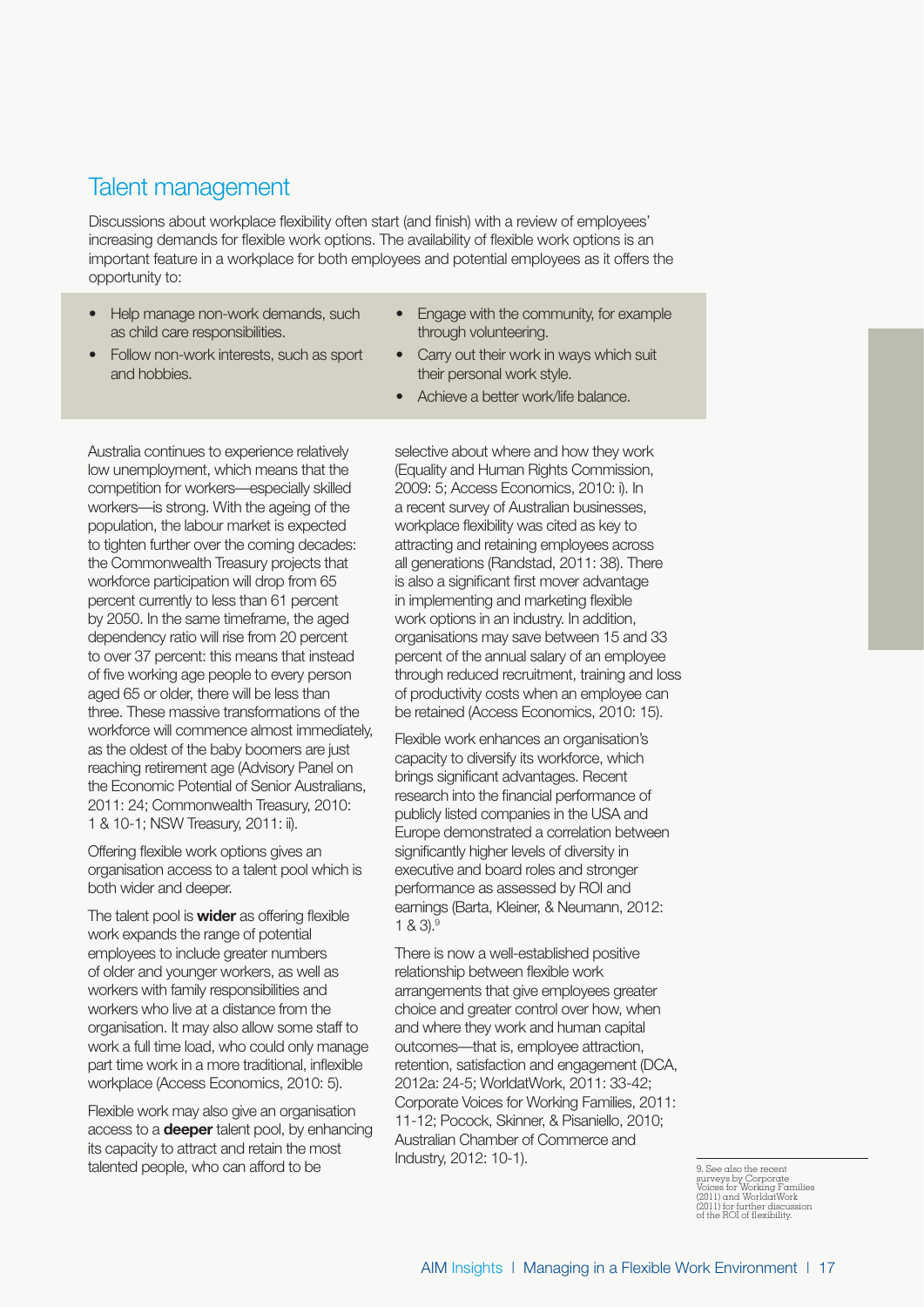# **THE DIVERSITY DIVIDEND**

Flexible work enhances an organisation's capacity to attract and retain a diverse workforce; *when well managed* this pays the "diversity dividend":

| <b>Better decision making</b>   | the organisation has the benefit of drawing on different<br>perspectives and different ways of thinking from within its<br>workforce when setting strategies and solving problems. |
|---------------------------------|------------------------------------------------------------------------------------------------------------------------------------------------------------------------------------|
| <b>Increased sustainability</b> | the organisation is better equipped to adapt to change,<br>and less reliant on a particular type of worker or age cohort.                                                          |
| <b>Higher productivity</b>      | the workforce is more engaged and motivated, leading to<br>better outputs.                                                                                                         |
| <b>Closer connection</b>        | the workforce better reflects the organisation's customers<br>and suppliers, bringing stronger engagement with customers<br>and more effective business-to-business relationships. |
| <b>Wider reach</b>              | the organisation has greater insight into new markets,<br>locally and globally.                                                                                                    |

# To commute or telecommute?

City employees are increasingly interested in reducing the time, cost and frustration involved in travelling to and from the workplace by working from home, either some or all of the time. Facilitating these requests can be an important part of talent management, however there are also other benefits to business which are worth considering.

 organisation provides for its workforce. Office organisation to reconfigure its office to There can be significant cost savings from reducing the amount of office space an space is often under-utilised, including during peak business times when desks are empty because their "owner" is on leave, out with clients, in a meeting or working interstate. Even a small increase in the number of employees who telework may allow an reduce the amount of space required, which may result in major savings in rent, utilities and parking (Access Economics, 2010: 5; Laurence, 2012; The GPT Group, 2012a and 2012b; DCA, 2012a: 1-2; Hajkowicz, Cook, & Littleboy, 2012: 19).

 operating out of a smaller office helps Flowing on from direct cost savings, organisations to relocate more cheaply and more easily. This may include moving to lower-cost locations, or rolling out new offices to respond to new business opportunities (Access Economics, 2010: iv). As noted earlier, facilitating telework is likely to involve significant costs in new IT and training for staff in new ways of working. These costs need to be analysed in conjunction with the benefits in order for an organisation to determine whether, when and how to proceed.

Many organisations find that the IT solutions put in place to facilitate flexible work deliver significant reductions in travel costs. For example, travel for internal meetings can be reduced or even eliminated once employees are used to meeting by teleconference and videoconference. Perhaps more importantly, this also facilitates the use of "virtual teams", which optimise the use of existing internal human resources. Staff can be drawn together from different parts of an organisation, wherever they are located, based on their skills and expertise, rather than relying on face to face teams made up of staff who happen to be based near each other. This delivers greater productivity as organisations capitalise on staff capacities, as well as reducing the cost of staff travel (Rosen, Furst, & Blackburn, 2006: 229-30).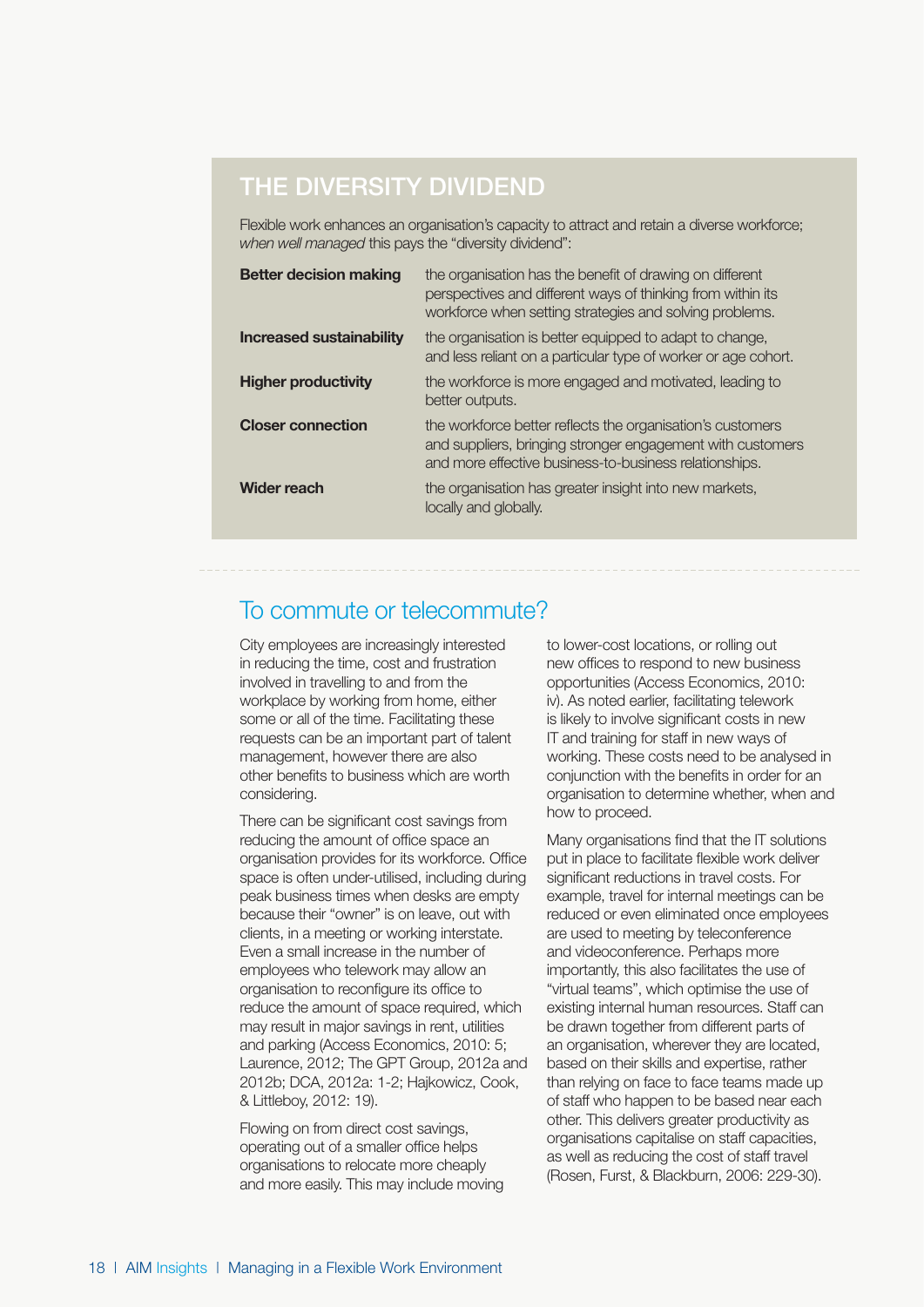employee engagement, as well as benefitting Telework may also assist organisations to manage risks associated with business continuity and disaster recovery. Organisations which are set up to allow staff to work from home are less dependent on a single worksite and on travel to a centralised location. They are therefore more capable of operating if there is an incident at or near their worksite, or if people are discouraged from commuting—for example, during a pandemic. In addition, telework helps to reduce an organisation's environmental footprint, which may benefit the organisation directly, in terms of public affairs and the community more generally.

 this outcome, with savings expected to flow The Australian Government strongly supports an increase in the proportion of the Australian workforce which teleworks, either regularly or occasionally. One of the objectives of the National Digital Economy Strategy is to double the proportion of teleworkers from around six percent to twelve percent by 2020 (Department of Broadband Communications and the Digital Economy, 2012). The Government's investment in the National Broadband Network is part of facilitating to Government across road, transport and infrastructure portfolios, as well as assisting with decentralisation initiatives (Access Economics, 2010: i).

# **Productivity**

Along with participation and population, productivity is one of the "three Ps" of economic growth. A recent report from the Grattan Institute identifies the top economic reforms that would be most effective for enhancing Australia's productivity: two involve increasing workforce participation, firstly of women and secondly of older people. The report argues that between them, these two strategies would increase the size of the Australian economy by around \$50 billion each year (Daley, McGannon, & Ginnivan, 2012: 38 & 50). While tax reforms aimed at removing disincentives to work are important, the Grattan Institute and other researchers acknowledge the link between flexible work and greater workforce participation (Daley, McGannon, & Ginnivan, 2012: 47, 55, 58; Boston Consulting Group, 2006; Access Economics, 2010: iii; Advisory Panel on the Economic Potential of Senior Australians, 2011).

 employers' fears that offering flexible work off" or losing focus on their work, flexible with the same inputs. Implementing flexible Flexible work also assists organisations to increase their productivity. Despite some options will lead to employees "slacking work can be a way of ensuring that the organisation produces the same outputs with less inputs (staff time), or more outputs work practices does not entail reduced expectations about the amount of work which can be done, or an acceptance

of poorer performance (McMahon & Pocock, 2011: 7). Instead, it can focus the organisation, team and employee more clearly on outputs and outcomes rather than inputs, on goals rather than processes. Understood in this light, the debate around flexible work sits squarely within the key debate around productivity.

In addition, flexible work may allow an organisation to deliver better services to its clients and customers. In part, this is the diversity dividend, whereby broader social representation within the workforce assists an organisation to engage better with existing and new customers. Flexibility also allows an organisation to build its work practices specifically around meeting customers' needs, rather than simply reflecting past practice, old habits or ways of doing business which were appropriate in previous decades (Equality and Human Rights Commission, 2009: 5). For example, a major Australian bank has recently moved to implement flexible work in part to ensure that it can meet customers' growing expectations to be able to do business with the bank outside the traditional 9 AM to 4 PM hours. Another example is Vodafone UK, which used its transformation to flexible work to increase its capacity to respond to clients' needs, decrease the time it took to change its policies such as price plans, and develop itself into "a faster and more commercially agile business" (Laurence, 2012).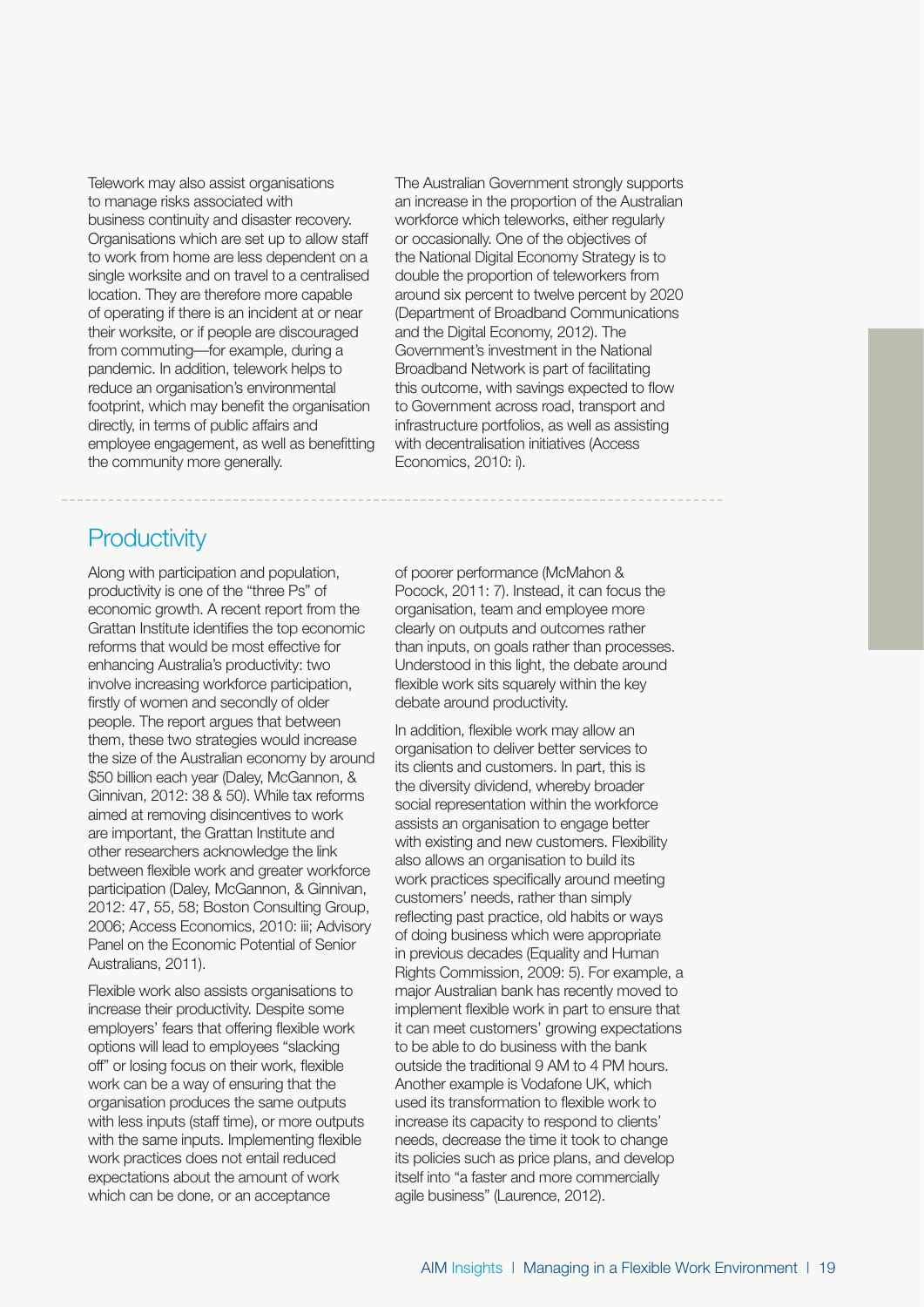# A culture of innovation

Innovation is crucial to the success of an organisation, especially in Australia where production costs are typically higher and markets typically smaller than elsewhere around the globe. Innovation is the "dominant driver" of an increase in labour productivity and therefore economic growth, with the greatest proportion of innovation stemming from businesses interacting with their customers, suppliers and competitors (Department of Innovation, Industry, Science, and Research, 2009; Daley, McGannon, & Ginnivan, 2012: 16-7). Nevertheless, we note that in a survey recently conducted by AIM (Australian Institute of Management, 2012b) innovation was one of the areas of management capability in which Australian organisations assessed themselves as least capable.

 talent management benefits which flexible In this context, the diversity dividend and work delivers may be expected to enhance an organisation's capacity to innovate, as it enhances employees' capacity to think differently, to collaborate with people who bring diverse views, leading to new ways of operating, new products and services, new markets, and new ways of reaching existing markets (Innovation & Business Skills Australia, 2010: 11).

Other researchers point to the importance of reviewing internal processes and structures to ensure that they match the organisation's new and emerging activities. For example, an organisation may need to establish a crossfunctional team to review a new proposal, or a dedicated unit to deliver an innovative project. A flexible workforce is more likely to be able to redeploy staff and other resources rapidly and effectively to respond to a new need. Larger organisations can remain nimble by ensuring that their work practices and processes remain flexible so that they can proactively innovate as well as respond to emerging issues (Christensen & Overdorf, 2011: 4, 10 & 14; Laurence, 2012).

 innovation and workplace flexibility is While research into the links between an emerging field, there is already a demonstrated connection between an organisational culture of innovation and an organisational culture of flexibility. In addition, there is a connection between the creativity of individual employees and a culture of flexibility (Laurence, 2012). Proponents of activity-based workplaces, for example, argue that innovative workplace design and flatter organisational structures improve creativity, collaboration and ideas generation.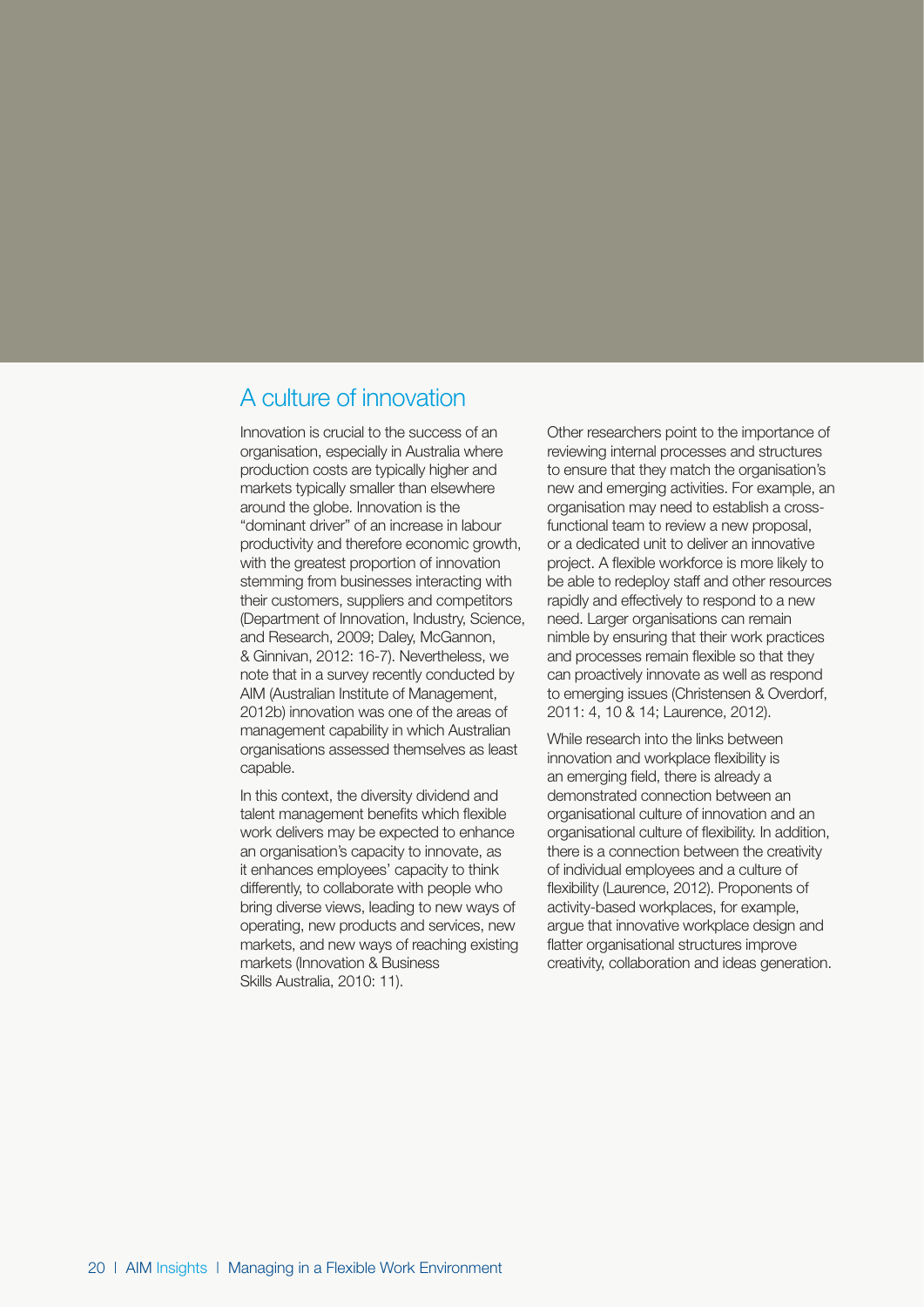

# STRATEGIES FOR MANAGERS

# Challenges and resources

It is clear from our consultation and the literature that the attitude and skills of managers are make-or-break factors in implementing flexible work arrangements (DCA, 2010: 3; Baird, 2010; Managing Work Life Balance International, 2010; Baird, Charlesworth, & Heron, 2010: 11; Heron, 2010).

There are a number of challenges for managers in implementing flexible work, which will differ workplace by workplace depending on factors such as the nature of the work undertaken by the organisation, and the types of flexible options available. The good news is that the skills managers require to manage flexible work effectively are similar to the skills required to manage in a non-flexible work environment. However, managers of flexible staff may find themselves drawing on certain skills more frequently when implementing flexible work arrangements.

Managers may need support in managing the implementation of flexible work:

- More training
- Improved skills in negotiation and communication
- Better performance management techniques
- Higher levels of organisation
- The capacity to coordinate complexity
- A strategic ability to see the long term benefits even if short term costs are looming large

 It is important that managers have the skills to ensure that flexible jobs deliver benefits for Especially when implementing large-scale workplace flexibility, managers will need skills in change management. In addition, managers may be under constraints when implementing flexible work arrangements, and may need specific resources to implement flexibility effectively. both the employer and the employees: this means managers need to understand that not all employees have the ability, confidence or power in the workplace to negotiate their work arrangements.

The remainder of this paper identifies a range of challenges managers may face in implementing flexible work, outlines some practical strategies and real-life examples of handling those challenges, and sets out some of the skills managers may need.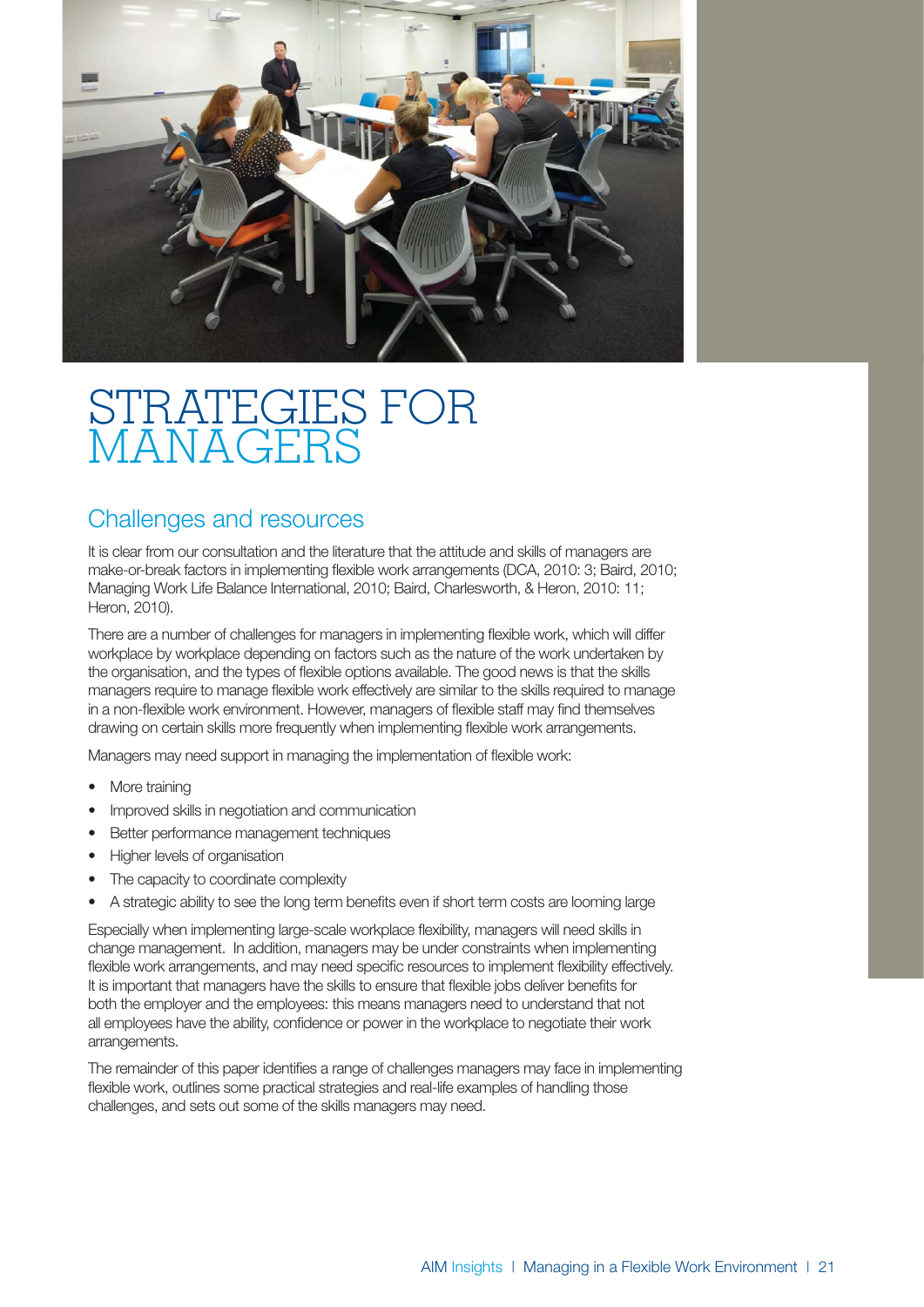# Getting the job done

A core management task is to identify the resources needed for any particular project, including the number of staff or the number of hours that will be needed. The challenge is not fundamentally different in a flexible work environment, however the arrangements may be more complex. Managers may need to:

- Ensure "coverage" for client-facing tasks.
- Juggle rosters.
- Carry out detailed forecasting of work volumes.
- Engage additional staff, possibly including casual or contract staff, to cover specific tasks or hours.
- Identify or engage staff who want to job-share.
- Introduce new performance pay arrangements, for example, for part time staff on bonuses.

 A direct benefit for managers is that they may have the flexibility to bring in specific expertise for a particular project, or simply bring in additional workers to help get through a busy period, rather than relying on the permanent workforce to be able to deliver every project.

#### IN PRACTICE:

An Australian mining company operating in remote locations uses part time drivers in threehour shifts in the middle of the day. This allows the full time drivers to have a proper break and enables training and other development activities to be scheduled more efficiently, without stopping the trucks from rolling. The part time drivers are mostly women who are only able to work school hours whose partners work full time for the mining company, and for whom there are few other work opportunities in the remote townships. This type of flexibility offers mutual benefit to the employer as well as to both full time and part time employees (Workplace Flexibility workshop participant, *Gender Equity in the Workplace Summit*, July 2012).

Managers may need to establish guidelines meetings, but can pose challenges when ad<br>for scheduling meetings. For example, if one hoc, or urgent, meetings are required. Where or more employees work short days to enable them to drop off and pick up school aged it can even be a challenge to find a time for a children, it may be appropriate to ensure that regular staff meeting. Equally, managers may meetings are not called before 10 AM or after need to set core hours to ensure that staff are 3 PM (AIM NSW & ACT, 2012a: 20). This may available when required. be relatively straightforward for regular team

hoc, or urgent, meetings are required. Where<br>several staff work part time on different days.

### IN PRACTICE:

A small website and branding agency sets core hours of midday to 2 PM to ensure staff are generally in the office during the day, but otherwise allows very flexible hours and locations of work. Staff are available to clients on their mobiles and laptops regardless of where they are working. These arrangements also mean that that the office can be staffed from 8 AM to 9 PM, extending services to clients (Equality and Human Rights Commission, 2009: 26).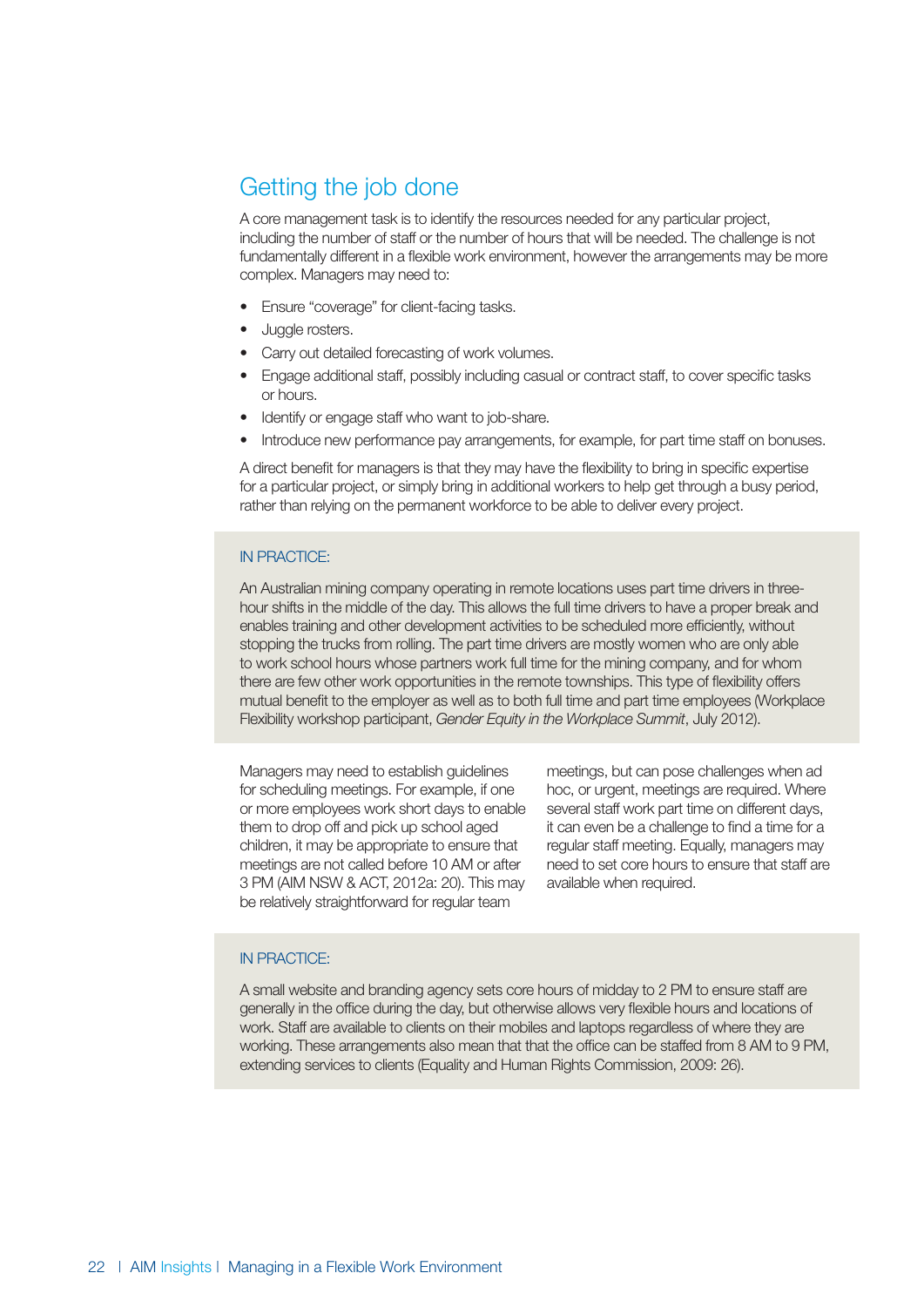#### IN PRACTICE:

A large international law firm introduced broad-reaching flexible work options including part time, job share, flexi time, rostered time off, and a range of parental and purchased leave initiatives. While the aim was to enhance employees' work life balance and increase staff retention, the firm was also able to improve the support provided to legal staff by managing support staff members' flexible work options to provide full coverage from 8 AM to 6 PM (McMahon & Pocock, 2011: 10).

 time and casual rosters or designing flexibility In some workplaces, managers may need to do more than simply pay attention to part into individual workplans: they may need to re-engineer existing roles to quarantine some kinds of tasks into specific "on call" roles. For example, some roles require high levels of availability or rapid response times to urgent issues. Other roles include significant amounts of overnight travel. Managers may need to consider whether it is possible to design roles without these kinds of tasks, in order to make them available to flexible workers. This will involve assessment of the impact on other staff of quarantining tasks, as well as the ability to attract or retain talented staff. It may also involve redesigning the way a whole team works, or an entire business activity.

### IN PRACTICE:

The manager of a busy policy advice unit distributes work areas among staff so that skilled part time staff handle important policy portfolios which are less prone to crises requiring urgent response. This means that the unit as a whole retains the benefit of highly experienced team members, without a negative impact on clients or other staff members (interview participant, 2012).

 time staff begins to implement flexible work, In addition, managers may have to work with clients to manage their expectations about how their work will be undertaken. When a traditional workplace with few part responsibility for specific clients may be shared across a team rather than focused on an individual staff member. This may be the case for internal clients as well as external

 knowledge about their project, casefile or ones. An obvious up-side for the client is that priorities is no longer concentrated in a single individual. This may enhance service levels by ensuring that work continues even if the individual is absent or leaves the organisation, however it may involve a shift in thinking from the client who may be used to dealing exclusively with "their" contact.

#### IN PRACTICE:

A large international law firm discusses with clients their expectations of 24 hour access to legal advice, in order to optimise staff members' access to flexible work. While some practice areas are not suitable for part time work arrangements, the firm offers telework or other options to staff. In negotiating client expectations, the firm is able to demonstrate increased access to legal advice, improved response times for urgent matters and enhanced service through ensuring that more than one staff member understands the client's business (McMahon & Pocock, 2011: 11).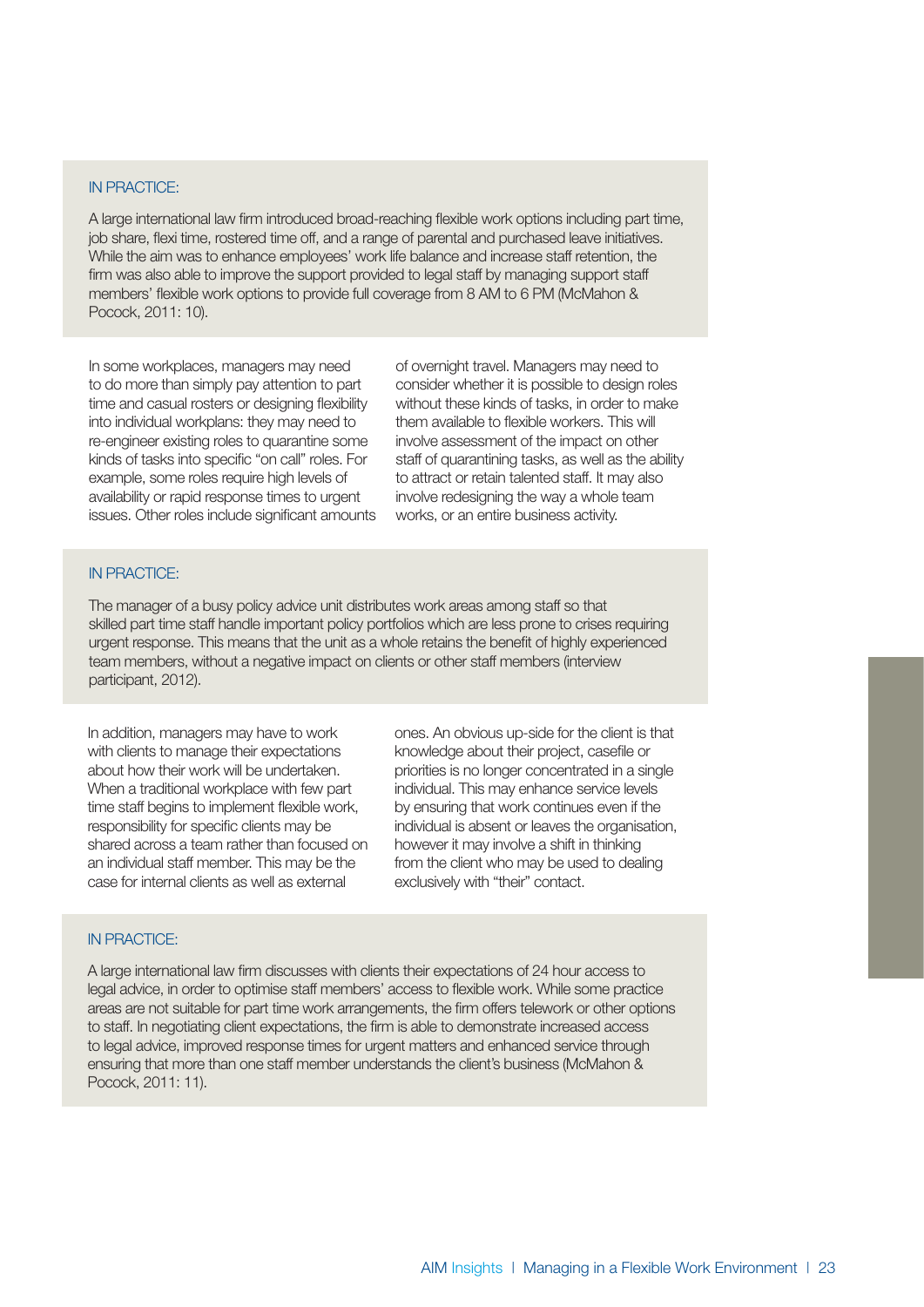may need to adopt new approaches to 2006: 16).

In some contexts it may be necessary to remuneration structures and performance implement new, sophisticated monitoring measurement which reflect outputs rather strategies to account for the diverse than inputs and which are appropriate as combinations of weeks, days and hours pay structures and career streams become worked. In addition, some organisations less standardised (Boston Consulting Group,

### IN PRACTICE:

In introducing flexible work, a large international law firm has shifted some partners and other senior personnel to a remuneration model based on outputs including clients' results and value-based billing. This represents a significant departure from the industry norm of measuring performance and determining pay based on inputs such as billable hours (McMahon & Pocock, 2011: 11).

Managers need high level organisational and environment a manager may spend more communication skills to manage effectively time trying to keep in contact with staff and a team consisting of flexible workers, and to find that they have less time to spend on ensure that the benefits outweigh the time other management tasks. Along with the and cost involved. Even more so than in requirement to deliver the business plan, traditional workplaces, in a flexible team the managers of flexible workers also need to burden of ensuring projects are on track, and ensure that coherent corporate values and keeping all the jigsaw pieces in place, falls to cultures are not lost (Boston Consulting the manager. In such a complex operating Group, 2006: 16).

### IN PRACTICE:

 shared access to diaries (interview participant, 2012). One very senior executive recalls her practice from several decades ago when she kept track of multiple part time staff by writing where everyone was and when everyone worked on a whiteboard in her office. Now there are electronic solutions to the same problem, such as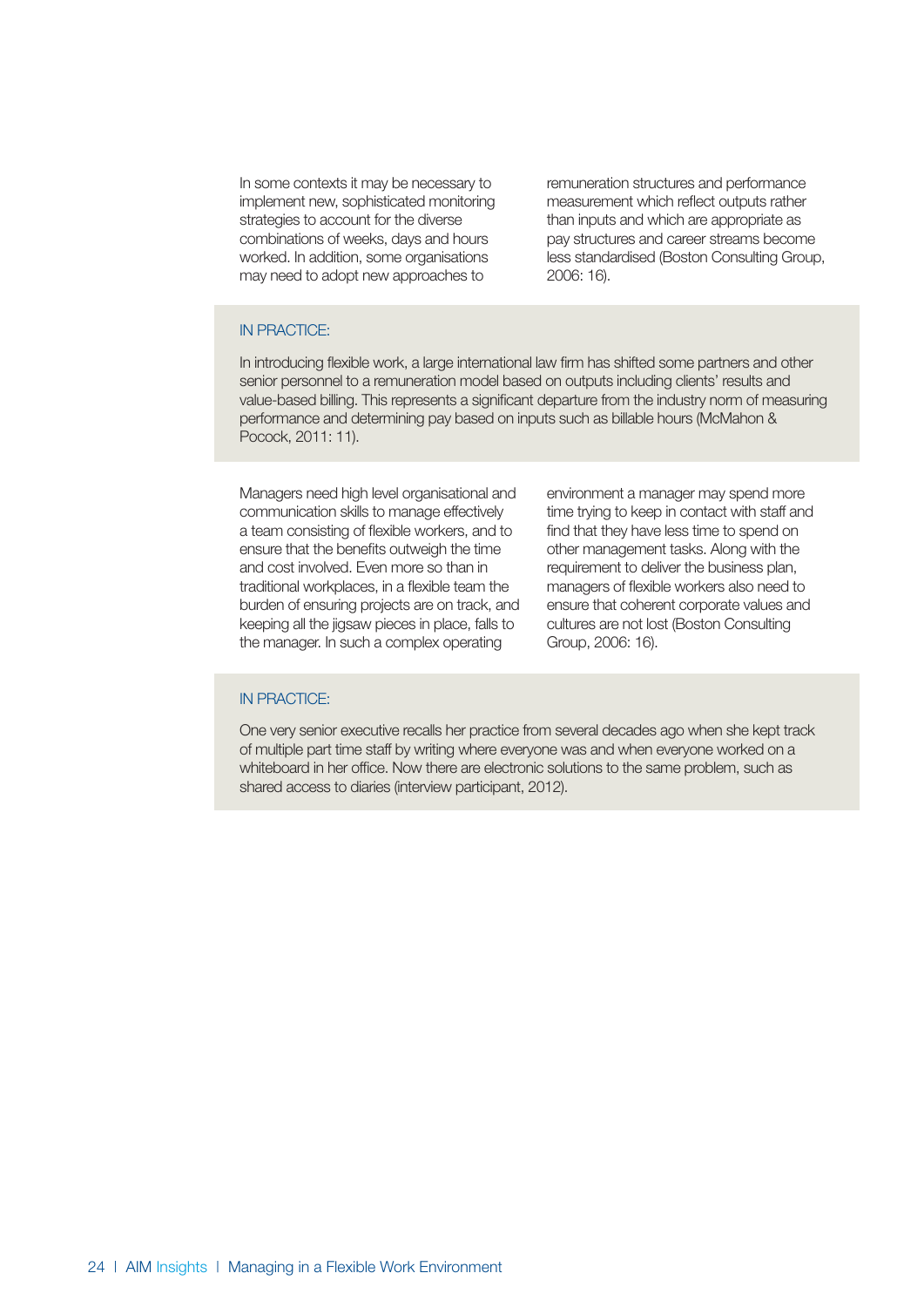# Intensification of work

Managers may need to address the issue of the intensification of work directly with their staff, to ensure that flexible work practices do not exacerbate the issue (Pocock, Skinner, & Pisaniello, 2010; Fear & Denniss, 2009; Fear, Rogers, & Denniss, 2010; Fear, 2011). For example, it is often reported by staff who move from full time to part time work that their workload is not reduced to match their new hours, or that work activities leak into their non-work time. New technology, while enabling flexible work, also carries the risk of further work intensification. Managed poorly, the use of smart phones and laptops can lead to part time workers effectively working full time, or being on call full time. This can be exacerbated if part time workers are made to feel guilty or "lucky" for working flexibly: they may feel compelled to make themselves available, to demonstrate that the arrangement is working.

 linked to flexibility. The increase in flexible means excessive work. Managers may find that addressing workloads for flexible staff Of course, work intensification is potentially an issue for all staff, and is not inherently work arrangements, however, may help to reveal the scale of the issue. The introduction of flexibility may be more contentious in workplaces where "full time work" actually facilitates the same process for full time, on site staff. Some employees may choose to work full time in a highly flexible way, rather than be paid to work part time but end up working a full time load.

While it may be tempting for managers to let flexible staff overwork, with short term productivity gains in mind, over the longer term intensification of work carries with it a risk to employee health, well being, satisfaction and engagement, and a consequent negative impact on productivity.

## IN PRACTICE:

A senior manager in a community services agency works highly flexibly, including teleworking and working irregular hours. She makes a point of telling her staff that she does not expect them to match their hours to hers. For example, if she emails a staff member late in the evening she does not expect a response. She ensures that her staff work appropriate hours, whether they are working full or part time (interview participant, 2012).

 improved workplace productivity, financial Encouragingly, much of the research has established a positive relationship between workplace flexibility arrangements that give employees greater control over when they work, where they work and how they work, and employee health, well-being, satisfaction and engagement. These improved employee outcomes are then seen to convert to performance and client outcomes.

Managers need to discuss with their staff what full time work means as well as what is expected of part time staff, and how to set boundaries between work and non-work which reflect new ways of working, including when it is reasonable to say no to requests such as late meetings or overnight travel. In addition, managers need to establish agreed "etiquette" for the use of emails, texting and so on, including reasonable expectations around response times and guidelines for contacting part time staff outside of their agreed hours. Some of our interview participants report having an "internal ledger" by which they keep track of how much they have worked or how much progress they have made on their workplan. Managers need to assess the capacity of individual staff to determine how to help them monitor their "ledger" or whether to institute a more formal system.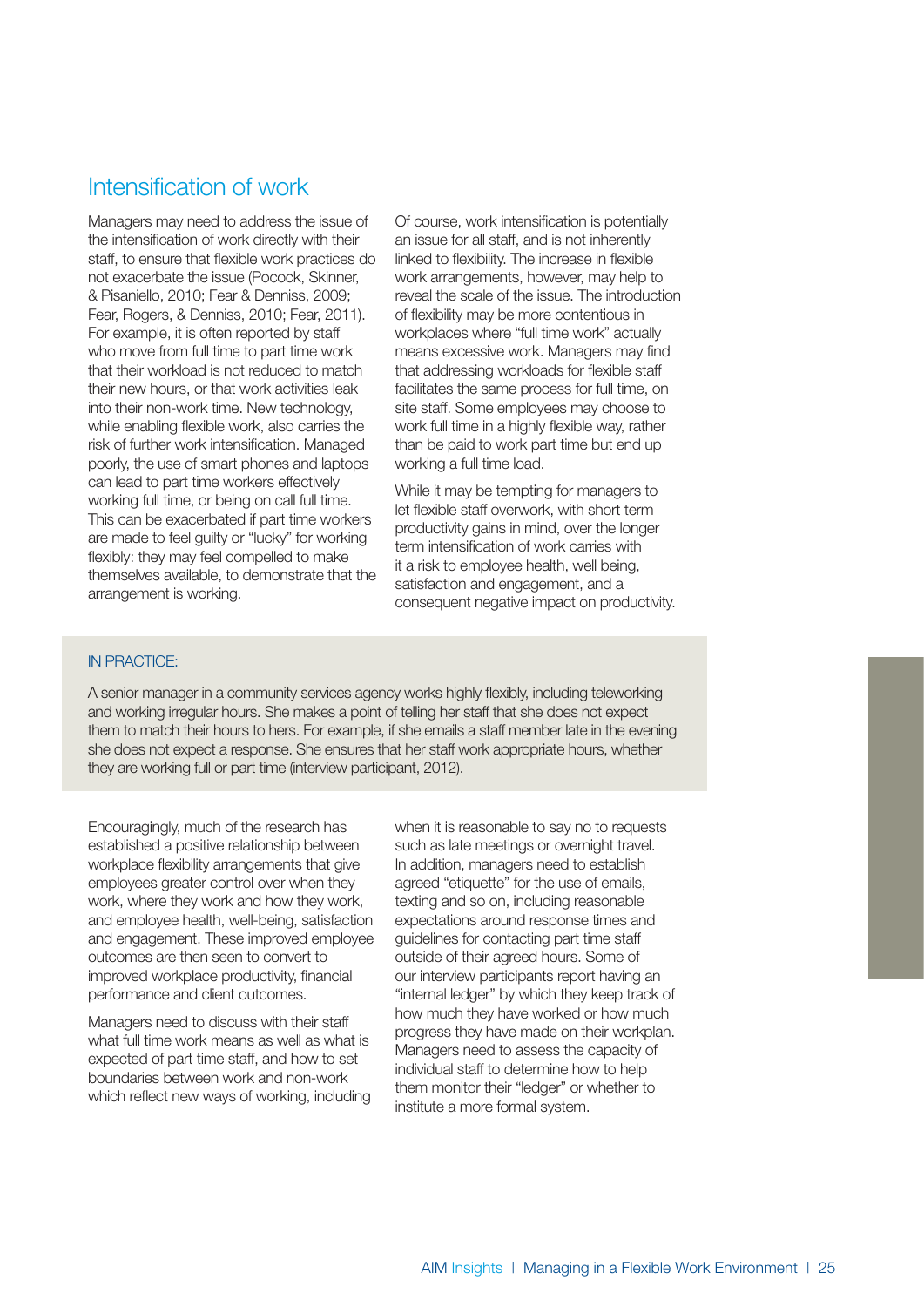# How can I see what you're doing if you're not here?

 home is a common form of flexible work. Along with working part time, working from This may include staff negotiating the option of working from home on an occasional basis or for particular types of projects, as well as staff who regularly spend most or all of their work time either at home or at an alternative worksite; that is, teleworking. The increased availability and affordability of smart phones, laptops and internet access make teleworking a viable option for many employees (Telework Australia www. telework.gov.au). Telework is, of course, taken up in ways other than working from home as employees make increasing use of other places such as cafes and public spaces for meetings or individual work.

 the performance of full time, office based There are a range of management challenges that come with this, primarily relating to supervision and performance measurement. Some types of work require the employee to be "on site", however even in those circumstances just being at work is insufficient evidence of doing your job: "Presence does not equal performance" (Equality and Human Rights Commission, 2009: 14). Arguably, the same approach should be taken to monitoring workers.

Telework is more likely to succeed where there is:

- Appropriate information and communications technology to allow remote supervision
- **Effective communication between the** manager and staff member, where training has been undertaken
- Realistic expectations about the amount of face to face time (Staples, Hulland, & Higgins, 1999: 759).

Many of the case studies in the literature identify that trust is important, with some going as far as suggesting that only particularly trusted employees make candidates for teleworking (McMahon & Pocock, 2011: 30; Diversity Council of Australia, 2010: 3; Schumacher & Poehler, 2009: 170). While trust is important in the workplace and is a key part of the culture which helps make flexible work successful, we believe that managers need to make use of the skills and tools of management to supervise off-site staff, rather than simply relying on feelings of trust.

AIM has identified a number of issues for managers to consider when assessing whether teleworking may be appropriate.<sup>11</sup> These include:

- The nature of the tasks to be performed.
- The resources and support required to perform the tasks.
- The employee's style of work.
- The availability of communications and other technology.
- Legal issues such as health and safety and workers compensation.

 whole, the manager may identify specific Supervision of staff working flexibly requires managers to take an explicit focus on objectives, outcomes or outputs, rather than activities or inputs. For example, taking the stated objectives of the organisation as a objectives for each staff member to achieve within agreed timeframes. The manager may set more closely defined objectives for employees on flexible work arrangements to assist with monitoring progress, or may establish more frequent formal updates, in recognition that there is less opportunity for informal supervision and appraisal.

11. AIM provides training in managing virtual and remote teams.

### IN PRACTICE:

 The success of a major property services company's implementation of highly flexible work spaces and increased teleworking was facilitated by the fact that the company already had in place a performance system based on key performance indicators for each staff member. This made it relatively straightforward to continue to monitor staff performance when they could be working anywhere (The GPT Group, 2012b).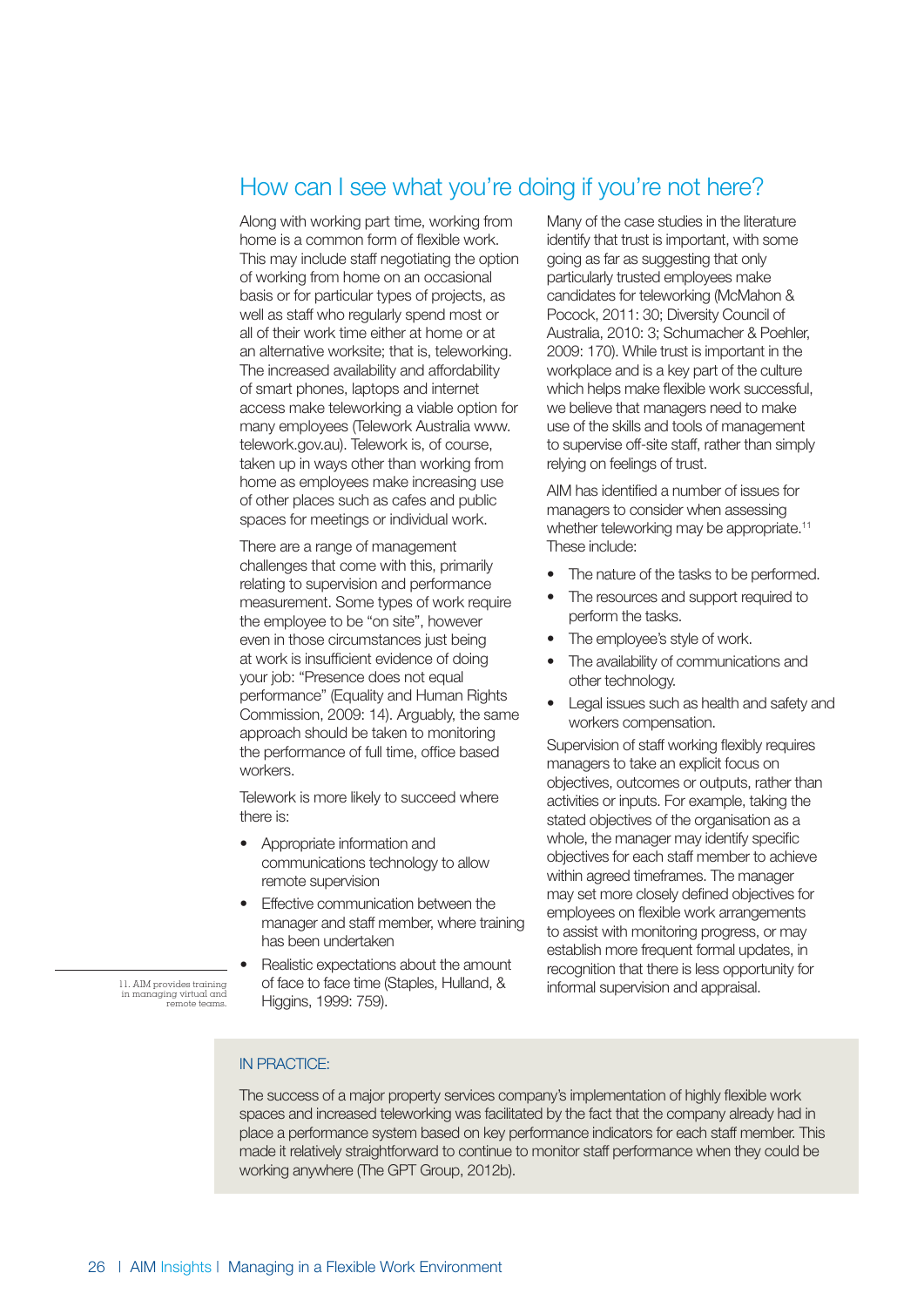Alternatively, a focus on objectives may also This may form the basis of weekly or operational plan for the organisation or progress is measured both at an individual team, with sufficient level of detail to quide and team level. staff members' work.

be achieved through developing a business supervision or team meetings, against which

### IN PRACTICE:

The manager of a large team working in multiple offices and teleworking uses weekly teleconferences to monitor team performance. The meetings are structured closely around the team's business plan and staff members' individual workplans. Each staff member reports on their activities from the previous week, their plans for the coming week and the resources and other assistance they will need. This allows all staff members to understand what their colleagues are working on and how it relates to their own work, as well as providing regular progress mapped against the business plan (interview participant, 2012).

As for all staff, managers of teleworkers need to consider personal style and work preferences in order to determine the most effective supervision strategies. For example, an individual staff member who works best when uninterrupted may appreciate contact via email rather than a phone call.

It is crucial for managers of teleworkers to be:

- Good communicators, especially good listeners
- Good at helping remote staff communicate amongst each other
- Good at helping their staff manage their time effectively
- Good at understanding remote staff members' needs in relation to support and social activities.

Where managers have these skills, staff exhibit higher performance and experience higher job satisfaction and lower levels of stress (Staples, Hulland, & Higgins, 1999: 772).

 childcare, as part of the suite of flexibility There is a spectrum of views on combining telework with family responsibilities. Ad hoc requests to work from home are often driven by the need to take care of a sick child, for example. Rather than taking the day off, the employee may agree with their manager to work from home. However, formal teleworking arrangements are usually premised on the basis that the teleworker will not undertake any other activities including childcare. A separate, but linked, issue is the need for more flexible childcare including work-based childcare or facilitated access to other options an employer could provide.

### IN PRACTICE:

A large Australian bank offers employees with pre-school aged children priority access to a number of high quality childcare centres. This assists employees to manage work and family responsibilities better (McMahon & Pocock, 2011: 26).

Where a manager works flexibly, or at a Staff need to know how and when they can distance from some or all of their staff, the contact their manager. situation may become even more complex.

#### IN PRACTICE:

 and executive colleagues. She uses colour codes to signal when she will be in the office (and A senior manager who works flexibly including teleworking and whose staff work out of multiple offices uses shared access to her calendar to stay in effective communication with her team which one); when she is uncontactable because she is in a meeting or attending to family responsibilities; and when she is available by phone (interview participant, 2012).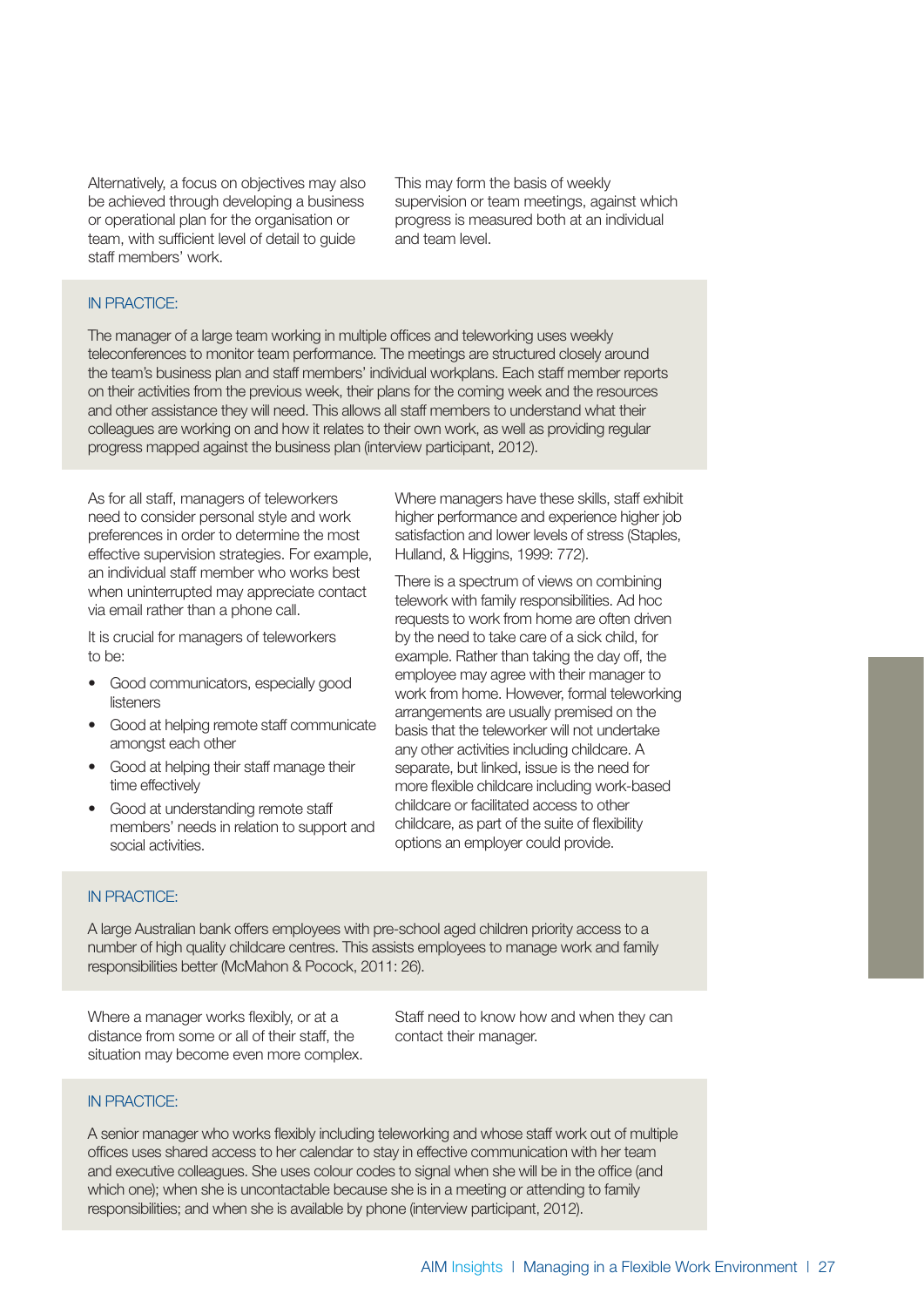# Flexible spaces

 organisations find it useful to recreate work which increase productivity and efficiency, spaces within the workplace to enhance flexibility. By analysing the type of work space required. undertaken and the facilities employees

and which may reduce the amount of office In addition to creating the opportunity for need to carry out their work most effectively, staff to work from home or off-site, some organisations can create flexible workplaces

#### IN PRACTICE:

A major property services company completely remodelled their CBD head office to provide a combination of small "hotdesks"; quiet spaces for uninterrupted work; formal and informal collaborative spaces where several colleagues can gather together to work on a project jointly; large meeting rooms equipped for face to face conferences and teleconferences; and small meeting rooms which can be booked for interviews or similar. Staff are provided with a locker, a mobile and a laptop which can be logged on at any hotdesk or other workspace; by logging on, the internal communications system automatically transfers calls to the correct workspace and allows staff to locate each other (The GPT Group, 2012a and 2012b).

 practices. However, managers may find that the workplace to be used more flexibly. Implementing flexible spaces throughout the workplace requires mainstreaming of flexible work: it affects all staff and requires new types of communication; new technology; appropriate staff supervision and performance management practices; and new file storage and other administrative they can make smaller changes to enable This may be as simple as dedicating a spare office or small meeting room as a silent work space.

A benefit of providing different types of workspaces in the workplace, as well as facilitating telework of other kinds, is that it encourages staff to give closer consideration to the nature of their work and their preferred styles of work. Instead of just showing up at the office every day and sitting at their desk, staff have the opportunity to select the right workspace for the tasks they are to perform: they may choose to spend the morning in a quiet space, to finish writing a report without distraction, then return to their desk for the afternoon to ensure they are available to talk to colleagues as required; alternatively they may choose to work from home and

attend the workplace primarily on days when they have face to face meetings or wish to use one of the collaborative workspaces to progress projects with colleagues.

 is not even considered teleworking or flexible This type of flexible use of the workplace may seem unusual in the world of work, but it is very common in the world of higher education. University students may attend campus for formal learning in a lecture, seminar or tutorial (often using different spaces); may attend campus to use the library or laboratory either alone or with fellow students; may work from home or other locations such as cafes; may log onto online seminars or student discussions from home; and may attend campus for a combination of social and study purposes. This type of flexible work is so normal in the sector that it working: it is simply how it happens.

 type of flexibility find it leads to increased Organisations which have implemented this productivity, increased ability to attract high quality staff, higher work commitment and a more creative and collaborative workplace culture (The GPT Group, 2012a and 2012b; Laurence, 2012).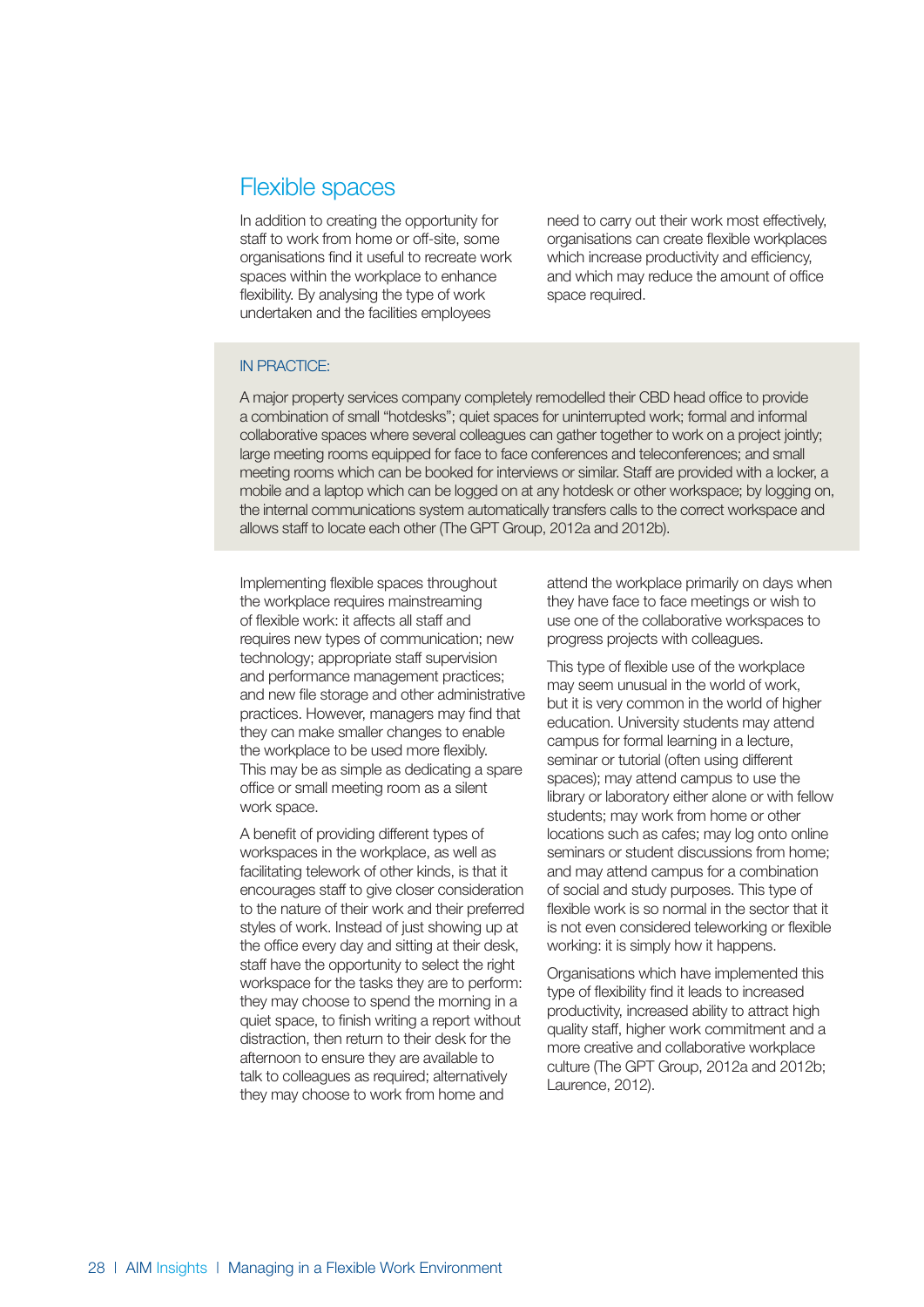# Colleagues and teams

When one or several employees work flexibly, this affects not just the staff member and their manager but also their colleagues. A key role for the manager is to identify and resolve any issues which may arise from this. While some colleagues may be supportive, others may take a negative view of the flexible work arrangements (McDonald, Bradley, & Brown, 2009: 151). Colleagues may:

- Feel that a colleague working flexibly is not as committed to the job, or is unreliable.
- Lose contact with them as they are not at the workplace as often.
- Feel jealous, especially if some staff have access to flexible work arrangements while others do not.
- Feel resentful and perceive that their own workload is increased as a result of a colleague working flexibly.

Some of these perceptions may be grounded in reality. For example, as noted earlier, unless managers are careful to set workloads appropriately for all staff, it may be the case that full time workers are expected to pick up additional work, or cover for part time colleagues. Alternatively, colleagues' negative perceptions may bear no relation to the flexible worker's actual performance. For example, colleagues may believe that a

 staff member who leaves the office at 3 PM is knocking off early, even though the staff member works additional hours from home each evening. Either way, colleagues' attitudes have a great deal of impact on the success or otherwise of flexible work arrangements.

 in a small team or on a specific project. In Colleagues' views are particularly important where staff members work closely, such as these situations, performance may be largely measured at team level or by the success of the project as a whole. It is important for all team members to appreciate the contribution of each of their colleagues, and not to fall into the trap of measuring inputs such as hours in the office. This issue is exacerbated in workplaces where there is an expectation, spoken or otherwise, of working unpaid overtime.

It is also important for all team members to understand and be comfortable with the way the team communicates, for example, using teleconferences rather than face to face meetings (Schumacher & Poehler, 2009: 174-6). Managers may find it useful to canvass the team's views about what they need and how the team's work can best be undertaken, to maximise the advantages to be gained from flexible work as well as managing the difficulties.

## IN PRACTICE:

 his team has a "local neighbourhood" where staff members' lockers and paper files are kept. A manager at a workplace with highly flexible work arrangements and workspaces ensures that Staff are encouraged to use this location as a base but to select their workspace based on the nature of their tasks. Staff deliberately choose to work together in collaborative spaces as required, rather than relying on proximity as a substitute for effective communication (interview participant, 2012).

 addition, colleagues' attitudes to flexible work are easier to manage when flexibility has A workplace culture where issues can be raised openly and addressed professionally helps minimise potential negativity. In become mainstream within the organisation. This prevents the jealously which may arise

from the perception that flexible work is a benefit only offered to a few employees, or to certain kinds of employees. Equally, it is important for flexible work to have the explicit support of senior people within the organisation, including the board and executive team.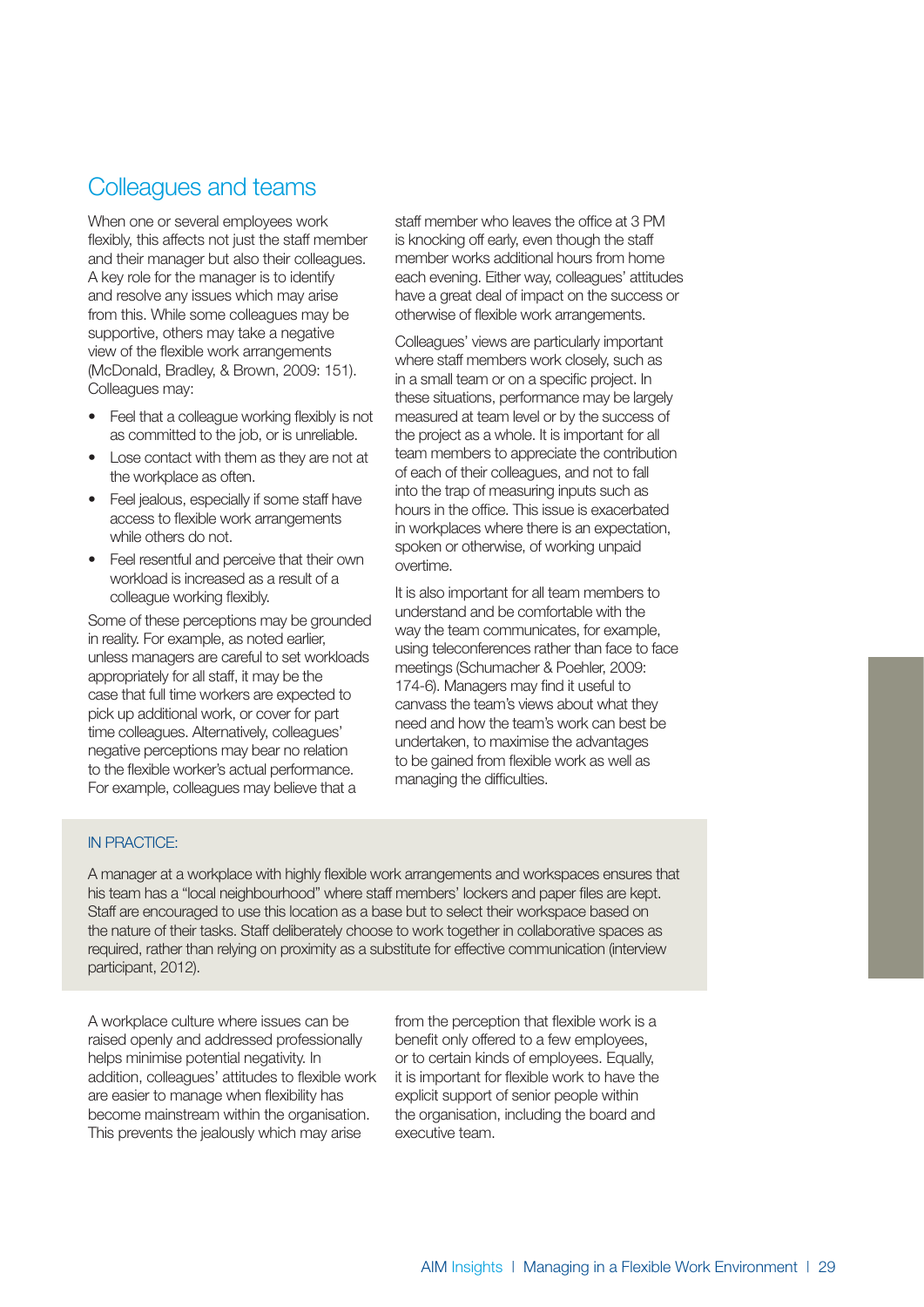assist, but they are unlikely to be sufficient to policy means nothing in a workplace where side, the existence of a flexible work policy By establishing or revising a written flexible Formal policies supporting flexible work can resolve colleagues' concerns. On the positive the culture dissuades staff from using it. which allows any staff member to request work policy, managers may simultaneously changed work arrangements may go some address the issue of workplace culture, for way towards ensuring that staff do not example, by seeking their CEO's support perceive flexible work as a special condition as a champion of flexibility both within the or favour available only to certain employees. organisation and in their industry.

On the other hand, even the best flexibility

#### IN PRACTICE:

An Australian manufacturing and distribution company in the construction industry sought to employ more women to diversify its workforce and address skills shortages. The CEO champions the program, including actively promoting the company and the industry as a positive career choice for women. The company works with the industry body and Government agencies to achieve this (McMahon & Pocock, 2011: 23).

## Meet me online

In a traditional workplace with little or no flexibility, employees may communicate with colleagues in a variety of ways. Managers of staff working flexibly may need to work with their staff to ensure that they continue to communicate effectively with their colleagues.

 members who are not confident with A first challenge is in relation to meetings: in a flexible workplace, some or all face to face meetings may be replaced with teleconferences, videoconferences or alternatives to meetings. This can take some getting used to, especially for staff new technology. In addition, the research indicates that there is a noticeable reduction in the richness of communication in videoconferences and especially teleconferences (Rosen, Furst, & Blackburn, 2006: 231). The situation may be even more complicated for managers of teams where staff never meet face to face, for example, when managing virtual teams with staff located in different cities or even countries.

The style of meetings may need to change: even more than face to face meetings,

 teleconferences work best with a firm that face to face meetings are as efficient as agenda, papers circulated in advance, clear decisions and expectations for follow up, and minimal side-discussions (DeRosa, 2011). Managers may also need to ensure possible, to limit their number and length. This helps both with scheduling, and with ensuring that part time staff do not spend a disproportionate amount of their work time on regular administrative tasks and events.

 clarification of each team member's specific Researchers investigating the increase in virtual teams suggest that managers may need to ensure that virtual teams commence with face to face meetings, and/or engage in joint planning for the team including role within the team. Managers may also need to arrange group training in the use of technology, and work with their team to set expectations about how the technology will be used and reasonable response times. In addition, managers may need to consider how to build trust and ensure that team members understand how to resolve issues (Rosen, Furst, & Blackburn, 2006: 230-1; Boston Consulting Group, 2006: 16).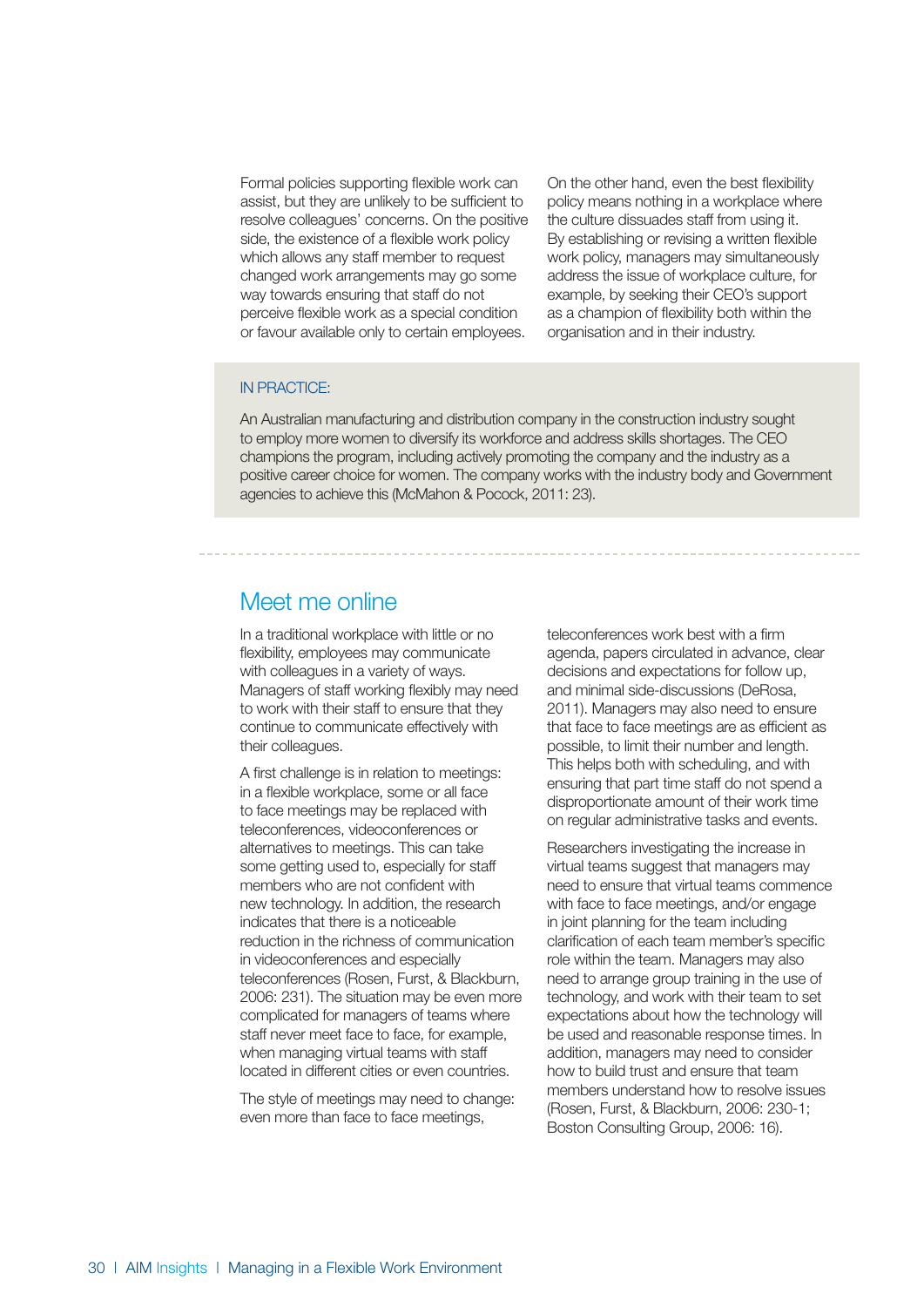### IN PRACTICE:

An international cruise company piloted a telework initiative whereby some of their call centre staff would work exclusively from home. In order to ensure consistency of service, reduce isolation and maintain communication amongst the home-based workers, the company provided several avenues for communication including social media, instant messaging, online training and monthly on-site meetings. During the pilot, managers also ensured that staff had regular opportunities to discuss how they felt the initiative was working. Staff involved in the pilot reported that they communicate better than on-site workers, and feel more connected to the company despite working from home (McMahon & Pocock, 2011: 30).

In highly flexible work environments, the challenge may require new answers. For example, managers may consider alternatives to meeting attendance, such as using document-sharing to gather team members' comments, or designating a team member to consult with their colleagues individually. Where necessary, agendas and minutes can be circulated to those who do not attend a face to face meeting. Managers may work with staff to determine which meetings are "must attend" and which are "nice to attend", rather than simply requiring all staff to attend every meeting.

In considering the options, it may be useful to reflect on the way boards of directors operate. In many cases, board directors are not located on site. They may come together regularly for face to face meetings, or they may use electronic substitutes some or all of the time. Either way, because of the formal nature of board meetings, the chairperson ensures that it is clear who is in attendance, who is speaking, what decision has been taken and how it is to be recorded in the minutes. In addition, boards may share access to board papers through web-based

systems with secure log-ins, and conduct business out of session, for example by responding to urgent issues via email.

In addition to meetings and other formal types of communication in the workplace, employees communicate via a range of other less formal means such as chatting with a colleague at their desk or in the corridor, catching a colleague after a meeting to discuss an issue or make arrangements to discuss it later in the day, and other incidental and often accidental but nevertheless important contact. Managers have a role to play in ensuring that the need for communication is appreciated, and that the tools exist to facilitate this. For example, where many staff members work flexibly a manager may arrange for staff to use communications software which allows individual staff to signal in real time whether they are working, the location from which they are working and how they can be contacted. Ensuring communication is effective is not just useful for the employee, but benefits the employer as it helps build corporate knowledge and corporate culture among flexible workers.

### IN PRACTICE:

A senior employee who works part time actively seeks out one or two colleagues for a quick chat, to ensure she stays in touch with what happens in the workplace (interview participant, 2012).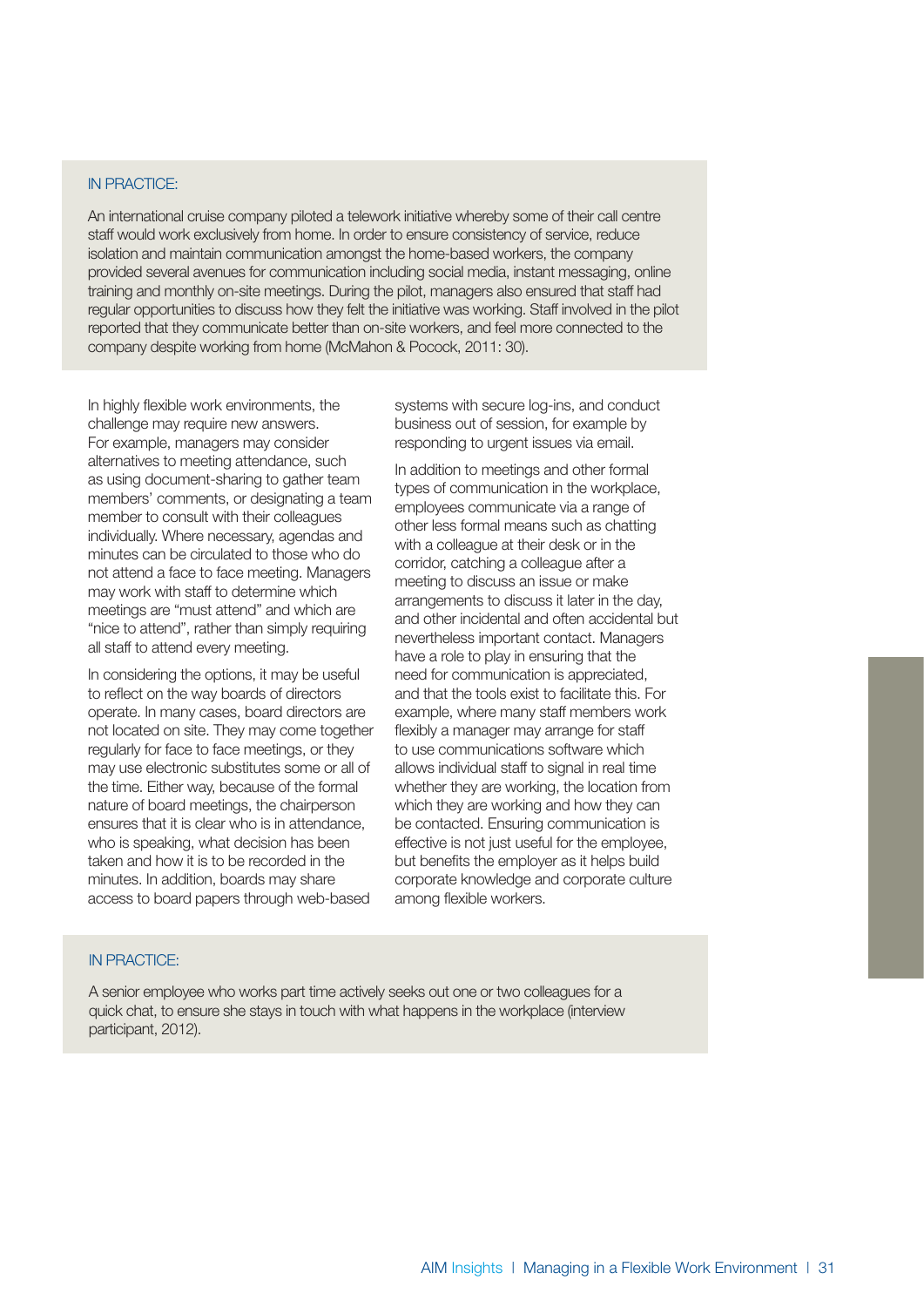### IN PRACTICE:

A part time employee in a large business services company schedules "unscheduled time" in her diary on days she is in the office, to ensure that she does not miss out on incidental contact with her colleagues. She takes this time as seriously as a formal meeting, as much of the company's work is undertaken through informal, cross-functional teams (interview participant, 2012).

### IN PRACTICE:

A manager in a very large electronics company works flexibly and manages a team located across multiples sites. She schedules frequent short phone calls with staff members, as a replacement for "accidental" contact such as dropping by a colleague's desk (Equality and Human Rights Commission, 2009: 30).

leave, such as maternity leave, managers may need to negotiate aspects of these may make arrangements for them to receive arrangements with administration or human updates periodically, to retain their log in resources teams, or establish new policies rights so they still receive staff emails, and and procedures.

In addition, when staff are on extended to be invited to key staff events. Managers

### IN PRACTICE:

A health and aged care agency has established a parents' network, to ensure that employees on parental or other extended leave can stay in touch with each other and the agency. This helps mitigate against loss of skills, loss of job confidence, or the social side of being employed (DCA, 2012d: 5).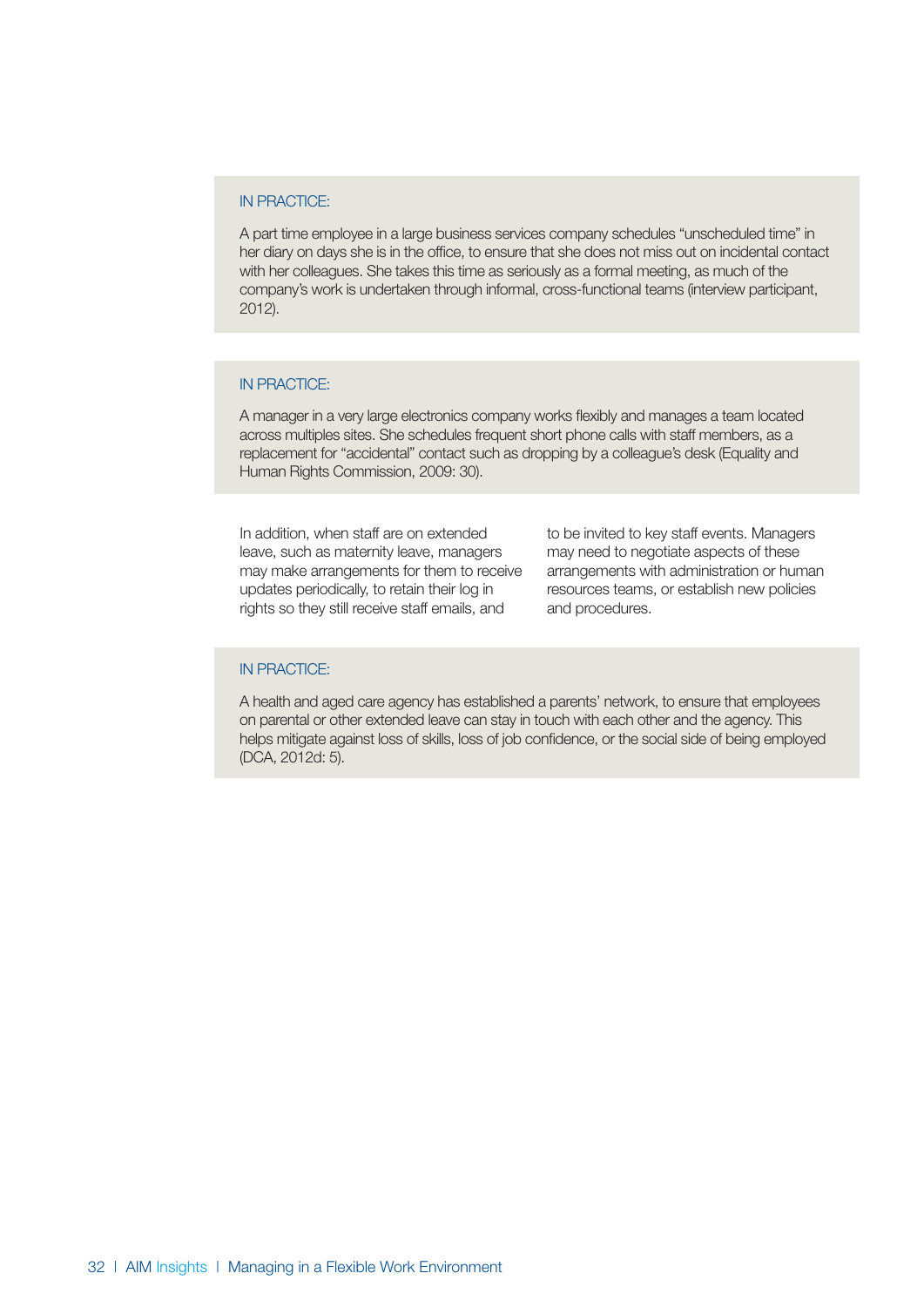# Negotiating flexibility

in a workplace characterised by flexible arrangements. The contract of the fairly-treated.

Whether managing an individual staff The negotiation may require balancing member working flexibly, or managing competing interests of several employees, and ensuring all employees are treated fairly. work arrangements, managers need Transparency in decision making and clear skills in negotiating and monitoring such communication are likely to assist all staff to

#### IN PRACTICE:

One of the "big four" Australian banks aims to support employees with family responsibilities, and has implemented flexible work options to facilitate this. The bank takes seriously the need for all staff and managers to understand flexible work as one of its values. To this end, regular compliance training for all staff includes a module on diversity practices, and new managers specifically receive training in managing diversity (McMahon & Pocock, 2011: 27).

#### IN PRACTICE:

 An engineering and production company in the UK proactively offered flexible work flexible work would be of great benefit to the staff member, and that negotiating flexible arrangements to a staff member when his first child was born. The company believed that arrangements would help them to retain him rather than lose him to a competitor (Equality and Human Rights Commission, 2009: 8).

Formal policies regarding the flexible work informal flexibility from managers. For for managers to negotiate flexible work these, may assist managers in their role. be interested in working part time but may Policies make it clear when and how find it valuable to be able to arrange time flexible work can take place, and ensure away from the office on an ad hoc basis, that all workers have the opportunity to for example, to attend an appointment or request flexible work. This makes it easier pick up a child. Indeed, the introduction of a special privilege or reward for effort. may be working very effectively. Managers

arrangements which are available in the example, noting that flexibility means different workplace, and processes for accessing things to different people, some staff may not formal flexibility policies may inadvertently arrangements, as flexibility is not considered hinder informal flexibility arrangements which The use of formal policies and procedures may need to take this into account when<br>does not, however, reduce the need for<br>flexible work does not end up being inflexible.

#### IN PRACTICE:

A busy advertising and promotions agency provides staff with two half-days "personal time" per month as part of its flexible work arrangements. This time off is expected to assist staff to manage their work life balance by making it possible to schedule personal appointments during work hours, however staff are required to give a week's notice in applying for the time off. A manager in the agency makes sure that his staff members understand that they can still make informal requests for time away from the office, for example, to attend to an urgent personal or family responsibility (interview participant, 2012).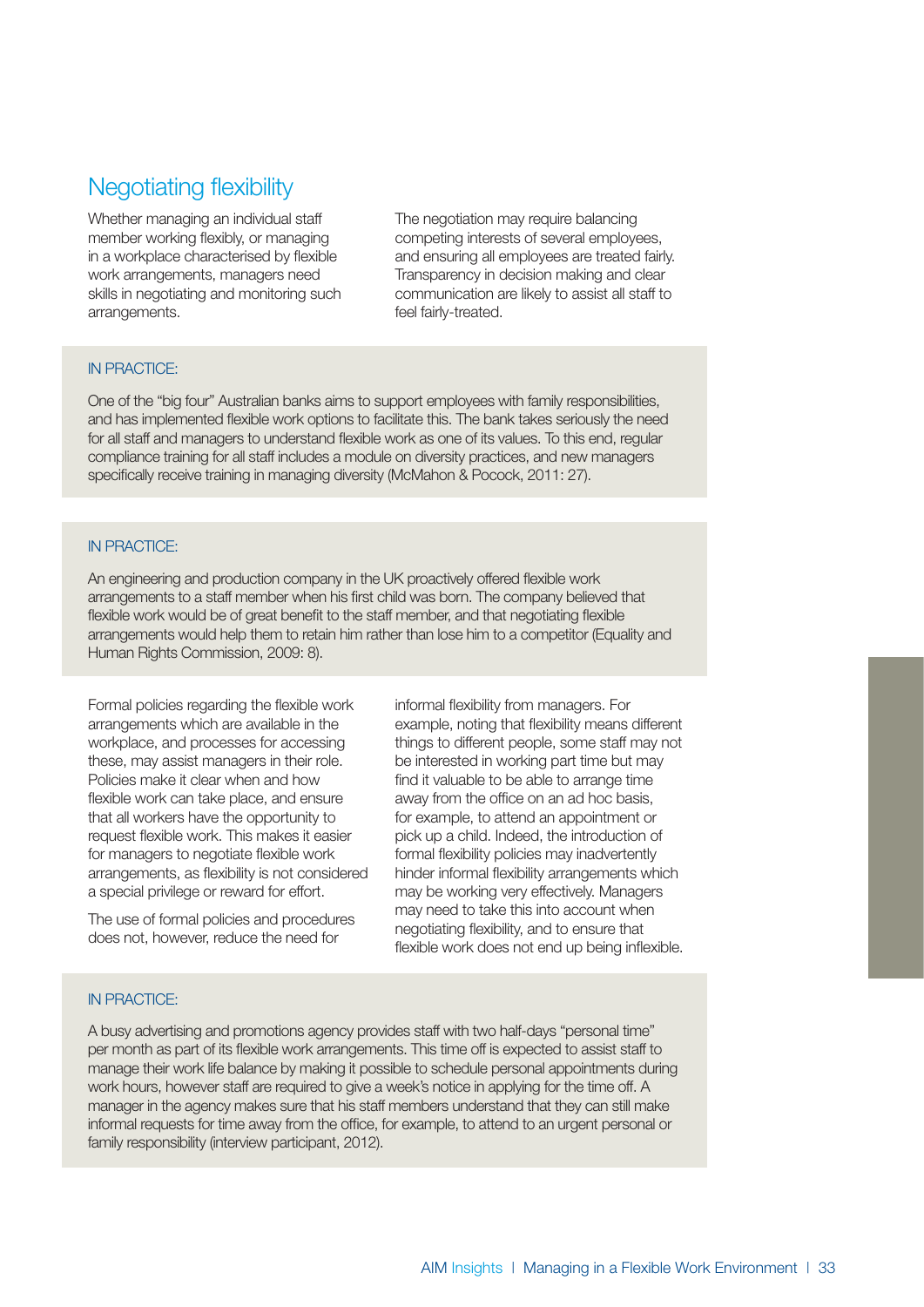When negotiating flexible work childcare responsibilities, the flexible work the arrangement with their family or employees but also with their employees' For example, where two parents share into account.

 is worth keeping in mind that the staff practices. When implementing flexible work, arrangements agreed with one parent need arrangements with a staff member, it to be compatible with the other parent's work member may simultaneously be negotiating some organisations consult not just with their other important elements of their life. families, to ensure that their views are taken

### IN PRACTICE:

A large construction company determined that it needed to introduce better work/life balance for its employees. In order to understand its employees' needs and interests it distributed a confidential survey to its employees and their partners. Both sets of responses were taken into account in analysing the impact of work on employee's non work responsibilities and activities, and designing flexible work arrangements (McMahon & Pocock, 2011: 4).

Managers need to consider who is likely to be affected by flexible work arrangements, and may therefore need to be informed or consulted. Even in situations where the introduction of flexibility is relatively minor or limited to a small number of workers, the principles of change management may be useful: identify stakeholders and consult with them to understand their views, engage them in the change, and seek their support. For example, a manager may hold a team meeting to gauge colleagues' perceptions of a flexible work proposal, and take their views into account in finalising the new arrangement.

Engaging with stakeholders helps the outcome to be more widely accepted, and makes it clear from the start that communication is welcome. Communication may need to be ongoing, to ensure that any issues are identified as they emerge and are addressed promptly. Ongoing communication about the new arrangements may also assist with demonstrating management support, thereby minimising negative responses from colleagues. Some organisations find that active promotion of flexible work arrangements, both within the organisation and externally via industry forums, helps with implementation.

#### IN PRACTICE:

A large construction company determined that it needed to introduce better work/life balance for its employees. To lead implementation of the transformation project, the board and directors were actively involved in initiating the changes, participated in training of managers and promoted the project internally and across the industry (McMahon & Pocock, 2011: 4-7).

 whether an employee wants to work flexibly difficult for flexible arrangements to succeed. While it is important to appreciate that there are many different drivers of flexibility, it would be a mistake to focus too heavily on the actual reason why an individual employee seeks flexible work. It does not matter to meet childcare responsibilities, take up a hobby, volunteer at the local community centre or build additional recreation time into their week. An attempt to classify valid reasons for seeking flexible work is likely to divide the workplace and make it more

 flexible arrangements which benefit both the Managers may need assistance, for example, from HR staff, in negotiating employee and the employer. For example, HR may broker arrangements between the manager and the staff member, help establish shared expectations, or assist with developing ways to assess how well the arrangements are working. In negotiating flexible work, managers may wish to set a trial period, after which the arrangements can be assessed and adjusted if necessary. This assessment may take into account the impact on colleagues, clients and managers.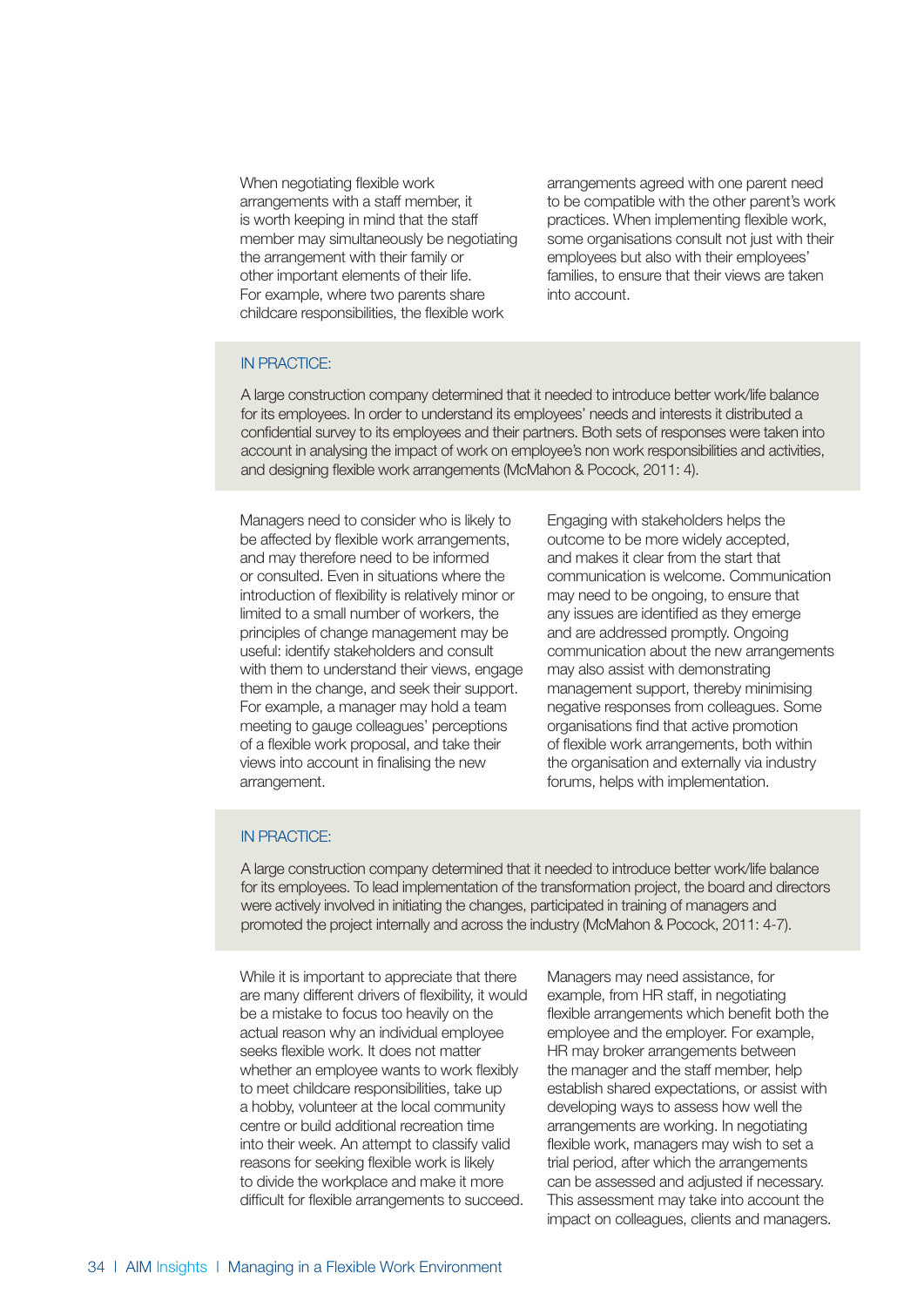### IN PRACTICE:

An Australian university with a long commitment to flexible work provides information and support to managers negotiating work arrangements. Its HR teams provide advice and coaching to managers to help them improve communication and allocate equipment and facilities. The HR teams also assist with workforce planning including staff retention and ensures that managers implement flexible work arrangements appropriately (McMahon & Pocock, 2011: 16-8).

#### IN PRACTICE:

In seeking to establish a major telework initiative for call centre staff, an international cruise company selected skilled staff for a pilot program. Criteria included at least six months service with the company, a record of successfully working flexibly, good communication skills and a low error rate. The pilot program was thoroughly researched and led by a skilled manager. As a result, potential problems were identified and managed during the pilot, and its success means that it has been expanded (McMahon & Pocock, 2011: 30-31).

### IN PRACTICE:

A large health and aged care agency ensures that its flexible work arrangements are effective for both the agency and its staff by providing guidelines and checklists for managers and employees to structure discussions. For example, managers and employees discuss parental leave processes and additional leave options during school holidays for parents. The agency also provides employees with access to specialist advice regarding childcare (DCA, 2012d: 4).

# Who has time for all this?

Managers may be forgiven for thinking that the introduction of flexible work practices will add to the complexity of their role and require them to divert precious time away from other pressing management tasks.

In addition to the ongoing tasks involved in managing in a flexible work environment, managers may find they need to dedicate time to re-thinking work practices. For example:

- What alternatives to face to face meetings might work for the organisation or team?
- Which tasks might suit teleworking?
- What new communication methods might help keep colleagues in touch with each other?

Managers may find it helpful to take the "flexibility challenge" outlined above: spend time thinking through the outcomes which the organisation or team aims to achieve, and how these might best be achieved in a flexible work environment. Where time permits, or where the organisation is embarking on a major shift to flexible work arrangements, this may involve a significant strategic planning process. However it may also be as simple as referring to the organisation or team's existing business plan, objectives or performance indicators.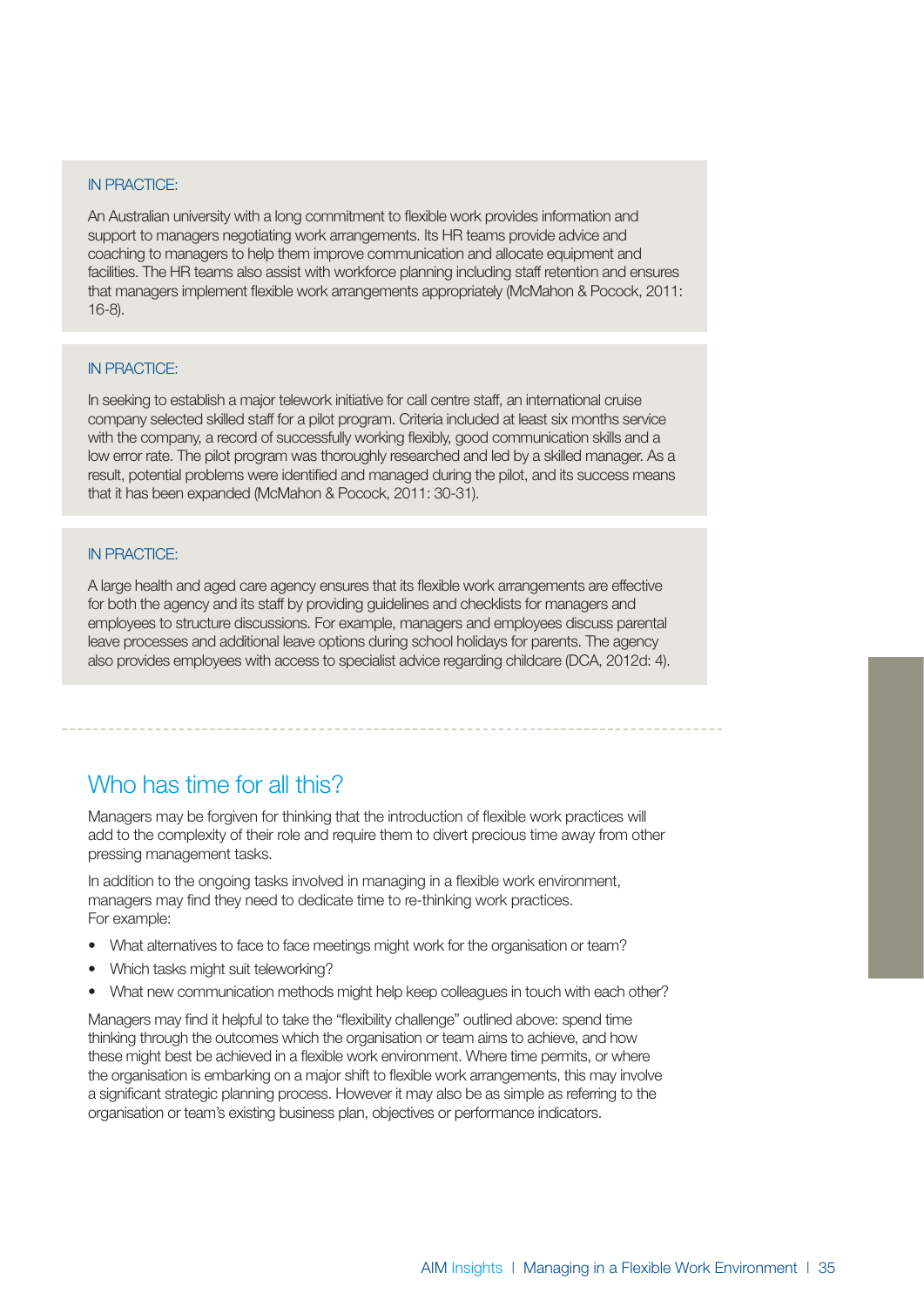#### IN PRACTICE:

When considering staff members' requests for flexible work, including decreasing hours and shifting to working from home some of the time, the manager of a small but busy policy advice unit started by reviewing the unit's operational plan. She considered the unit's objectives, against which it would be assessed each year, and identified that the unit's performance on some of those objectives would be enhanced by engaging a more diverse team of advisers. She prepared a business case outlining the new skills and perspectives which could be brought into the team by approving existing staff members' requests for part time work and spending the surplus wages budget on additional project staff (interview participant, 2012).

 be required to demonstrate the benefits of of flexibility, or undertake a cost benefit implement flexible work, managers may find out these tasks associated with flexible work. Often it is not just time, but also money which is in short supply. Managers may implementing flexible work arrangements in a business case, compare different types analysis. In organisations which move to that it becomes one of their key performance indicators, against which they must report on progress or initiatives. Managers may need additional training or skills in order to carry

 find that a requirement to implement flexible To complicate matters further, managers may work contradicts other key performance indicators. For example, a manager may be under pressure to deliver more part time options for employees while at the same time under a competing pressure to reduce staffing costs. While there may well be longer term productivity benefits to offering part time work which the manager can demonstrate, this may mean little compared to short term budget issues.

## Promoting flexible careers

Managers of staff who work flexibly need restricted from progressing in their careers. a common perception is that flexible jobs versions. to consider their staff members' training, less to offer. To combat this, managers need development and promotion opportunities. to ensure that flexible employees are invited As noted earlier in the paper, flexible workers to training courses and other professional are often inadvertently or deliberately development opportunities. This may mean Managers need to identify any work for example, by holding training sessions practices, policies and attitudes which may on multiple days to facilitate attendance by hold back flexible workers. For example, part time or teleworkers, or by offering online are inherently less skilled, and therefore that

workers on flexible work arrangements have adjusting the way in which training is offered,

#### IN PRACTICE:

A large international law firm offers a wide range of flexible work options. In order to ensure that staff working less than full time hours, or teleworking, have access to the same professional development opportunities as full time, in office staff, the firm delivers training sessions on more than one occasion (McMahon & Pocock, 2011: 12).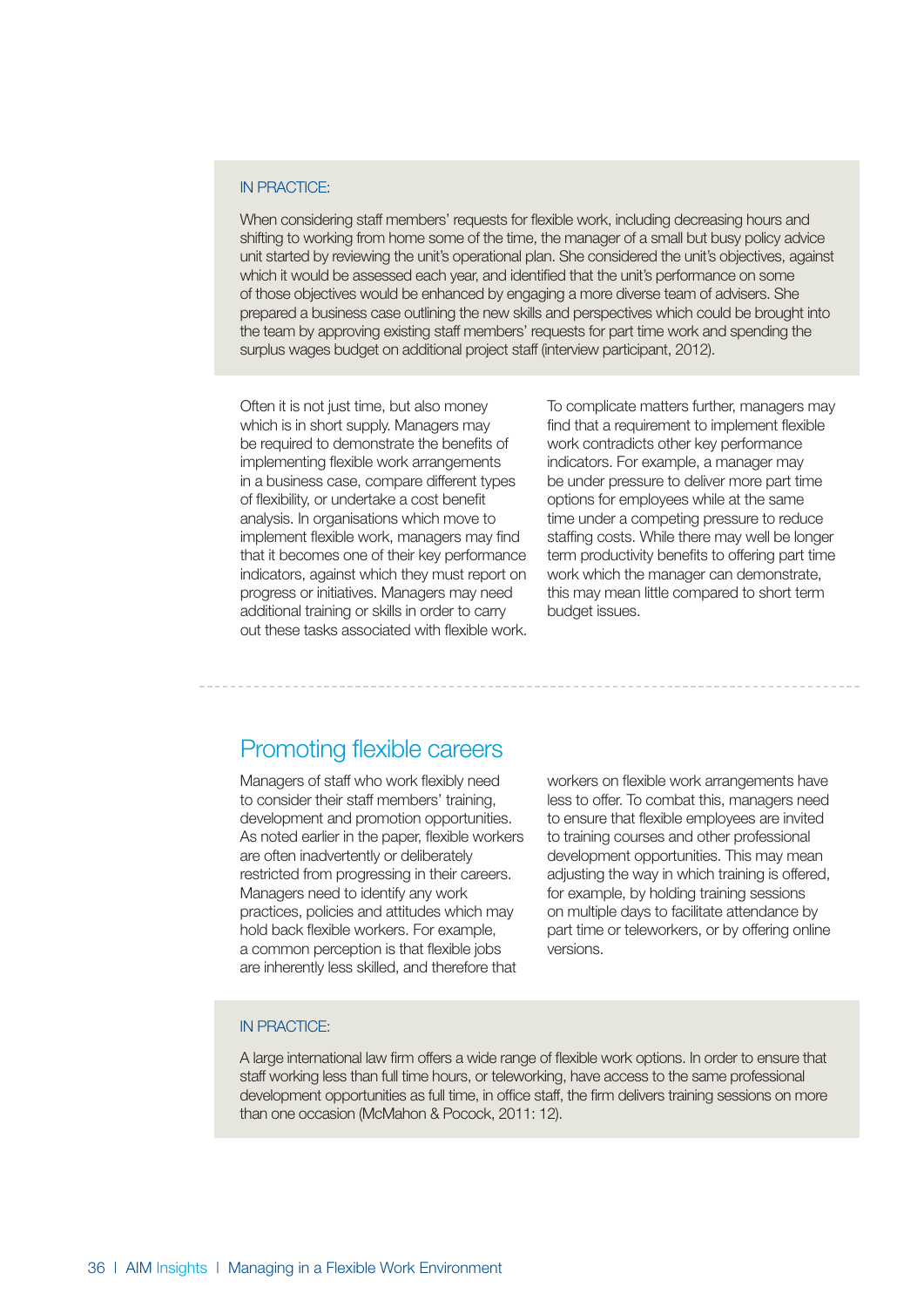In addition, highly committed flexible workers may be tempted to self-exclude from professional development or training opportunities as they feel they do not have sufficient time to fit it into their schedule. Managers need to be alert to this, and to communicate with their staff to ensure they take up the opportunities available to them.

 Senior managers may need to make specific Restricting a flexible worker's access to opportunities does not just have negative consequences for the worker: the manager and organisation as a whole also miss out on the skills and experience of the worker. arrangements to facilitate promotion of flexible workers into management roles.

## IN PRACTICE:

A manager in a large Government agency works three days per week. He has an arrangement with a colleague, who acts as a contact point in the manager's absence. The colleague fields inquiries and "triages" them into matters which can be handled on the spot without the manager; matters which can wait until the manager returns; and matters which are both urgent and important and therefore need to be escalated to a senior manager. The manager is conscientious about ensuring that his colleague's workload is appropriate and able to include this triage function. He is also careful to ensure that other staff and his own senior manager understand the arrangement and are happy to use it (interview participant, 2012).

not feel inhibited from accessing flexible work staff to do the same. staff who want to progress their careers do themselves and encouraging other senior options. This may include walking the walk,

In addition, managers need to ensure that by making use of flexible work arrangements

## IN PRACTICE:

 graduate's manager sought out two senior executives from the agency who had used flexible A young graduate with a high level of commitment to their employer and a strong desire to progress their career was uncertain about accessing the "purchased leave" arrangements offered by their employer as they felt it might jeopardise their promotion prospects. The leave during their careers to reassure the graduate that taking up flexible work was not viewed as a reduction in commitment (interview participant, 2012).

Our purpose in providing 'in practice' examples has been to offer some guidance on how the management challenges associated with flexible work arrangements may be effectively handled. Over time, AIM

intends to produce management tools that will complement the training we currently offer and provide further guidance on managing in a flexible work environment.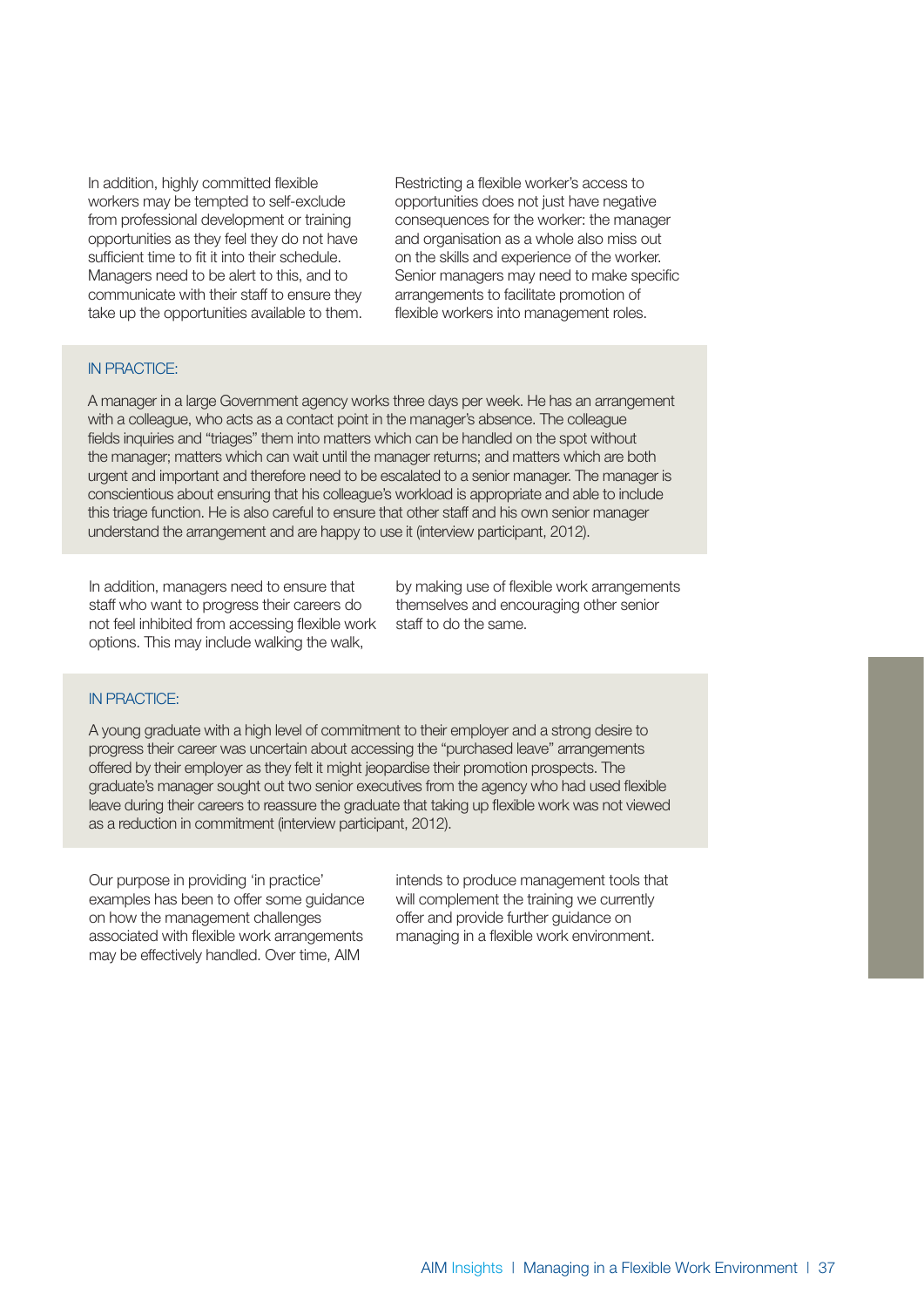# REFERENCES

Abhayaratna, J., Andrews, L., Nuch, H., & Podbury, T. (2008). *Part Time Employment: the Australian Experience: Staff Working Paper: Productivity Commission.* Melbourne: Productivity Commission.

Access Economics. (2010). *Impacts of teleworking under the NBN.* Department of Broadband, Communications and the Digital Economy, Commonwealth of Australia.

Advisory Panel on the Economic Potential of Senior Australians. (2011). *Realising the economic potential of senior Australians: enabling opportunity.* Canberra: Commonwealth Treasury.

Australian Bureau of Statistics. (2011a). *Australian Social Trends December 2011: Fifty years of Labour Force: Now and then.* Canberra: Australian Bureau of Statistics.

Australian Bureau of Statistics. (2011b). *Forms of Employment Australia, November 2011.* Retrieved from Australian Bureau of Statistics: http://www.abs.gov.au/ AUSSTATS/abs@.nsf/Latestproducts/6359.0Main%20Features3November%20 2011?opendocument&tabname=Summary&prodno=6359.0&issue=November%20 2011&num=&view=

Australian Bureau of Statistics. (2009). *Work, life and family balance: Australian Social Trends.* Australian Bureau of Statistics.

Australian Chamber of Commerce and Industry. (2012b). *Employ Outside the Box: The rewards of a diverse workforce.* Australian Chamber of Commerce and Industry.

Australian Council of Trade Unions. (2012). *Lives on Hold: Unlocking the Potential of Australia's Workforce: Independent Inquiry into Insecure Work in Australia.* ACTU.

Australian Institute of Management. (2012b). *2012 Australian Management Capability Index.* Australian Institute of Management.

Australian Institute of Management. (2012a). *Gender Diversity in Management: Targeting untapped talents: First steps.* North Sydney: Australian Institute of Management NSW & ACT Training Centre Ltd.

Baird, M. (2010). *Organisational effectiveness and the flexible workplace: Presentation to the Senior Executive Service of the Australian Public Service on 19 August 2010.* 

Baird, M., Charlesworth, S., & Heron, A. (2010). *Flexible and part time work in Australia: Some responses to the need for work-life balance.* 

Bardoel, A. (2012). *Tool or Time Thief? Technology and the Work-Life Balance*. Retrieved from The Conversation, Future of Work: https://theconversation.edu.au/tool-or-time-thieftechnology-and-the-work-life-balance-8165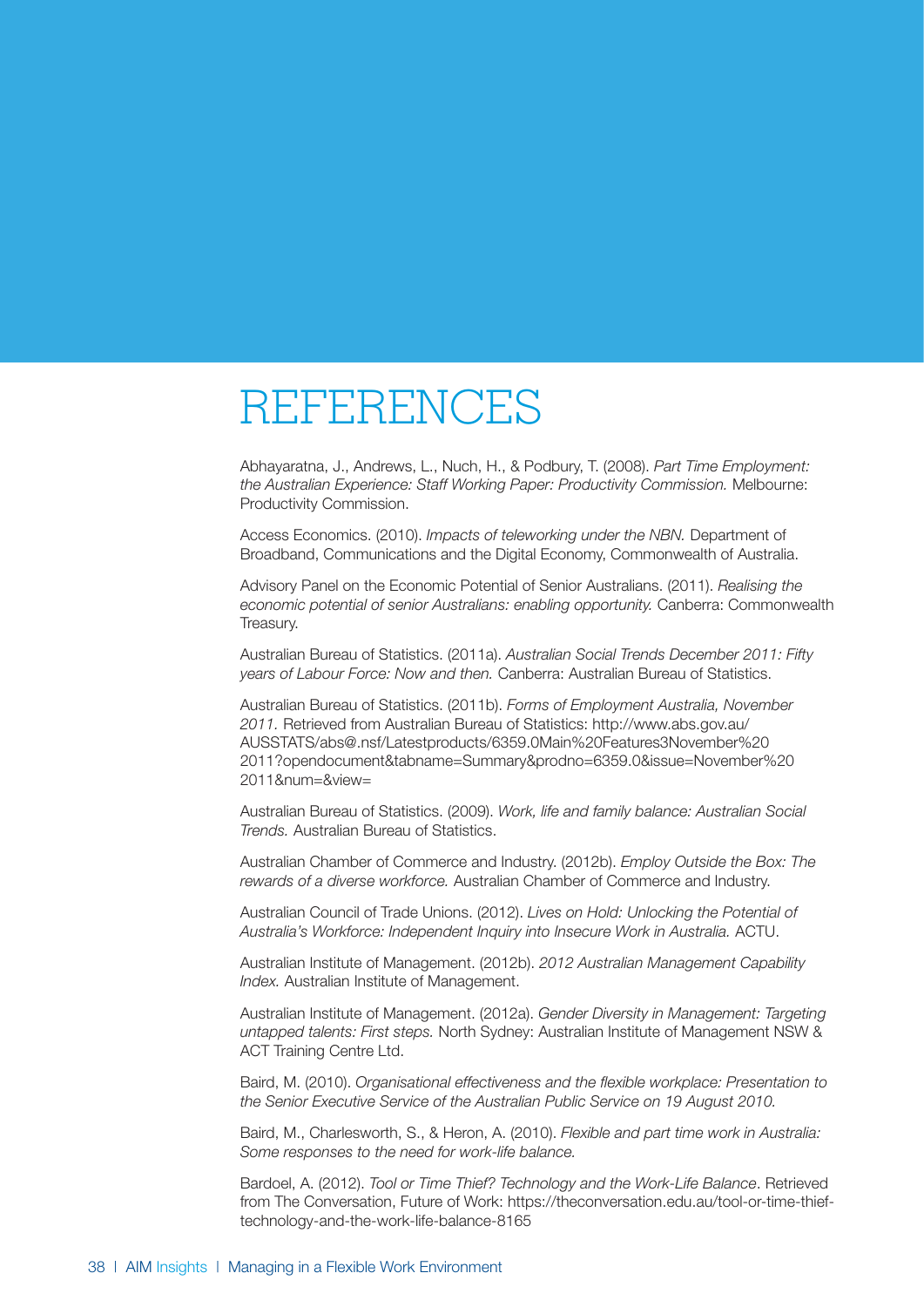Barta, T., Kleiner, M., & Neumann, T. (2012, April). Is there a payoff from top-team diversity? *McKinsey Quarterly* .

Boston Consulting Group. (2006). *The Manager of the 21st Century: 2020 Vision.* East Melbourne: Innovation & Business Skills Australia.

Carter, N. M., & Silva, C. (2011). *The Myth of the Ideal Worker: Does Doing All the Right Things Really Get Women Ahead?* New York: Catalyst.

Christensen, C. M., & Overdorf, M. (2011). Meeting the Challenge of Disruptive Change. In *The Essentials.* Boston: Harvard Business Review Press.

Commonwealth Treasury. (2010). *Australia to 2050: future challenges (The Intergenerational Report).* Canberra: Commonwealth Government.

Corporate Voices for Working Families. (2011). *Business Impacts of Flexiblity: An Imperative for Expansion.* Corporate Voices for Working Families.

Daley, J., McGannon, C., & Ginnivan, L. (2012). *Game-changers: Economic reform priorities for Australia.* Melbourne: Grattan Institute.

Department of Broadband Communications and the Digital Economy. (2012). *Telework | Department of Broadband, Communications and the Digital Economy*. Retrieved from www.dbcde.gov.au/digital\_economy/programs\_and\_initiatives/telework: www.dbcde.gov. au/digital\_economy/programs\_and\_initiatives/telework

Department of Innovation, Industry, Science, and Research. (2009). *Powering Ideas: An Innovation Agenda for the 21st Century.* Retrieved from http://www.innovation.gov.au: http://www.innovation.gov.au/Innovation/Policy/Documents/PoweringIdeas.pdf

DeRosa, D. (2011, August). Hello, Is Anybody Out There? Six Steps to High-Impact V-Meetings. *T+D* , 28-9.

Diversity Council of Australia. (2012b). *Generational/Ageing Workforce: Research.*  Retrieved from www.dca.org.au: http://www.dca.org.au

Diversity Council of Australia. (2012a). *Get Flexible: Mainstreaming Flexible Work in Australian Business.* Sydney: DCA.

Diversity Council of Australia. (2012c). *Men Get Flexible! Mainstreaming Flexible Work in Australian Business.* Diversity Council of Australia Ltd.

Diversity Council of Australia. (2010). *Working for the Future: A National Survey of Employees.* Diversity Council of Australia.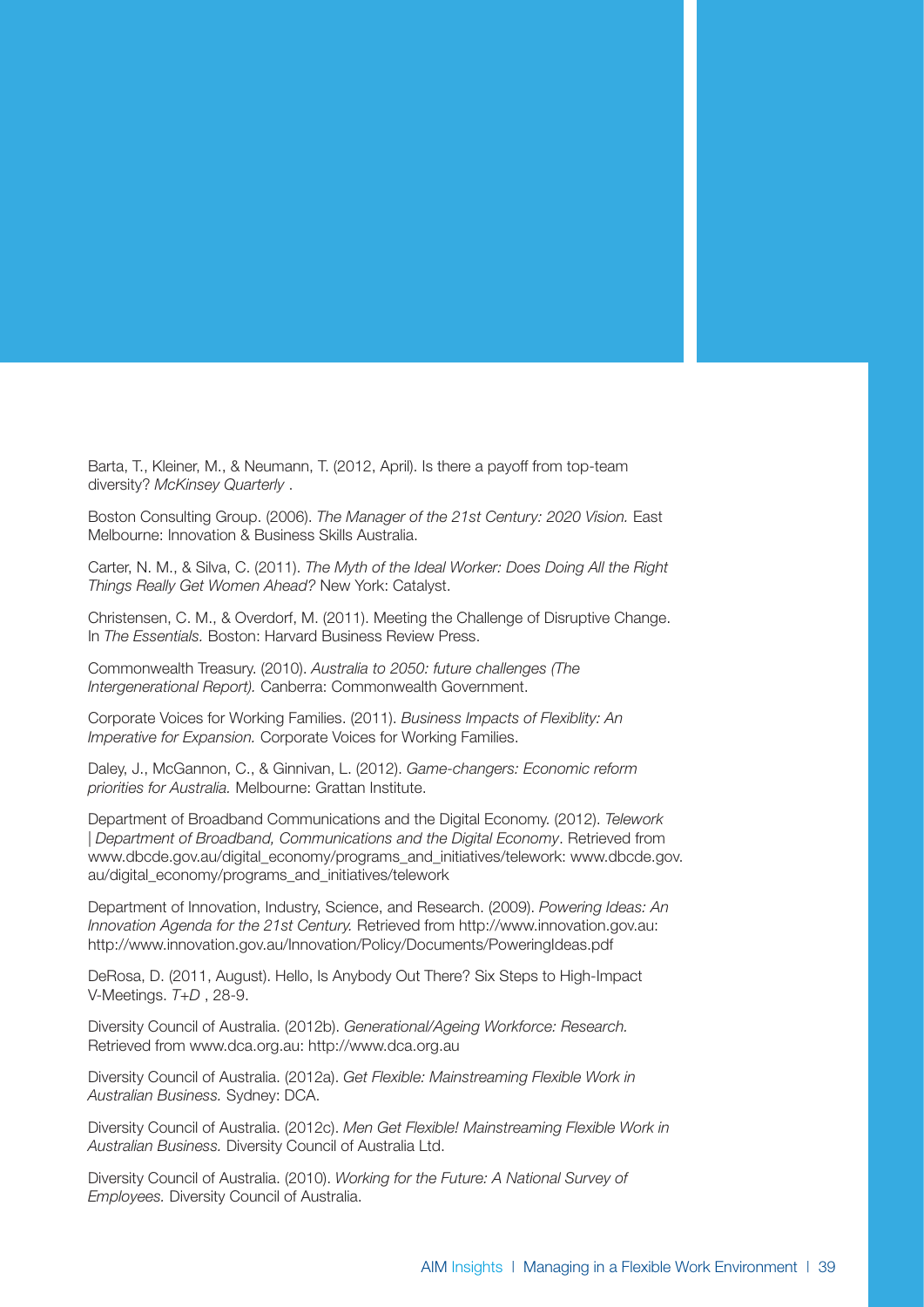Diversity Council of Australia. (2012d). *Work-Life/Flexibility: Leading Practice Case Studies.* Diversity Council of Australia.

Equality and Human Rights Commission. (2009). *Working Better: A manager's guide to Flexible Working.* Manchester: EHRC.

Ernst & Young. (2011). *Women in leadership: What will it take to get Australia on target.*  Australia: Ernst & Young.

Fair Work Ombudsman. (n.d.). *Fair Work Ombudsman - Best Practice Guide - Use of individual flexibility arrangements.* Retrieved from Fair Work Ombudsman: http://www. fairwork.gov.au/resources/best-practice-guides/pages/use-of-individual-flexibilityarrangements.aspx

Fair Work Ombudsman. (2011). *Requests for flexible working arrangements and the National Employment Standards.* Fair Work Ombudsman.

Fear, J. (2011). *Polluted time: Blurring the boundaries between work and life.* Canberra: The Australia Institute.

Fear, J., & Denniss, R. (2009). *Something for Nothing: Unpaid overtime in Australia.*  Canberra: The Australia Institute.

Fear, J., Rogers, S., & Denniss, R. (2010). *Long time, no see: The impact of time poverty on Australian workers.* Canberra: The Australia Institute.

Hajkowicz, S., Cook, H., & Littleboy, A. (2012). *Our Future World: Global megatrends that will change the way we live: The 2012 revision.* CSIRO.

Heron, A. (2010). *Internation and national perspectives on best practice trends in workplace flexibility.* Sydney.

Innovation & Business Skills Australia. (2010). *Report: Fostering Enterprise Innovation: Exploring Further the Leadership of Innovation.* East Melbourne: Innovation & Business Skills Australia.

Kotter, J. P. (2011). Leading Change: Why Transformation Efforts Fail. In H. B. Review, *HBR's 10 Must Reads: The Essentials.* Boston: Harvard Business School Publishing.

Laurence, G. (2012). *Cutting the cord: Vodafone UK's revolutionary approach to mobility, flexibility & productivity .* Retrieved from www.managementexchange.com: http://www. managementexchange.com/story/cutting-cord-vodafone-uks-revolutionary-approachmobility-flexibility-productivity

Liswood, L. (2010). *The Loudest Duck: Moving Beyond Diversity While Embracing Differences to Achieve Success at Work.* John Wiley & Sons.

Macquarie University www.mq.edu.au. (2012). *Policy Central - Macquarie University - Flexible Work Policy*. Retrieved from Macquarie University: http://www.mq.edu.au/policy/ docs/flexible\_work/policy.html

Managing Work Life Balance International. (2010). *Results of Flexible Work in 2010 - A Pulse Survey.* Retrieved from Managing Work Life Balance - Workplace Flexibility: http:// www.worklifebalance.com.au

McDonald, P., Bradley, L., & Brown, K. (2009). 'Full-time is a Given Here': Part-time Versus Full-time Job Quality. *British Journal of Management , 20*, 143-157.

McMahon, C., & Pocock, B. (2011). *Doing things differently: Case Studies of Work-Life Innovation in Six Australian Workplaces.* Adelaide: Centre for Work + Life.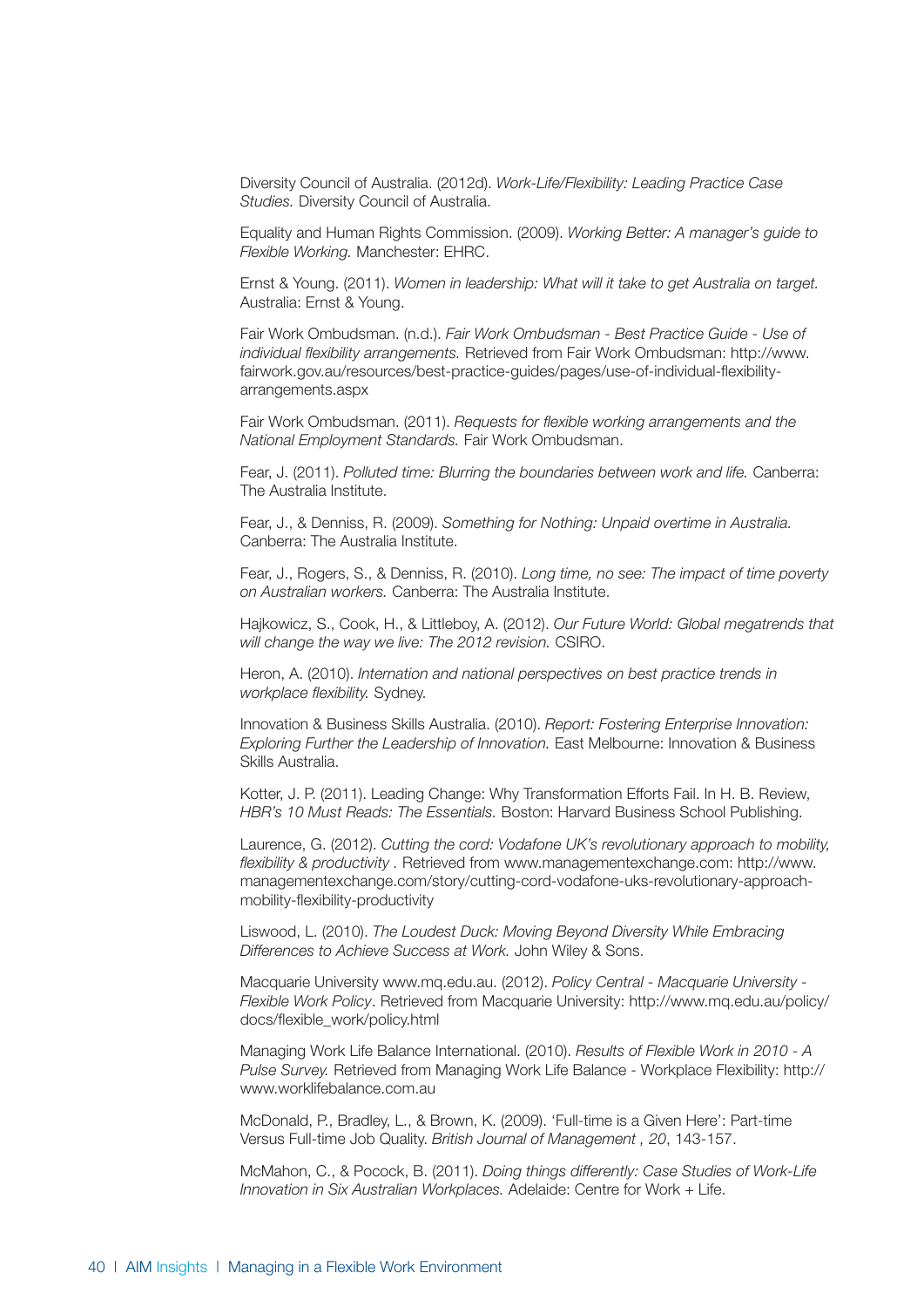National Seniors Australia. (2009). *Still Putting In: Measuring the Economic and Social Contributions of Older Australians.* National Seniors Australia Productive Ageing Centre.

National Seniors Australia. (2012). *Submission in Response to the Issues Paper: Grey Areas – Age Barriers to Work in Commonwealth Laws.* NSA.

NSW Treasury. (2011). *NSW Long-Term Fiscal Pressures Report: NSW Intergenerational Report 2011-12 (Budget Paper No. 6).* Sydney: NSW Treasury.

Pocock, B. (2012). *The Imperfect Freedoms of the Freelancer in the Changing World of Work*. Retrieved from The Conversation, Future of Work: https://theconversation.edu.au/ the-imperfect-freedoms-of-the-freelancer-in-the-changing-world-of-work-8312

Pocock, B., Skinner, N., & Pisaniello, S. (2010). *How much should we work: Working hours, holidays and working life: the participation challenge. The Australian Work and Life Index 2010.* Adelaide: Centre for Work + Life.

Randstad. (2011). *Randstad World of Work Report 2011/12 – Australia.* Randstad.

Richardson, D. (2012). *Casual Labour: A stepping stone to something better or part of an underclass?* Canberra: The Australia Institute.

Rosen, B., Furst, S., & Blackburn, R. (2006). Training for Virtual Teams: An Investigation of Current Practices and Future Needs. *Human Resource Management , 45* (2).

Ryan, S. (2012). *Demography is not destiny: Age discrimination and the economy.*  Retrieved from www.humanrights.gov.aul : http://www.humanrights.gov.au/about/media/ speeches/age/2012/20120523\_Demography.html

Schumacher, T., & Poehler, L. (2009). The Virtual Team Challenge: Is it time for training? *International Journal of Innovation and Technology Management , 6* (2), 169-181.

Sharp, R., Broomhill, R., & Elton, J. (2012). *'Modern' Labor and the Fair Work Act 2009: Challenging the male breadwinner gender order?* Adelaide: Australian Workplace Innovation and Social Research Centre, University of Adelaide.

Staples, D. S., Hulland, J. S., & Higgins, C. A. (1999). A Self-Efficacy Theory Explanation for the Management of Remote Workers in Virtual Organizations. *Organization Science , 10* (6).

Telework Australia www.telework.gov.au. (n.d.). *Telework Australia*. Retrieved from http:// www.telework.gov.au

The GPT Group. (2012a). *Fact Sheet 1: A new work environment: Transforming the way we work.* Retrieved from The GPT Group: http://www.gpt.com.au/news. aspx?urlkey=nm\_news&newsid=41229

The GPT Group. (2012b). *GPT - A new work environment brochure.* Sydney: The GPT Group.

Workplace Flexibility www.workplaceflexibility.com.au. (n.d.). *Workplace Flexibility - Why implement workplace flexibility?* Retrieved from Workplace Flexibility - Advice - Training -Research: http://www.workplaceflexibility.com.au/why\_implement\_workplace\_flexibility. html

WorldatWork. (2011). *Survey on Workplace Flexibility.* WorldatWork.